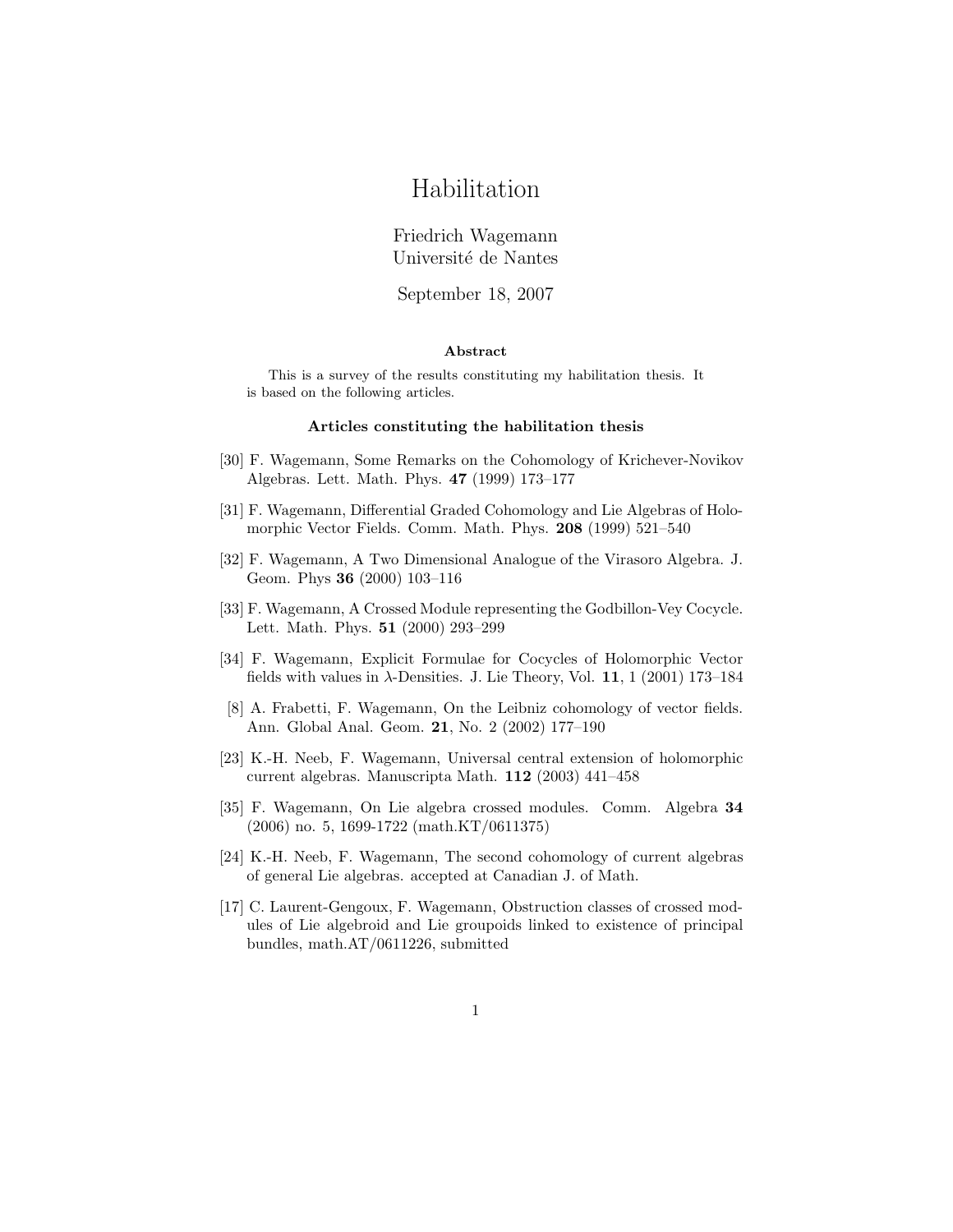- [7] A. Fialowski, F. Wagemann, Cohomology and deformations of the infinite dimensional filiform Lie algebra  $\mathfrak{m}_0$ . math.RT/0703383, accepted in J. of Algebra
- [25] K.-H. Neeb, F. Wagemann, Lie group structures on groups of smooth and holomorphic maps on non-compact manifolds. math.DG/0703460, submitted
- [36] F. Wagemann, Deformations of Lie algebras arising from deformations of schemes, http://arxiv.org/abs/0707.4054, submitted

## Introduction

The principal aim of my research is the theory of infinite dimensional Lie algebras from the homological point of view. The guiding philosophy when dealing with infinite dimensional objects is that a natural topology should come into play in order to tame the theory. For example, fix a topological Lie algebra g and a given abelian topological Lie algebra m and consider equivalence classes of all exact sequences

$$
0 \to \mathfrak{m} \to \mathfrak{e} \to \mathfrak{g} \to 0. \tag{1}
$$

By an exact sequence we mean here simply exactness as a sequence of discrete Lie algebras. From the point of view of topological Lie algebras, there are then nontrivial abelian extensions which are only non-trivial as extensions of topological vector spaces (in case  $\mathfrak g$  and  $\mathfrak m$  are infinite dimensional), there are topologically split abelian extensions of Lie algebras, and there are extensions which mix the two phenomena. In order to exclude the first type of abelian extensions and to concentrate on Lie algebraic phenomena, one restricts to topologically split exact sequences. This restriction is reflected at the level of Lie algebra cochains by taking continuous cochains. Indeed, fixing a splitting of (1), one can write  $\mathfrak{e} = \mathfrak{g} \oplus \mathfrak{m}$  as topological vector spaces, and the bracket then becomes

$$
[(x, a), (y, b)] = ([x, y], -x \cdot b + y \cdot a + \alpha(x, y)).
$$

The continuity of the bracket and the section  $\sigma : \mathfrak{g} \to \mathfrak{e}$  imply that  $\alpha : \mathfrak{g} \times \mathfrak{g} \to \mathfrak{m}$ is a continuous 2-cocycle on g with values in m.

As illustrated in the above discussion, functional analysis enters in a rather algebraic way into our study. In fact, we are forced to work in a Fréchet space setting, as many infinite dimensional Lie algebras arise as spaces of sections of vector bundles on manifolds.

The infinite dimensional Lie algebras we are interested in arise as Lie algebras of vector fields on a manifold or as tensor products  $A \otimes_{\mathbb{K}} \mathfrak{k}$  of a K-Lie algebra  $\mathfrak{k}$ with a commutative associative  $K$ -algebra  $A$ , the tensor product being seen as a K-Lie algebra. We call this latter type current algebras.

In the first section, I outline my research on the continuous cohomology of Lie algebras of vector fields, also called *Gelfand-Fuks cohomology*. Its difference with the algebraic or discrete cohomology theory is that cochains are supposed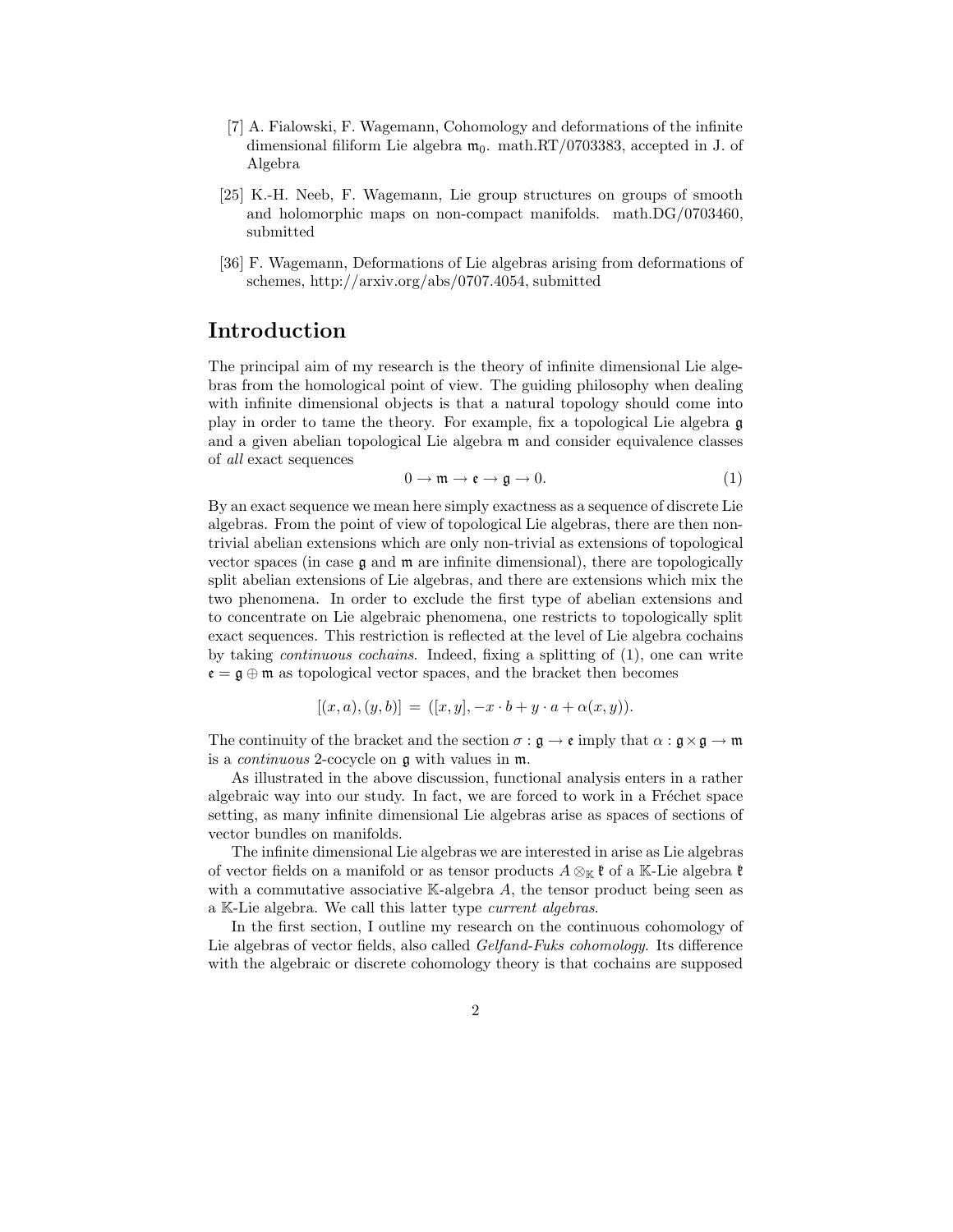to be continuous with respect to a fixed topology on the Lie algebra and the module. I believe that although the subject has existed for more than thirty years and the fundamental question – meaning Bott's conjecture – was solved thirty yaers ago, many questions remain to be answered. Open questions about clear criteria for the collapse of the Gelfand-Fuks spectral sequences, the explicit computation of examples, the explicit formulae for cocycles, or the analoguous results for different types of cohomology like Leibniz cohomology support this belief. Furthermore, I think that the subject is not well covered by textbooks. For example, no textbook explains why the vanishing of the Pontryagin classes of a manifold makes it easier to compute Gelfand-Fuks cohomology, while this is well known to experts. Models, in the sense of rational homotopy, exist for Gelfand-Fuks cohomology, but there is no textbook which explains how to compute it explicitly, based on concrete examples as in [6] or references therein.

From this perspective, in the first section, I apply, roughly speaking, known methods and tools to different Lie algebras or different cohomology theories, in order to show the universality of the tools and to get new results – see sections 1.1, 1.2 and 1.4. Section 1.5 contains a discussion of the limits of Gelfand-Fuks cohomology for purely algebraic infinite dimensional Lie algebras. Indeed, each topology of the Lie algebra of derivations of the algebra of Laurent polynomials  $\mathbb{K}[X, X^{-1}]$  seems artificial, but we do not know how to compute its *algebraic* cohomology, while its Gelfand-Fuks cohomology with respect to the subspace topology as the subalgebra of polynomial vector fields on the circle is well known.

The second section has a more homological algebraic flavour. We discuss the interpretation of the 3-cohomology of a Lie algebra as (equivalence classes of) crossed modules. A crossed module of Lie algebras is a morphism of Lie algebras  $\mu : \mathfrak{m} \to \mathfrak{n}$  together with a compatible action of  $\mathfrak{n}$  on  $\mathfrak{m}$ . The point is that one easily constructs a crossed module associated to a given 3-cohomology classes, and that the construction gives some insight into the relation with other classes. The more traditional point of view is that crossed modules obstruct the existence of extensions. Geometry comes into play when one applies this algebraic setting to Lie groupoids and Lie algebroids. It is via these objects that the obstruction classes of Neeb in [22] are linked to gerbes on the manifold. Better understanding of the relation between crossed modules of Lie groupoids and gerbes is the next project in our collaboration with Karl-Hermann Neeb.

In the third section, we study the homological and Lie theoretical properties of holomorphic current algebras, i.e. of Lie algebras of holomorphic sections of trivial Lie algebra bundles on complex manifolds. More precisely, we determine their universal central extension in case the fiber Lie algebra is simple, we compute second continuous cohomology for general fiber Lie algebras, and we address the question of whether the topological groups of holomorphic maps into a complex Lie group carry a structure of an infinite dimensional Fréchet Lie group.

The last section treats deformations of infinite dimensional Lie algebras. We discuss first a link between deformations of Krichever-Novikov algebras and the moduli stack of curves. Our point of view is that the link can be easily understood by introducing a new stack, the stack of deformations of Lie algebras. The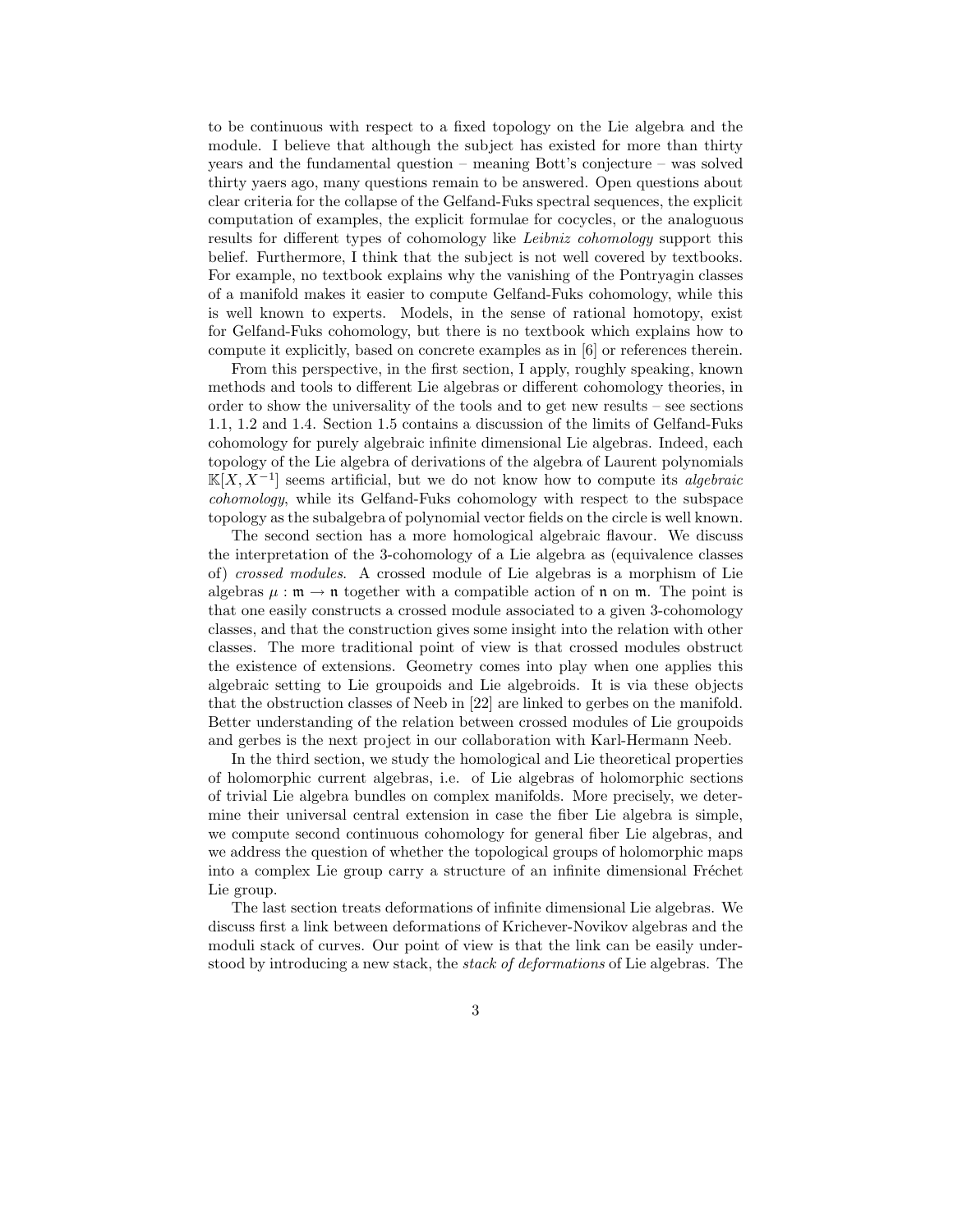moduli stack is shown to have a natural morphism into this latter stack. We then study the properties of this morphism. It turns out to be almost a monomorphism, due to Pursell-Shanks theory which describes a manifold/variety by its Lie algebra of vector fields. Then we move on to the deformations of an infinite dimensional Lie algebra defined by generators and relations. The new interesting phenomenon we study is that although adjoint cohomology is infinite dimensional, true, i.e. unobstructed, deformations are only finitly generated.

For the convenience of the reader, we included glossaries on Gelfand-Fuks cohomology, on some selected subjects from homological algebra, and on infinite dimensional manifolds in three appendices.

# 1 Cohomology of Lie algebras of vector fields

This section treats Gelfand-Fuks cohomology, i.e. the cohomology of a topological Lie algebra of vector fields on a manifold  $M$ . We will be mainly interested in the Lie algebra  $Vect(M)$  of smooth vector fields on a smooth manifold M and in Lie algebras associated to a complex manifold  $X$ . In all cases, these Lie algebras will be topological Lie algebras with respect to the natural  $Freftext{ref}$ <sup>1</sup> topology on the space of sections of a smooth (resp. complex) vector bundle over  $M$  (resp.  $X$ ).

The Lie algebras showing up in the holomorphic context are the Lie algebra of holomorphic vector fields  $Hol(X)$  on X, the Lie algebra  $Vect_{1,0}(X)$  of type (1, 0) smooth vector fields (i.e. those smooth vector fields which are locally of the form

$$
\sum_{i=1}^n f(z_1,\ldots,z_n,\bar{z}_1,\ldots,\bar{z}_n) \frac{\partial}{\partial z_i} )
$$

and Lie algebras  $\text{Mer}_k(X)$  of meromorphic vector fields on X with possible pôles in k fixed points. The number of pôles of an element of  $\text{Mer}_k(X)$  may be strictly lower than k, or even zero. In case  $X = \Sigma$  is a compact Riemann surface, the  $Mer_k(X)$  are also called Krichever-Novikov (Lie) algebras. The bracket of all these Lie algebras is inherited from the bracket of the Lie algebra  $Vect(X)$  of all smooth vector fields on X (resp. the Lie algebra  $Vect(X \setminus {p_1, \ldots, p_k})$  of smooth vector fields on  $X \setminus \{p_1, \ldots, p_k\}$  for the fixed points  $p_1, \ldots, p_k$  when we consider  $\mathrm{Mer}_k(X)$ ).

Finally, the Lie algebra of formal vector fields  $W_n$  in n complex formal variables plays an important rôle. As a vector space,  $W_n = \prod_{i=1}^n \mathbb{C}[[x_1, \ldots, x_n]] \frac{\partial}{\partial x_i}$ . The topology on the space of formal series  $\mathbb{C}[[x_1,\ldots,x_n]]$  is the simple convergence of coefficients which can also be described as the topology of the inverse limit where every copy of  $\mathbb{C}^n$  is endowed with the usual topology. The bracket

 ${}^{1}$ A real (or complex) Fréchet space is a complete, metrizable locally convex Hausdorff topological vector space. It is thus homeomorphic to a subspace of the countable infinite product of copies of  $\mathbb R$  (or  $\mathbb C$ ) endowed with the metric  $d(x,y) = \sum_k \frac{2^{-k}|x_k-y_k|}{1+|x_k-y_k|}$ .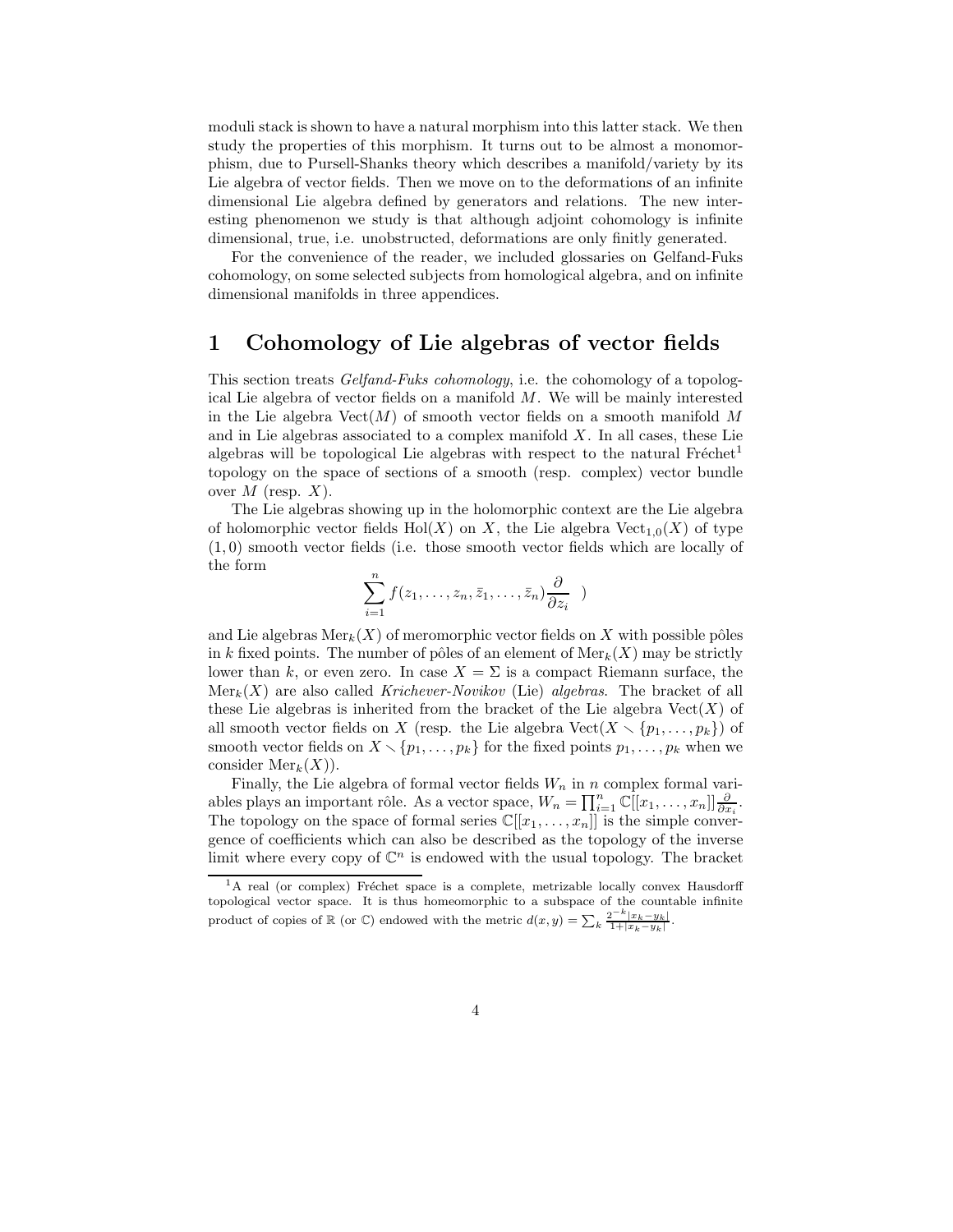is given by

$$
\left[\sum_{i=1}^n f_i(x_1,\ldots,x_n)\frac{\partial}{\partial x_i},\sum_{j=1}^n g_i(x_1,\ldots,x_n)\frac{\partial}{\partial x_i}\right] = \sum_{j=1}^n \left(\sum_{i=1}^n f_i\frac{\partial g_j}{\partial x_i} - g_i\frac{\partial f_j}{\partial x_i}\right)\frac{\partial}{\partial x_j}.
$$

Cohomology of a topological Lie algebra is computed as usual by a cochain complex. We tried to find the right setting for a derived functor approach to this topological cohomology, but we didn't succeed. Denote by g one of the topological Lie algebras  $Vect(M)$ ,  $Hol(X)$ ,  $Vect_{1,0}(X)$ ,  $Mer_k(X)$  or  $W_n$ .  $C^p(\mathfrak{g};\mathbb{C}) := \text{Hom}_{\mathbb{C}-\text{cont}}(\Lambda^p \mathfrak{g}, \mathbb{C})$  the space of alternating continuous multilinear maps from  $\mathfrak g$  to  $\mathbb C$ ; it is the space of p-cochains in Gelfand-Fuks cohomology. The tensor products involved in  $\Lambda^p$ **g** are always endowed with the topology of the *projective tensor product*  $\otimes_{\pi}$  (with respect to the Fréchet topology on g). This is the topology characterized by the property that for any locally convex space E and any continuous bilinear map  $\mathfrak{g} \times \mathfrak{g} \to E$ , there is a unique continuous map  $\mathfrak{g} \otimes_{\pi} \mathfrak{g} \to E$ , see [30] §43. Nothing changes for the complex setting. The differential

$$
dc(X_1, ..., X_{p+1}) = \sum_{i < j} (-1)^{i+j} c([X_i, X_j], X_1, ..., \widehat{X_i}, ..., \widehat{X_j}, ..., X_{p+1}),
$$

defined here for a *p*-cochain c, makes the collection of  $C^p(\mathfrak{g}; \mathbb{C})$ s into a cochain complex, whose cohomology, denoted simply by  $H^*(\mathfrak{g};\mathbb{C})$  is by definition the Gelfand-Fuks cohomology of g.

The task of computing  $H^*(\text{Vect}(M);\mathbb{C})$  for a given manifold M has been approached by several methods. Let us sketch two of them briefly in the following subsections. A third method is concerned with minimal models for the above defined cochain algebra in the spirit of rational homotopy theory, and is due to Haefliger. I gave a talk on this method in the Angers-Nantes working group on homotopy theory - it supported my belief that also Haefliger's approach can be formulated for Lie algebras of holomorphic vector fields.

#### 1.1 The Gelfand-Fuks spectral sequence

The Gelfand-Fuks spectral sequence is a system of two spectral sequences, one nested in the other. It arises from two nested filtrations of the cochain complex  $(C<sup>q</sup>(Vect(M); \mathbb{C}), d)$ , whose elements are seen as generalized sections of some vector bundle. First one filters by the support filtration, and then for a fixed support, by the *order filtration*.

To be more precise, let us consider on  $M<sup>q</sup>$  the vector bundle  $\bigotimes^q TM :=$  $\bigotimes_{i=1}^q \text{pr}_i^*(TM)$ , where  $\text{pr}_i: M^q \to M$  is the projection onto the *i*th factor. It is clear how to antisymmetrize  $\bigotimes^q TM$  in order to regard  $c \in C^q(\text{Vect}(M); \mathbb{C})$  as a generalized section of it, i.e. an element of the continuous dual of the space of sections. Now define  $M_k^q$  by

$$
M_k^q := \{ (x_1, \ldots, x_q) \in M^q \, | \, \forall \{i_1, \ldots, i_{k+1}\} \subset \{1, \ldots, q\} \; : \; \exists j, l \, : \, x_{i_j} = x_{i_l} \}.
$$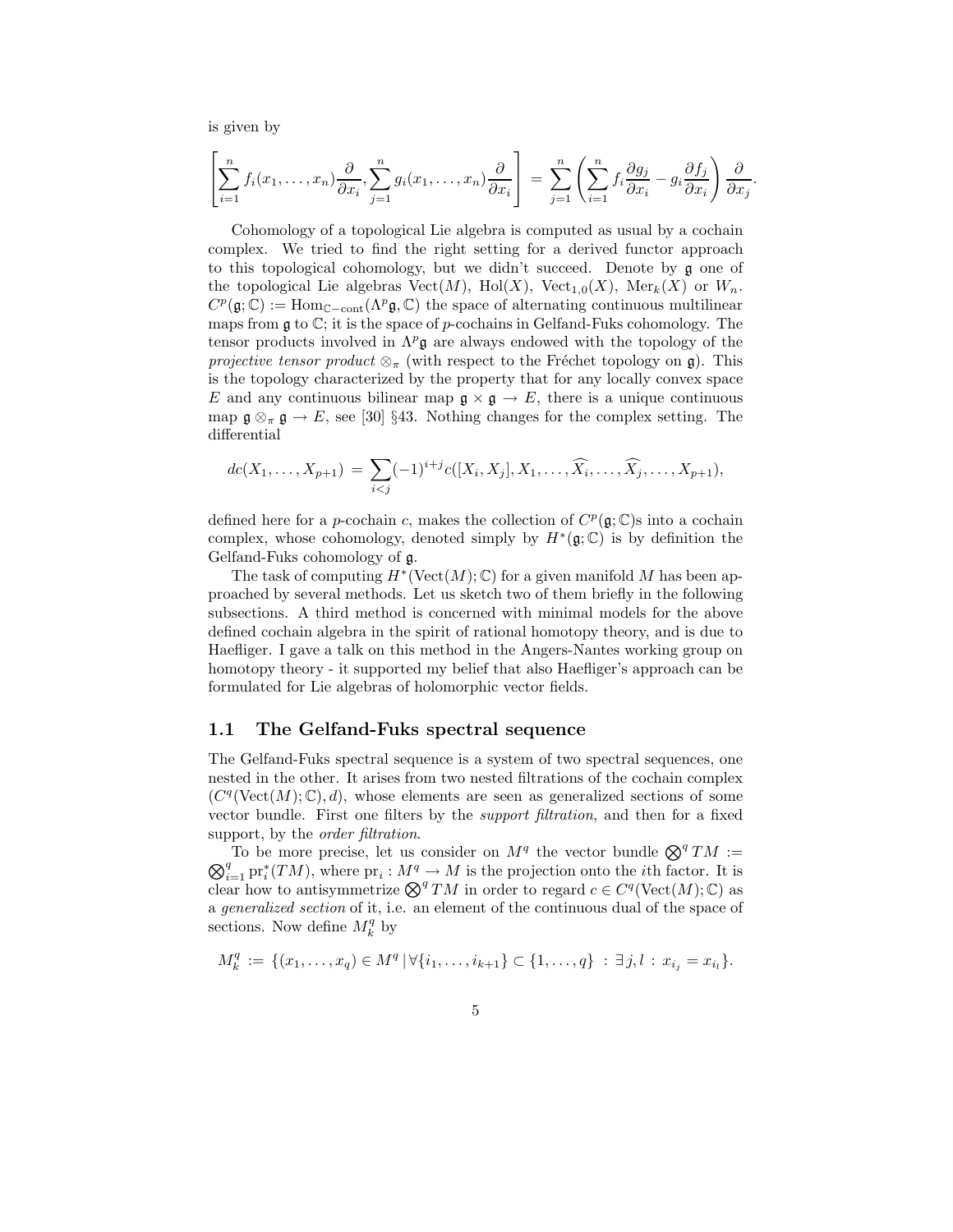This filtration of  $M<sup>q</sup>$  gives rise to a filtration on  $(C<sup>p</sup>(Vect(M); \mathbb{C}), d)$  by putting  $c \in C_k^q(\text{Vect}(M); \mathbb{C})$  if the section c is concentrated on  $M_k^q$ , i.e.  $c(s) = 0$  for all sections s with supp $(s) \subset M^q \setminus M_k^q$ . There is thus a finite filtration:

$$
0 = C_0^q(\text{Vect}(M); \mathbb{C}) \subset C_1^q(\text{Vect}(M); \mathbb{C}) \subset \ldots \subset C_q^q(\text{Vect}(M); \mathbb{C}) = C^q(\text{Vect}(M); \mathbb{C}).
$$

Observe that  $M_1^q$  is the diagonal  $\triangle \subset M^q$ ; this is why the filtration is sometimes called the *diagonal filtration.*  $(C_1^q(\text{Vect}(M);\mathbb{C}), d)$  is in fact a subcomplex, the *diagonal subcomplex* and denoted by  $C^q_{\Delta}(\text{Vect}(M); \mathbb{C})$ . We denote by  $H^*_{\Delta}(\text{Vect}(M); \mathbb{C})$  the cohomology of the diagonal subcomplex.

The corresponding spectral sequence has its  $E_0$ -term

$$
\tilde{E}_0^{k,*-k} = C_k^q(\text{Vect}(M); \mathbb{C}) / C_{k-1}^q(\text{Vect}(M); \mathbb{C}).
$$

The RHS defines quotient complexes whose cohomology is computed by another spectral sequence, namely the one associated to the *order filtration*. Let us explain this filtration only for the diagonal subcomplex.

Here a generalized section  $c \in C^q(\text{Vect}(M); \mathbb{C})$  which is concentrated on  $E \subset M<sup>q</sup>$  is called of order  $o(c) \leq l$  in case  $c(s) = 0$  for all sections s having trivial  $l$ -jet on  $E$ . On defines then

$$
F^m C_1^q(\text{Vect}(M); \mathbb{C}) = \{c \in C^q(\text{Vect}(M); \mathbb{C}) \mid o(c) \leq q - m\}.
$$

In the associated spectral sequence, one has:

**Theorem 1 (Gelfand-Fuks)** Let M be an n-dimensional manifold and let  $W_n$ be the topological Lie algebra of n formal variables, endowed with the topology of simple convergence of the coefficients. In the Gelfand-Fuks spectral sequence for the diagonal cohomology, one has

$$
E_2^{p,q} = H_{-p}(M; \mathbb{C}) \otimes H^q(W_n; \mathbb{C}),
$$

In this sense, the Gelfand-Fuks cohomology is a mixture of homology of the manifold and cohomology of the Lie algebra of formal vector fields.

In [33] we developed this kind of spectral sequence for the Lie algebra Vect<sub>1,0</sub> $(X)$ . It works exactly in the same way, with the following modification: the holomorphic tangent bundle is a holomorphic bundle, thus it makes sense to take jets with respect to the holomorphic coordinates  $z_1, \ldots, z_n$  for X of complex dimension  $n$ . The main result of [33] is the following theorem:

**Theorem 2** Let X be a complex manifold of complex dimension n and  $W_n$  as in theorem 1.

There is a spectral sequence for the diagonal cohomology of  $Vect_{1,0}(M)$  with second term

$$
E_2^{p,q} \cong H_{\partial}^{-p,0}(M)' \otimes H^q(W_n; \mathbb{C}).
$$

where  $(-)'$  denotes the dual vector space.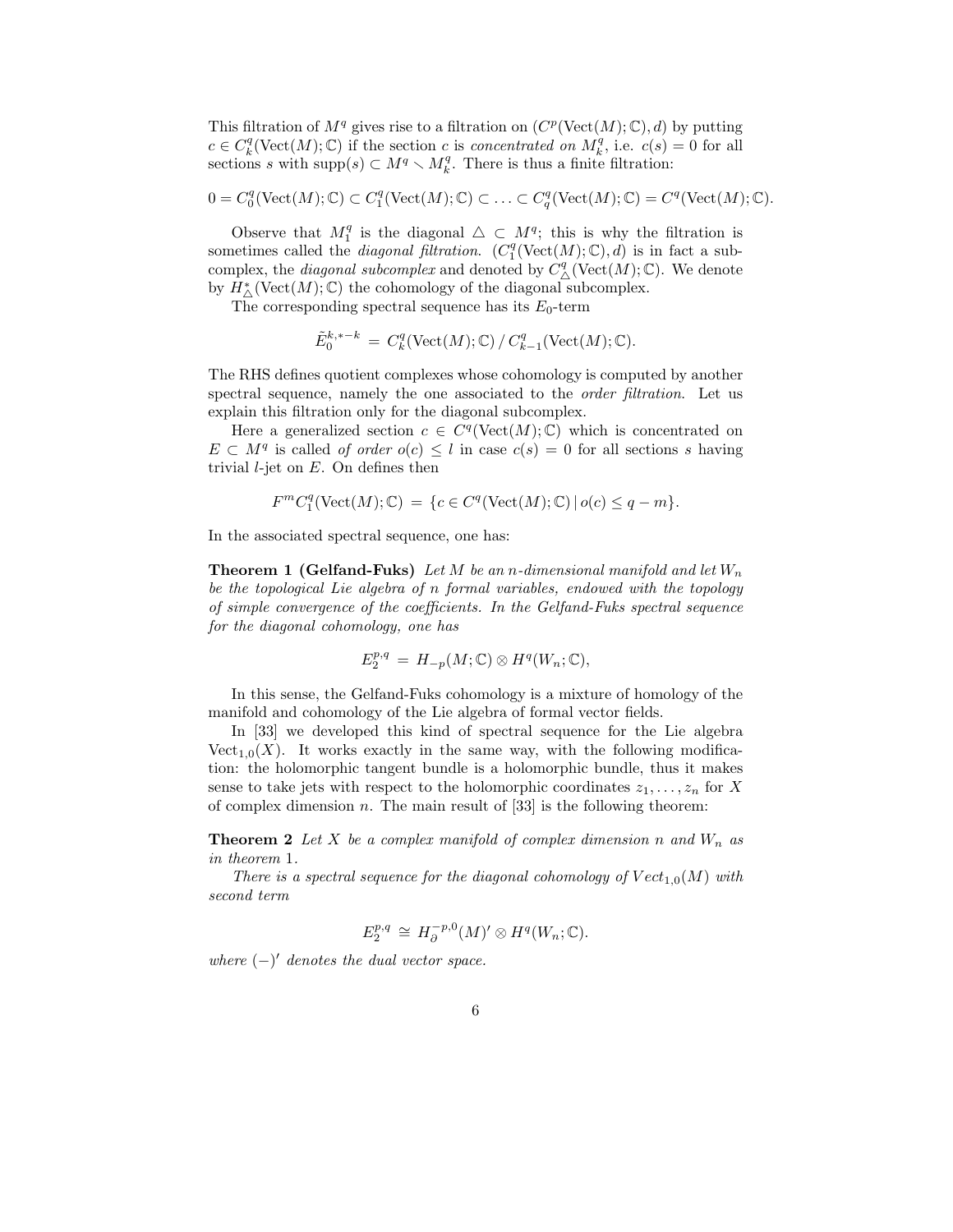Due to the scarcity of non-zero cohomology spaces of  $W_1$ , this spectral sequence collapses in the case of a compact Riemann surface  $\Sigma$ , and permits to determine  $H^2_{\Delta}(\text{Vect}_{1,0}(\Sigma);\mathbb{C})$  which is thus of dimension g for  $\Sigma$  of genus  $g > 1$ . Generators are explicitly described in [33].

#### Sketch of proof.

Denote simply by  $TX$  the holomorphic tangent bundle of  $X$ . The space  $Vect_{1,0}(X)$  is the space of smooth sections of TX.  $\mathcal{D}^{q}TX$  (see p. 6) is a holomorphic vector bundle on the complex manifold  $X<sup>q</sup>$ . In particular, the notion of a trivial m-jet in z of a section of  $\mathcal{Q}^q TX$  (at a point  $x \in X^q$ ) is independent on the choice of the local coordinate z. We restrict our setting now to the diagonal subcomplex  $C^*_{\Delta}(Vect_{1,0}(X);\mathbb{C})$ .

As before, the subspaces

$$
F^m C^q_\triangle (Vect_{1,0}(X);\mathbb{C}) = \{c \in C^q_\triangle (Vect_{1,0}(X);\mathbb{C}) \mid c \text{ has order } \leq q - m\}
$$

induce a filtration on the diagonal complex. Indeed,  $d(F^m C^q_\Delta (Vect_{1,0}(X);\mathbb{C})) \subset$  $F^m C^{q+1}_{\Delta}(Vect_{1,0}(X);\mathbb{C})$ , because the bracket in  $Vect_{1,0}(X)$  involves only derivatives with respect to the  $z_i$ ,  $i = 1, \ldots, n$ . In addition, the filtration is exhaustive, because a section  $s \in \Gamma(\bigotimes^q TX)$  with trivial  $\infty$ -jet in z is zero due to the zdependence coming from the transition functions in the holo morphic bundle  $\bar{\bigotimes}^q TX$ .

The term  $E_0^{p,q}$  of the associated spectral sequence is the quotient of diagonal cochains  $C^{p+q}_{\triangle}(Vect_{1,0}(X);\mathbb{C})$  which are of order  $\leq q$  (i.e. vanishing on elements having trivial  $q$ -jets (in z)) factored by those of order  $\lt q$ .

Translate now elements of  $E_0^{p,q}$  into generalized sections (suitably anti-symmetrized) of the bundle

$$
\hat{\mathcal{E}}_{0}^{p,q} = \text{Hom}(S^{q} \text{norm}_{X^{p+q}} \triangle, (\bigotimes^{p+q} TX)|_{\triangle}).
$$

Here, norm  $_{X^{p+q}}\Delta$  is the (holomorphic) normal bundle of the submanifold  $\Delta(X) \subset$  $X^{p+q}$  (it is the quotient bundle of the holomorphic tangent bundle of  $X^q$  by the holomorphic tangent bundle of  $\Delta(X)$ ). The anti-symmetrized version is denoted

$$
\mathcal{E}_0^{p,q} = \mathrm{Alt}(S^q \mathrm{norm}_{X^{p+q}} \triangle, (\bigotimes^{p+q} TX)|_{\triangle}).
$$

Now, we pass to considerations on the fibers of these bundles: Let  $V$  denote the fibre of  $\overline{T}X$ . The fibre of  $\hat{\mathcal{E}}_0^{p,q}$  is thus

$$
\mathrm{Hom}(S^q \left\{ (V \oplus \ldots \oplus V) / V_{\triangle} \right\}, \underbrace{V \otimes \ldots \otimes V}_{p+q}).
$$

Here,  $V_{\Delta}$  stands for the image of the diagonal inclusion  $V \to V \oplus \ldots \oplus V$ . Because of the restriction of the order filtration of Gelfand-Fuks to jets involving just z, only the fibre of the holomorphic tangent space is showing up in the above formula. By a Koszul resolution, the term  $S^q \{ (V \oplus \ldots \oplus V) / V_\triangle \}$  is translated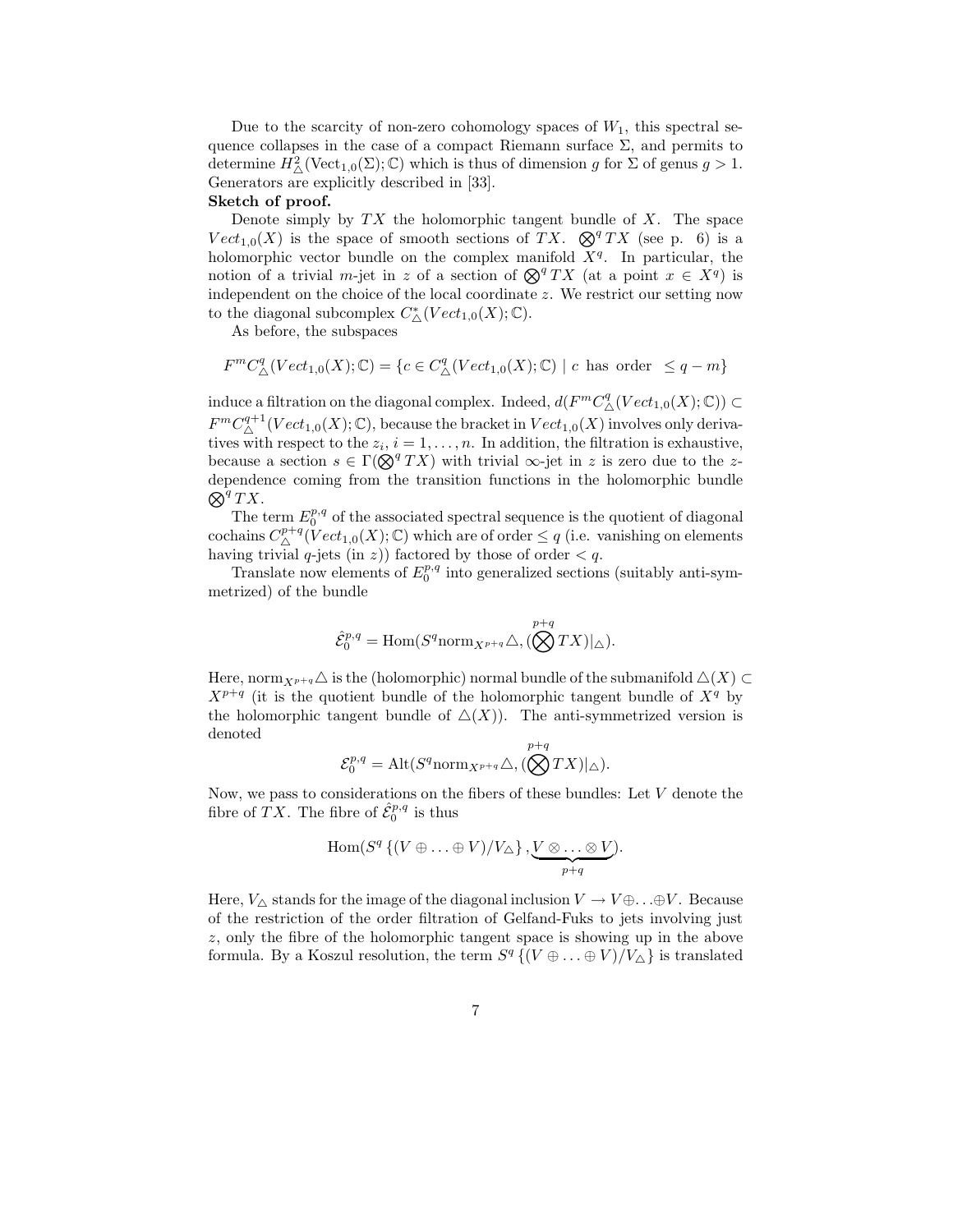into factors  $S^{q-i+1}(\bigoplus_{p+q}V)\otimes \Lambda^{i-1}V$ . The alternating maps from the factor  $S^*$   $(\bigoplus_{p+q} V)$  to  $\bigotimes^* V$  give the Gelfand-Fuks complex for  $W_n$ , the factor  $\Lambda^* V$ will give differential forms. In fact,  $W_n$  is here seen as the Lie algebra of formal variables on the dual V', instead of V; as  $V' \cong V$ , one then attributes the dual rather to the space of forms then to  $W_n$ , cf details in [10] pp. 144–147. We get:

$$
E_1^{p,q} = \Omega^{-p,0}(M)' \otimes H^q(W_n; \mathbb{C}).
$$

The differential  $d_1^{p,q}$  identifies with  $\partial$  acting on  $\Omega^{-p,0}(X)$ , thus:

$$
d_1^{p,q} = \partial \otimes id : \Omega^{-p,0}(X)' \otimes H^q(W_n; \mathbb{C}) \to \Omega^{-(p+1),0}(X)' \otimes H^q(W_n; \mathbb{C}).
$$

This shows the theorem.  $\Box$ 

An open question here is whether the overall Gelfand-Fuks sequence collapses, too.

#### 1.2 Cech- or simplicial methods

Bott-Segal [2] and Haefliger [15] showed in the mid 1970ies that Gelfand-Fuks cohomology  $H^*(\mathrm{Vect}(M);\mathbb{C})$  is isomorphic to the singular cohomology  $H^*(\Gamma(E);\mathbb{C})$ of the space of sections  $\Gamma(E)$  of some fiber bundle E on M, associated to the tangent bundle TM with typical fiber  $X_n$ . The space  $X_n$  is such that it has as its singular cohomology the Gelfand-Fuks cohomology of Vect $(\mathbb{R}^n)$ , if n is the dimension of M. It expresses the idea that  $H^*(\text{Vect}(M);\mathbb{C})$  may be computed by patching together the local results, i.e. the result for  $Vect(\mathbb{R}^n)$ .

Later, Kawazumi [17] showed a similar theorem for the Lie algebra of holomorphic vector fields  $Hol(\Sigma)$  on an open Riemann surface  $\Sigma$ . In my thesis, whose main result is published in [32], the reasoning of Kawazumi (who uses Bott-Segal's method) has been adapted to the n-dimensional case. It is based on the following three steps (which are only those differing from previous works – we cannot be exhaustive here !); let  $X$  be a complex Stein manifold:

- (a) First step: the punctual and the local case.
	- (i)  $X = \mathbb{C}^n$  and  $\text{Hol}(X) = W_n$ , the formal version of the Lie algebra of holomorphic vector fields. There is a space  $X_n$  such that its singular cohomology is the Gelfand-Fuks cohomology of  $W_n$ .
	- (ii)  $X = \mathbb{C}^n$  and  $\text{Hol}(X) = \text{Hol}(\mathbb{C}^n)$ , the Lie algebra of holomorphic vector fields on  $\mathbb{C}^n$ . The singular cohomology of  $X_n$  is isomorphic to the Gelfand-Fuks cohomology of  $\text{Hol}(\mathbb{C}^n)$ .
	- (iii)  $X = U$  and  $Hol(X) = Hol(U)$  for a contractible Stein open set U. The singular cohomology of  $X_n$  is still isomorphic to the Gelfand-Fuks cohomology of  $Hol(U)$ .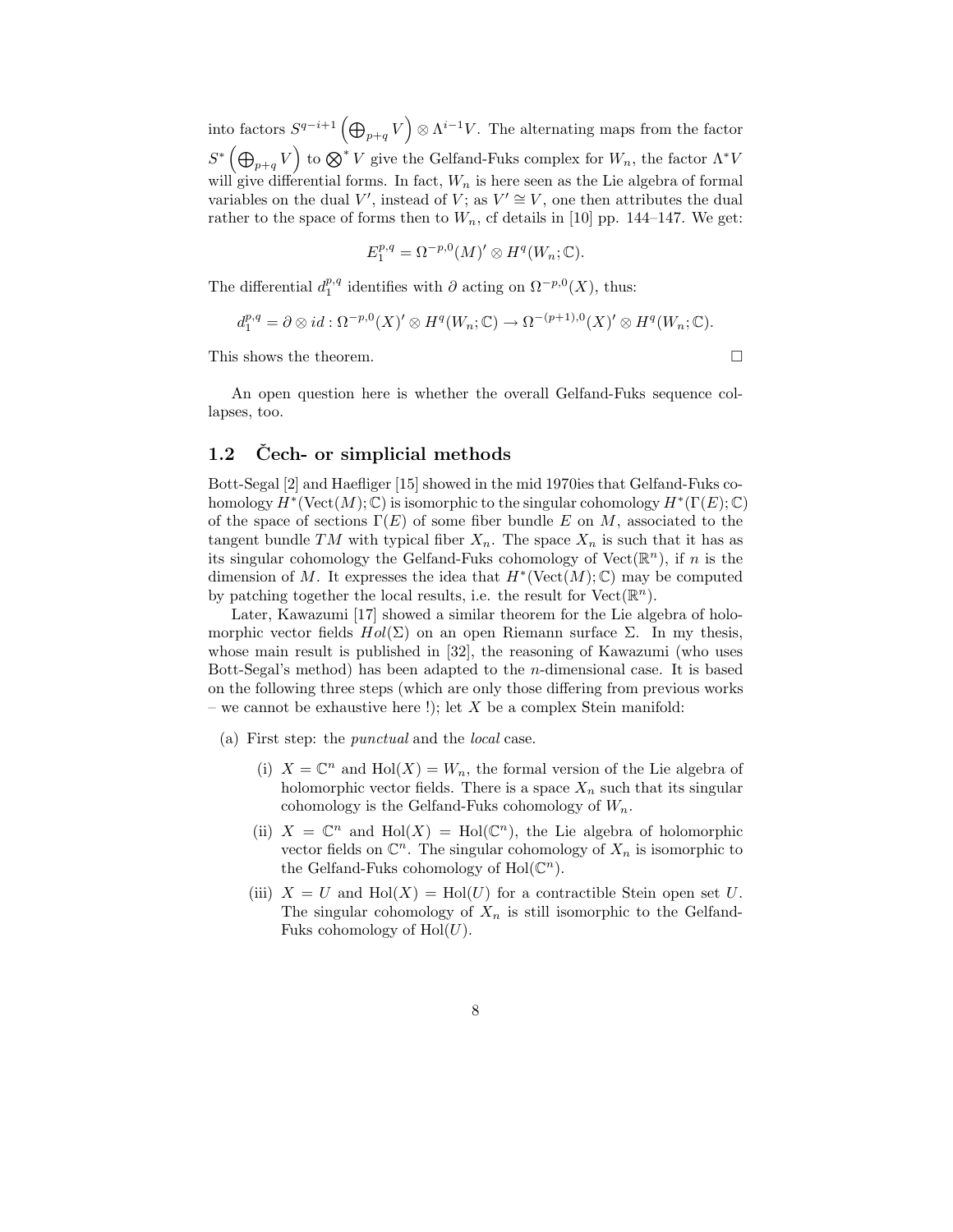(b) Second step: adapt the first step to pass to a good Stein covering of contractible sets  $\mathcal{U} = \{U_i\}_{i \in I}$  of X. This means that all finite intersections are still Stein and contractible. We denote for a finite set of indices  $\sigma$  by  $U_{\sigma} = \bigcap_{i \in \sigma} U_i$  and  $U^{\sigma} = \bigcup_{i \in \sigma} U_i$ . We assume that all  $U_i$ ,  $U_{\sigma}$  and  $U^{\sigma}$  are non-empty. First we show that there is a *fundamental map* 

 $\hat{f}_{\sigma}: C^*(Hol(U_{\sigma})) \rightarrow \Omega^*(U^{\sigma}; C^*(Hol(\mathbb{C}^n)))$ 

which links the cohomology of the cosimplicial Lie algebra  $Hol_{\mathcal{U}}(X)$  associated to (the thickened nerve of) the covering with the  $C^*(Hol(\mathbb{C}^n))$ valued differential forms on the cosimplicial manifold associated to (the thickened nerve of) the covering. Secondly, we pass by cohomology equivalence to the subcomplex of holomorphic differential forms thanks to the Stein hypothesis.

(c) The last step is the addition theorem of Kawazumi which identifies the cohomology of the cosimplicial Lie algebra with that of  $Hol(X)$  in case X is itself a Stein manifold. It follows from Bott-Segal's work (cf cor. 5.8 of [2]) that the spaces in the range of the fundamental map fit together to a cosimplicial model for the space of sections of the bundle E.

Carrying out these steps, we get:

#### Proposition 1

$$
H^*(Hol(\mathbb{C}^n);\mathbb{C}) \cong H^*(W_n;\mathbb{C}) \cong H^*(X_n;\mathbb{C})
$$

with the same space  $X_n$  as in Bott-Segal's work, which is in fact a complex manifold.

**Sketch of proof.** The continuous dual of the space of formal series  $W_n$  in the topology coming from the simple convergence of coefficients can be identified with a space of polynomials, cf [30] thm. 22.1, p. 228. The continuous dual of the space  $Hol(\mathbb{C}^n)$  of holomorphic vector fields or functions on  $\mathbb{C}^n$  can be identified with a space of entire functions of exponential type, cf [30] thm. 22.2, p. 233. As always in Gelfand-Fuks theory, we regard these continuous duals as vector spaces, without fixing a topology. The continuous cochain complexes are then suitably antisymmetrized completed tensor products of these duals.

The Taylor expansion map

$$
Hol(\mathbb{C}^n) \to W_n, \ \ \sum_{i=1}^n f_i(z_1,\ldots,z_n) \frac{\partial}{\partial z_i} \mapsto \sum_{i=1}^n \mathrm{jet}_x^{\infty}(f_i)(z_1,\ldots,z_n) \frac{\partial}{\partial z_i}
$$

associates to a field its infinite Taylor jet at a point  $0 \in \mathbb{C}^n$ . It is a continuous injective morphism of Lie algebras with dense image, inducing an injective restriction map

$$
\phi: C^*(W_n; \mathbb{C}) \to C^*(Hol(\mathbb{C}^n); \mathbb{C}).
$$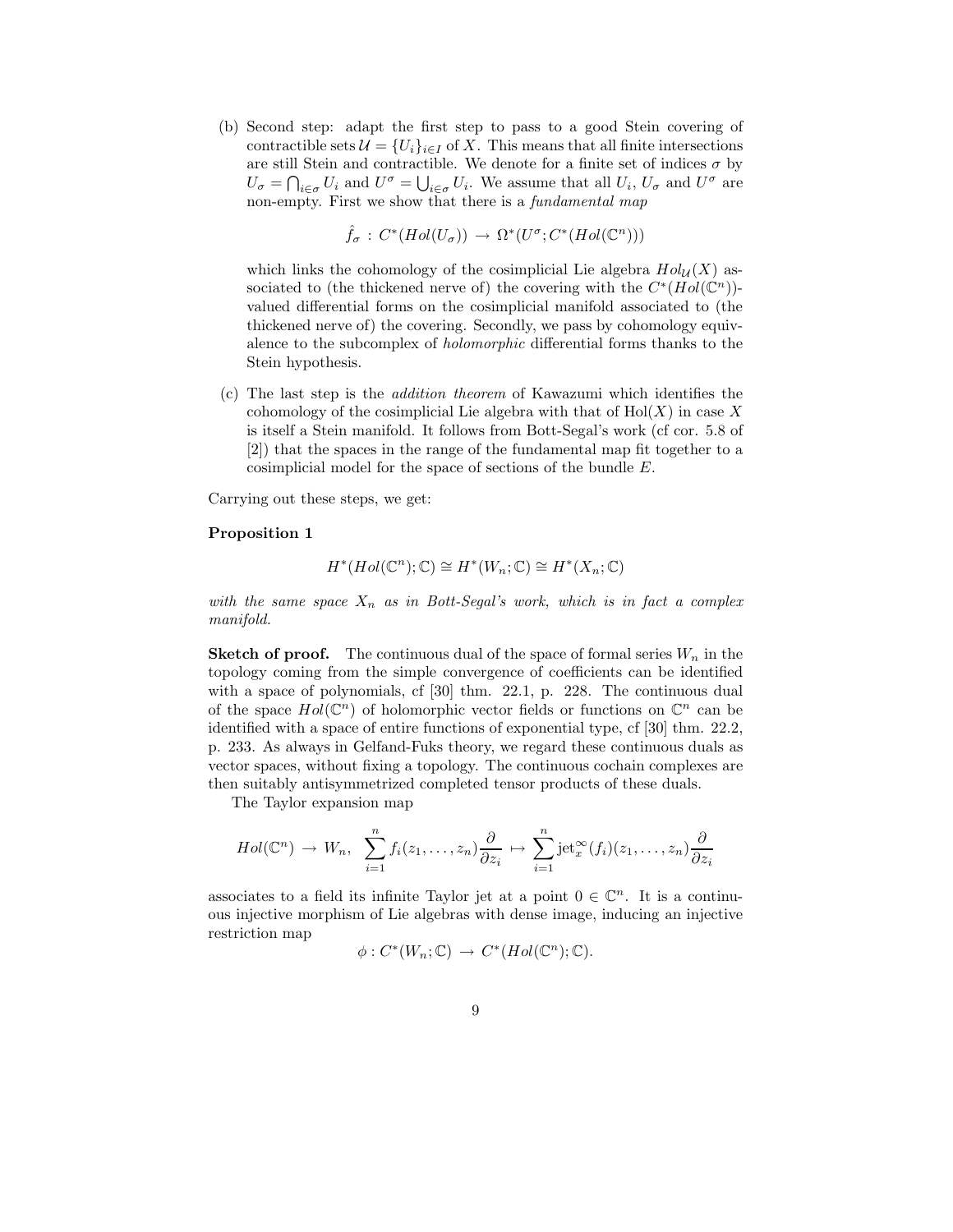The Taylor expansion map and  $\phi$  are equivariant with respect to the action of the Euler vector field  $e_0 := \sum_{i=1}^n z_i \frac{\partial}{\partial z_i}$ .  $e_0$  acts as a grading element on both Lie algebras. Theorem 1.5.2 p. 45 [10] implies that the computation of the Gelfand-Fuks cohomology of both Lie algebras may be reduced to the subcomplex of  $e_0$ -invariant cochains, i.e. cochains of total degree 0. But the subcomplexes  $C^*(W_n; \mathbb{C})^{e_0}$  and  $C^*(Hol(\mathbb{C}^n); \mathbb{C})^{e_0}$  coincide under  $\phi$ . Therefore,  $Hol(\mathbb{C}^n)$  and  $W_n$  have isomorphic cohomology.

The manifold  $X_n$  is the inverse image of an open neighborhood of the  $2n$ skeleton of the base space of the universal  $GL_n(\mathbb{C})$ -bundle in the total space, cf [2] p. 290. Its cohomology is best described by saying that it is a quotient of the Weil algebra  $\Lambda gl_n(\mathbb{C})^* \otimes Sgl_n(\mathbb{C})^*$ . В последните последните последните под и при последните под последните под и при последните под и<br>Село в последните под и при последните под и при под и при под и при под и при под и при под и при под и при п

Here we adapted Kawazumi's proof; it is also possible to adapt Bott-Segal's proof. We choose to omit the other steps in the proof here.

Summerizing:

**Theorem 3** Let  $X$  be a complex Stein manifold of complex dimension n. Then there exists a fiber bundle  $E$  associated to the holomorphic tangent bundle of  $X$ and with typical fiber  $X_n$  such that

$$
H^*(Hol(X); \mathbb{C}) \cong H^*(\Gamma E; \mathbb{C}).
$$

One can extend this theorem formally to non-Stein manifolds X by defining the holomorphic Gelfand-Fuks cohomology of  $X$  as the cohomology of the cosimplicial Lie algebra  $Hol_{\mathcal{U}}(X)$  with respect to a good Stein covering of X (whose existence is then a condition on  $X$ ).

We did explicit computations once again for (compact) Riemann surfaces.

#### 1.3 Cohomology of Krichever-Novikov algebras

Inspired by Millionshchikov's spectral sequence [21] derived from the almost grading of Krichever-Novikov Lie algebras, we became interested in the cohomology of Krichever-Novikov algebras.

Observe first that a dense subalgebra leads to isomorphic Gelfand-Fuks cohomology:

**Lemma 1** If  $i : \mathfrak{h} \hookrightarrow \mathfrak{g}$  is dense in the subspace topology, then we have an isomorphism of graded vector spaces

$$
C^*(\mathfrak{g};\mathbb{C})\to C^*(\mathfrak{h};\mathbb{C}),
$$

induced by i, and consequently an isomorphism of their Gelfand-Fuks cohomologies.

In [31], we observed that the problem of the computation of the cohomology of Krichever-Novikov algebras is not well posed, as there is no natural topology on Krichever-Novikov algebras. The main result of [31] is the quite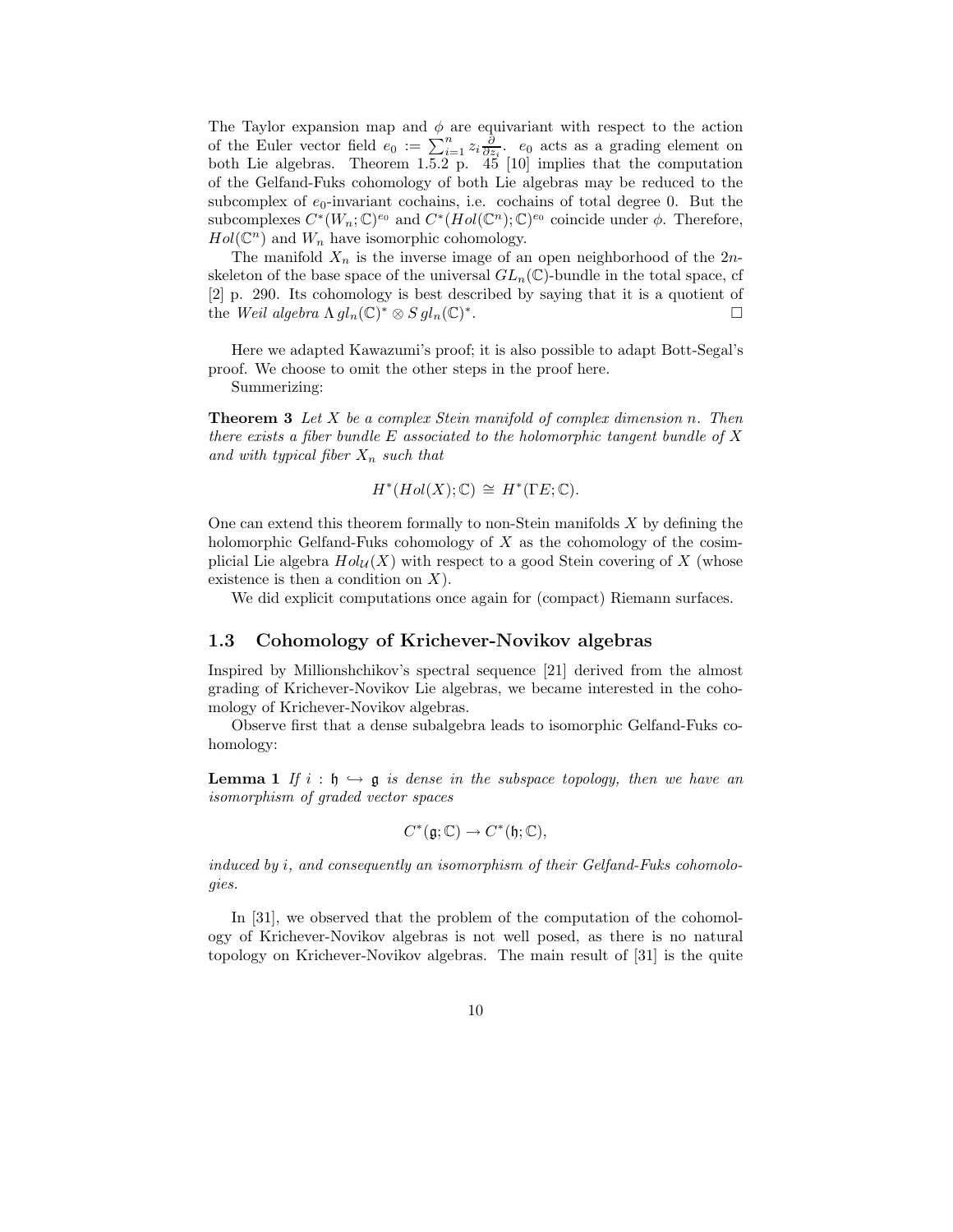simple fact that if  $Mer_k(\Sigma)$  carries the topology induced from the embedding  $Mer_k(\Sigma) \subset Hol(\Sigma \setminus \{p_1, \ldots, p_k\})$  (where  $p_1, \ldots, p_k$  are the fixed points where fields are allowed to have pôles), then the two topological Lie algebras have the same Gelfand-Fuks cohomology, as one is dense in the other. The Gelfand-Fuks cohomology of  $Hol(\Sigma \setminus \{p_1, \ldots, p_k\})$  can be deduced from Kawazumi's result [17].

The density  $Mer_k(\Sigma) \subset Hol(\Sigma \setminus \{p_1, \ldots, p_k\})$  follows from a theorem of Behnke-Stein [1]. It is the prototype of density theorems, a general version of which can be stated in the following situation:

Consider a connected compact complex manifold X and  $Y \subset X$  a complex codimension 1 submanifold which is given by an effective divisor  $D<sub>Y</sub>$ , which we suppose to be ample.  $X$  may then be embedded into projective space, and  $Y$  is the affine subvariety given by the complement of a hyperplane.

**Theorem 4** Let E denote an algebraic vector bundle on the affine algebraic variety  $X \setminus Y$ . Assume that there is an algebraic vector bundle F on projective space such that  $E$  is a subbundle or a quotient of the restriction of  $F$  to  $X$ .

Then,  $E(X \setminus Y) \subset E^{an}(X \setminus Y)$  is dense in the subspace topology, where  $E(X \setminus Y)$  is the space of regular sections on  $X \setminus Y$  and  $E^{\text{an}}(X \setminus Y)$  is the space of holomorphic sections on  $X \setminus Y$ .

This theorem applies to any kind of algebras which are spaces of sections of a vector bundle, and shows the density of the subalgebra of algebraic sections (with the induced topology) in the space of holomorphic sections. For associative algebras, one gets isomorphism theorems on continuous cyclic or Hochschild cohomologies.

In [35], we determine representative cocycles for a set of generators of the Gelfand-Fuks cohomology spaces  $H^2(Hol(\Sigma), \mathcal{F}_{\lambda}(\Sigma))$  in terms of geometric objects. Here  $\mathcal{F}_{\lambda}(\Sigma)$  is the space of holomorphic  $\lambda$ -densities on the open Riemann surface  $\Sigma$ , i.e. for  $\lambda \in \mathbb{C}$ ,  $\mathcal{F}_{\lambda}(\Sigma)$  is a space of holomorphic functions  $g(z)(dz)^{\lambda}$ on  $\Sigma$  on which a vector field  $X = f(z) \frac{\partial}{\partial z}$  acts by

$$
f(z)\frac{\partial}{\partial z} \cdot g(z)(dz)^{\lambda} = (fg'(z) + \lambda f'g(z))(dz)^{\lambda}.
$$

Kawazumi computed in loc. cit. the dimensions of the cohomology spaces and the principal symbol of the cocycles representing the cohomology classes. We used these results to construct cocycles in terms of affine and projective connections T and R on  $\Sigma$ . An affine connection T and a projective connection R are geometric objects on  $\Sigma$  which are characterized by their transformation behaviour. More precisely, under a coordinate change  $z_{\beta} = h(z_{\alpha})$  on an intersection of coordinate domains  $U_{\alpha} \cap U_{\beta}$ , R is supposed to transform according to

$$
R_{\beta}(h')^2 = R_{\alpha} + S,
$$

where the *Schwarzian derivative* S is given by

$$
S = \frac{h'''}{h'} - \frac{3}{2} \left(\frac{h''}{h'}\right)^2.
$$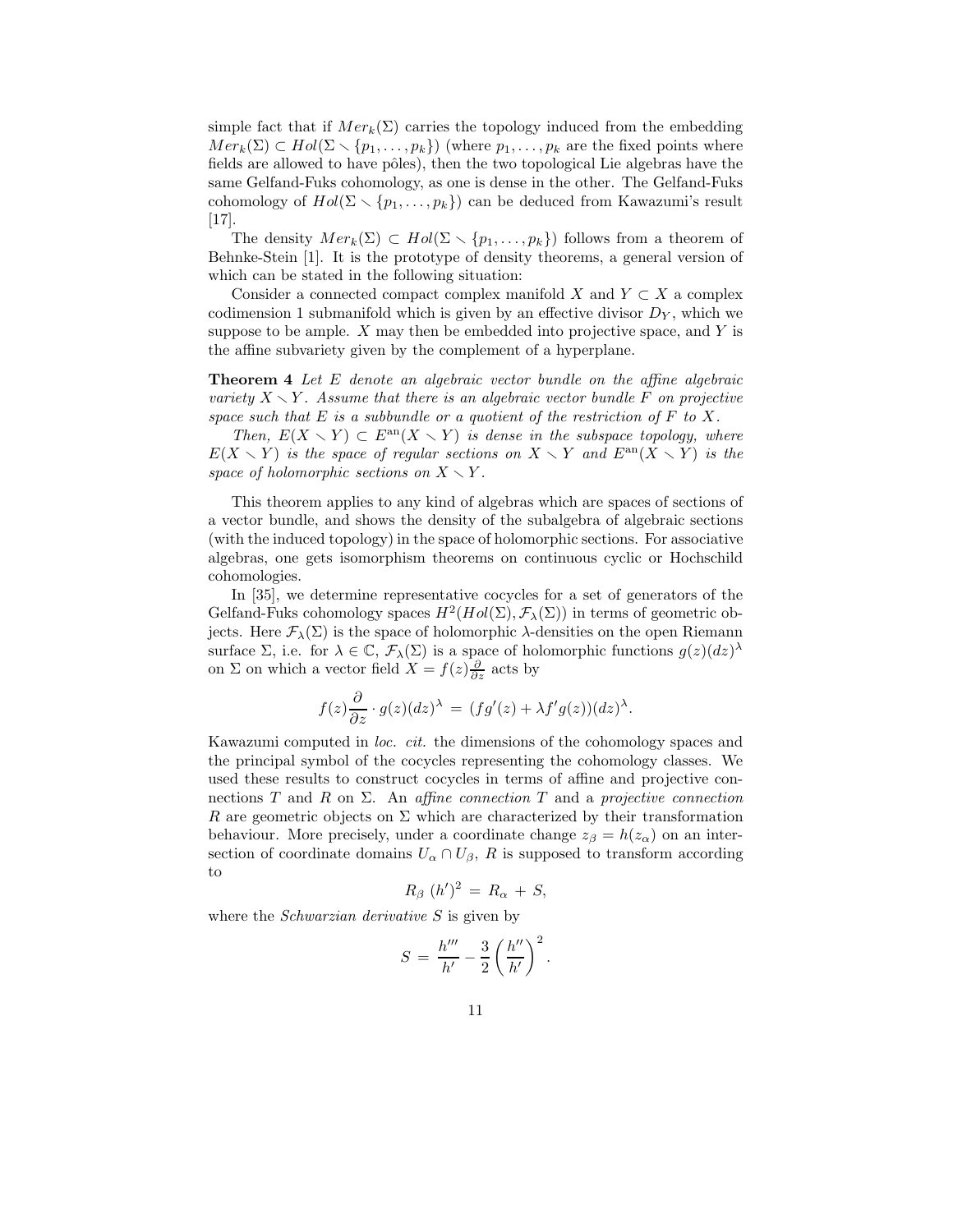In the same way,  $T$  is supposed to transform according to

$$
T_{\beta} h' = T_{\alpha} + \frac{h''}{h'}.
$$

The existence of this kind of connections expresses in fact a geometric structure on the manifold in question by choosing a projective atlas (resp. an affine atlas) in which the  $R_{\alpha}$  (resp. the  $T_{\alpha}$ ) are zero. Affine connections (and thus projective connections) exist on any open Riemann surface. In the case of compact Riemann surfaces, they exist only for genus 1.

Now, let me explain on an example how to construct cocycles by examining the transformation behaviour of these principal symbols, and then compensating additional terms by adding differential polynomials in  $T$  and  $R$ : the central extensions of  $Mer_k \Sigma$  (and of  $Hol(\Sigma \setminus \{p_1, \ldots, p_k\})$  where here  $\Sigma$  is a compact Riemann surface) are given by

$$
c(f,g) \,=\, \frac{1}{2}\int_\Sigma \left|\begin{array}{cc} f & g \\ f''' & g''' \end{array}\right|.
$$

But when one computes the transformation behaviour under coordinate change of the determinant (using that f and q are coefficient functions of vector fields), one finds that the determinant does not behave as a 2-form. Actually, it does behave as a holomorphic 1-form, up to additional terms. The up shot of this discussion is that

$$
c(f,g) = \int_{\Sigma} \left( \frac{1}{2} \left| \begin{array}{cc} f & g \\ f''' & g''' \end{array} \right| - 2R \left| \begin{array}{cc} f & g \\ f' & g' \end{array} \right| \right) dz \wedge \bar{\omega}
$$

is the right expression; here  $\omega \in H^1(\Sigma)$  is a generator, and we had to add a determinant which is a coboundary and thus does not change the cohomology class of the cocycle, but which is necessary in order to make the result a globally defined 1-form.

We refer to [35] for the other explicit formulae. Let us remark that our method of determining cocycles for Hol( $\Sigma$ ) from cocycles for Vect( $S<sup>1</sup>$ ) using affine and projective connections was used afterwards by Bouarroudj and Gargoubi in [3].

#### 1.4 Leibniz cohomology of vector fields

The notion of a *Leibniz algebra* is a generalization of the notion of Lie algebra: the bracket is only supposed to satisfy a Jacobi identity, but is not necessarily antisymmetric. Leibniz algebras are algebras over a certain operad. Cohomology and deformation theory follow easily from the corresponding picture for general quadratic operads. As Lie algebras are Leibniz algebras, it makes sense to apply the Leibniz cohomology theory to Lie algebras, and to compute in this way new invariants (i.e. cohomology classes) for Lie algebras.

In [9], Alessandra Frabetti and I adapted the Gelfand-Fuks spectral sequences to the Leibniz setting. This is rather easy, as the only change is that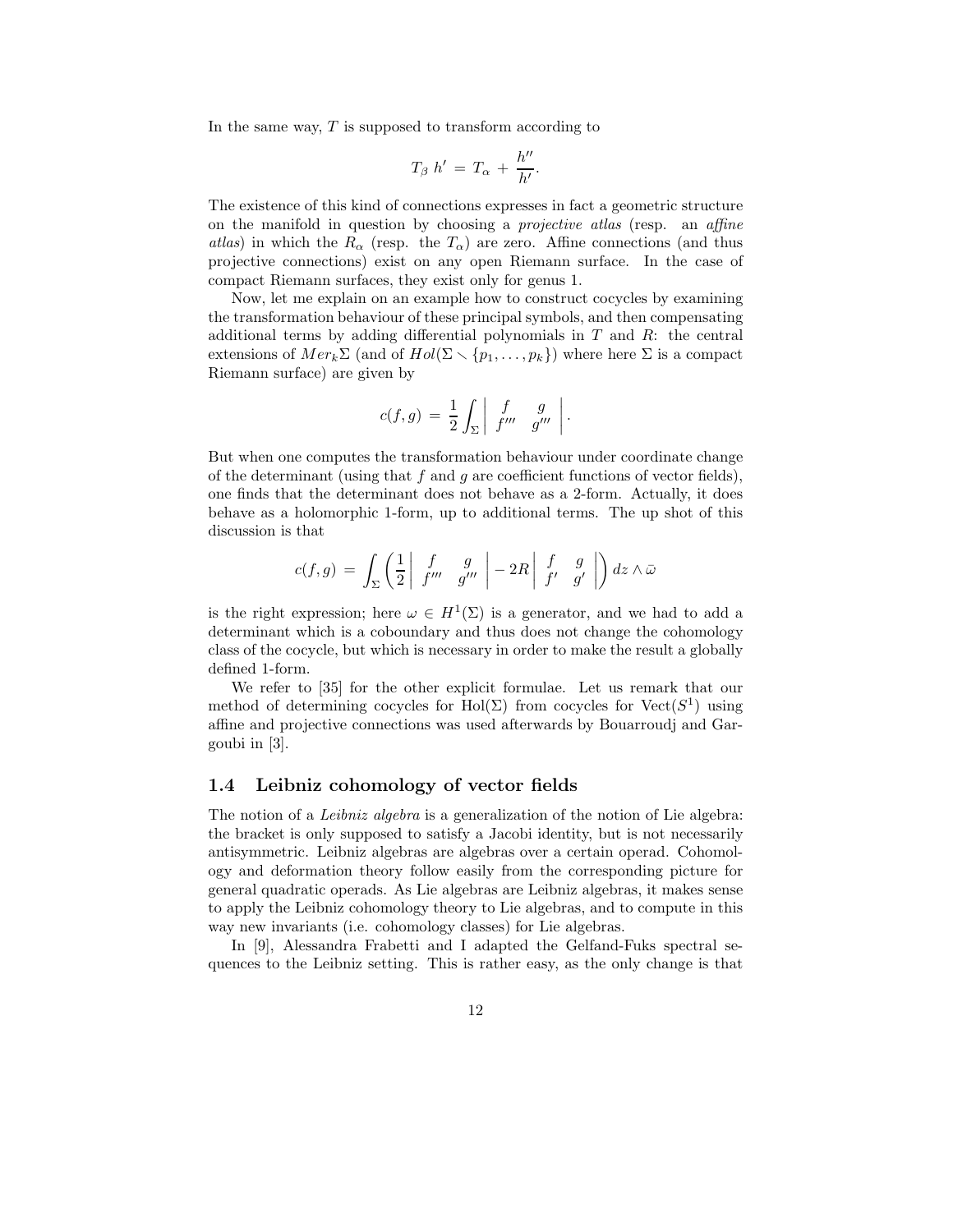the cochain complex is now consisting of all cochains, instead of consisting only of antisymmetric cochains. Then, using the cohomology computations of Lodder [19] for the Leibniz cohomology (in the Gelfand-Fuks sense)  $HL^*(W_1;\mathbb{C})$  of  $W_1$ , we deduced the diagonal Leibniz cohomology  $HL^*_{\Delta}(\text{Vect}(S^1);\mathbb{C})$  of the Lie algebra of smooth vector fields on the circle.

The Leibniz cohomology of  $W_1$  is the dual Leibniz algebra generated by the Godbillon-Vey cocycle  $\theta_0$  and a new generator  $\beta$  in degree 4. The cup products  $\theta_0^2$  and  $\beta \cup \theta_0$  are zero. The cup product  $\beta^2 \cup \beta$  is equal to  $2\beta \cup \beta^2$ , because of the relation of dual Leibniz algebra and the fact that  $\beta$  has even degree. Hence the only higher order local<sup>2</sup> Leibniz cocycles are  $\beta^k := \beta \cup \beta^{k-1}$  and  $\theta_0 \cup \beta^k$ .

The main theorem of [9] reads:

**Theorem 5** The diagonal Leibniz cohomology of Vect  $S<sup>1</sup>$  is the graded vector space spanned by the classes of the local cocycles

$$
\theta_0 \cup \beta^r \quad \text{in degree } 3 + 4r, \text{ for } r \ge 0
$$
  

$$
\beta^s \quad \text{in degree } 4s, \text{ for } s \ge 1
$$

and by the classes of the diagonal cocycles

 $\omega_r$  in degree  $2 + 4r$ , for  $r \geq 0$  $\gamma_s$  in degree 4s – 1, for  $s \geq 1$ 

where  $\omega_0 = \omega$  is the Gelfand-Fuks cocycle in degree 2 and  $\omega_r$ ,  $\gamma_s$  determine new invariants for  $r, s \geq 1$ .

The first new class  $\gamma_1$  can be represented by the cocycle

$$
\gamma_1(l, f, g) = \int_{S^1} l'(t) \left| \begin{array}{cc} f' & g' \\ f'' & g'' \end{array} \right| (t) dt
$$

for three vector fields  $f, g, l$  on  $S<sup>1</sup>$  (given by their coefficient functions). It can be obtained from  $\beta$  by integration over the fiber. The higher order classes are obtained in the same way from the products  $\beta^r$ .

More informations on these cocycles may be found in appendix A. It remains to understand whether in the Leibniz setting the overall Gelfand-Fuks cohomology is also just multiplicatively generated from the diagonal cohomology. This would permit to compute all Leibniz cohomology of  $Vect(S^1)$ .

#### 1.5 Skryabin's approach to cohomology of vector fields

Observe that the computations of algebraic or discrete cohomology (in opposition to Gelfand-Fuks cohomology) of infinite dimensional Lie algebras are usually very hard. For example, Dimitry Millionshchikov and I, we do not know any computation of the algebraic cohomology of the Lie algebra

$$
\text{Vect}_{\text{pol}}(S^1) = \bigoplus_{i \in \mathbb{Z}} \mathbb{C}x^{i+1} \frac{d}{dx}
$$

<sup>2</sup>Local means here support preserving, see appendix A.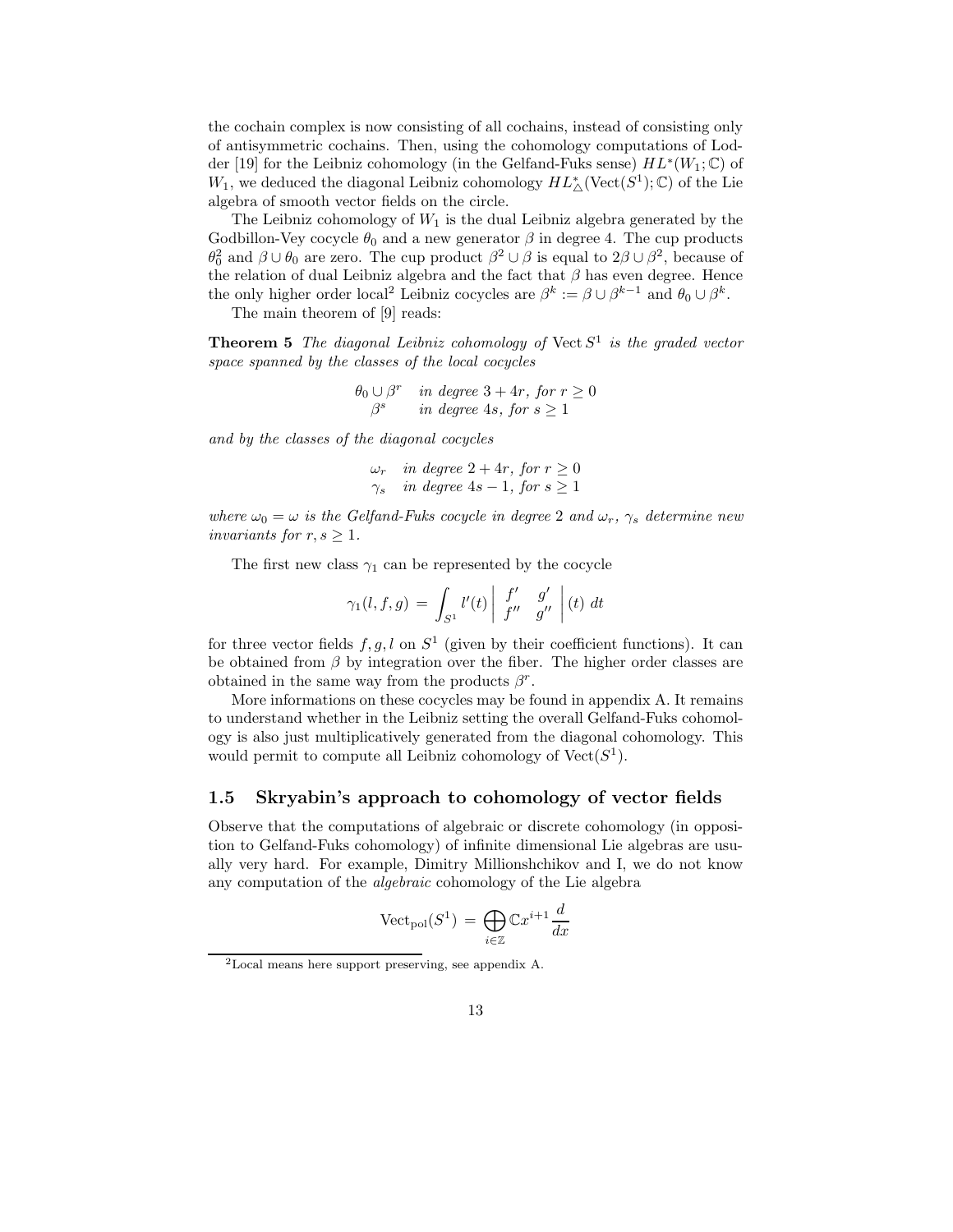of polynomial vector fields on the circle (we do know low degree terms), whereas the Gelfand-Fuks cohomology of  $Vect_{pol}(S^1)$  is well-known (using lemma 1) by density of  $Vect_{pol}(S^1)$  in  $Vect(S^1)$  in the subspace topology. For example, the passage to the subcomplex of Euler-invariant cochains as in the reasoning of proposition 1 does not reduce the computation to finite dimensional cochain spaces for  $Vect_{pol}(S^1)$ .

There are approaches to computations of algebraic cohomology of infinite dimensional Lie algebras. I have already mentioned Millionshchikov's approach using the almost grading of Krichever-Novikov algebras. Unfortunately, it does not provide a way to compute the algebraic cohomology of  $Vect_{pol}(S^1) - it$ rather uses it.

Skryabin lays out in [29] an approach to algebraic cohomology computations via the theory of representations. Unfortunately, for the moment, it works only in degree 1, and to a limited extend in degree 2. On the other hand, it is completely general and works over a commutative associative unital ring R such that 2 is invertible in R (for the result which is of interest to us, also 3 must be invertible).

Indeed, let W be a projective R-module of finite rank  $n > 0$  which is a submodule of the module of derivations  $Der(R)$ . Define  $\Omega^1$  to be  $Hom_R(W, R)$ and suppose  $\Omega^1 = R dR$  where for all  $f \in R$ , df is defined by  $df(D) = Df$ for all  $D \in W$ . Let  $\mathfrak{g} = \Omega^1 \otimes_R W$  be the Lie algebra of W-valued differential forms. Skryabin defines then a category  $C_1$  of simultaneous  $R$ -,  $W$ - and  $\mathfrak{g}$ modules with compatibility relations between these actions. He analyzes in detail cocycles on W with values some object of  $C_1$  by their order, and gives conditions when they are differential operators. As a result, Skryabin is able to compute all 1-cohomology with values in an object of  $C_1$ . Finally, using the trick  $H^2(W, V) \hookrightarrow H^1(W, \text{Hom}_{\mathbb{Z}}(W, V))$  (true for *central* extensions, meaning a *trivial* W-action on  $V$ ), he can use his previous results to to obtain the universal  $\mathbb{Z}$ -split central extension of W. The result ([29] thm. 7.1, p. 103) is that if  $n > 1$ , every  $\mathbb Z$ -split central extension splits, but if  $n = 1$ , the universal central extension has center  $H^1(\Omega)$ , cohomology in the de Rham complex  $\Omega^* = \Lambda \Omega^1$ . This is the expected result from all computations in continuous cohomology, but here it holds in *algebraic* cohomology.

For  $Vect_{pol}(S^1)$ , this does not give anything new, as we know how to compute  $H^2$  algebraically. But for example for  $Mer_k(\Sigma)$ , this is new:  $Mer_k(\Sigma)$  is a projective  $\mathcal{O}_{\Sigma_k}$ -module as a space of sections on the affine smooth algebraic variety  $\Sigma_k = \Sigma \setminus \{p_1, \ldots, p_k\}$ , and of rank 1. It suffices to compute  $H^1(\Omega)$ . But this is just the de Rham cohomology, as it coincides with the cohomology computed by the complex of algebraic forms on a smooth affine variety. In conclusion,  $Mer_k(\Sigma)$  has a universal Z-split central extension given by a center of dimension  $b_1(\Sigma_k)$ , the first Betti number of  $\Sigma_k$ . This is known as Feigin's conjecture, cf [21].

Note that the setting of the article of Skryabin is a special case of the setting of Lie-Rinehart algebras of Rinehart [27], Huebschmann [16] and similar to the one of modular Lie algebras of Grabowski [12], Siebert [28]. Observe further that Lie-Rinehart algebras appear as modules of sections of Lie algebroids.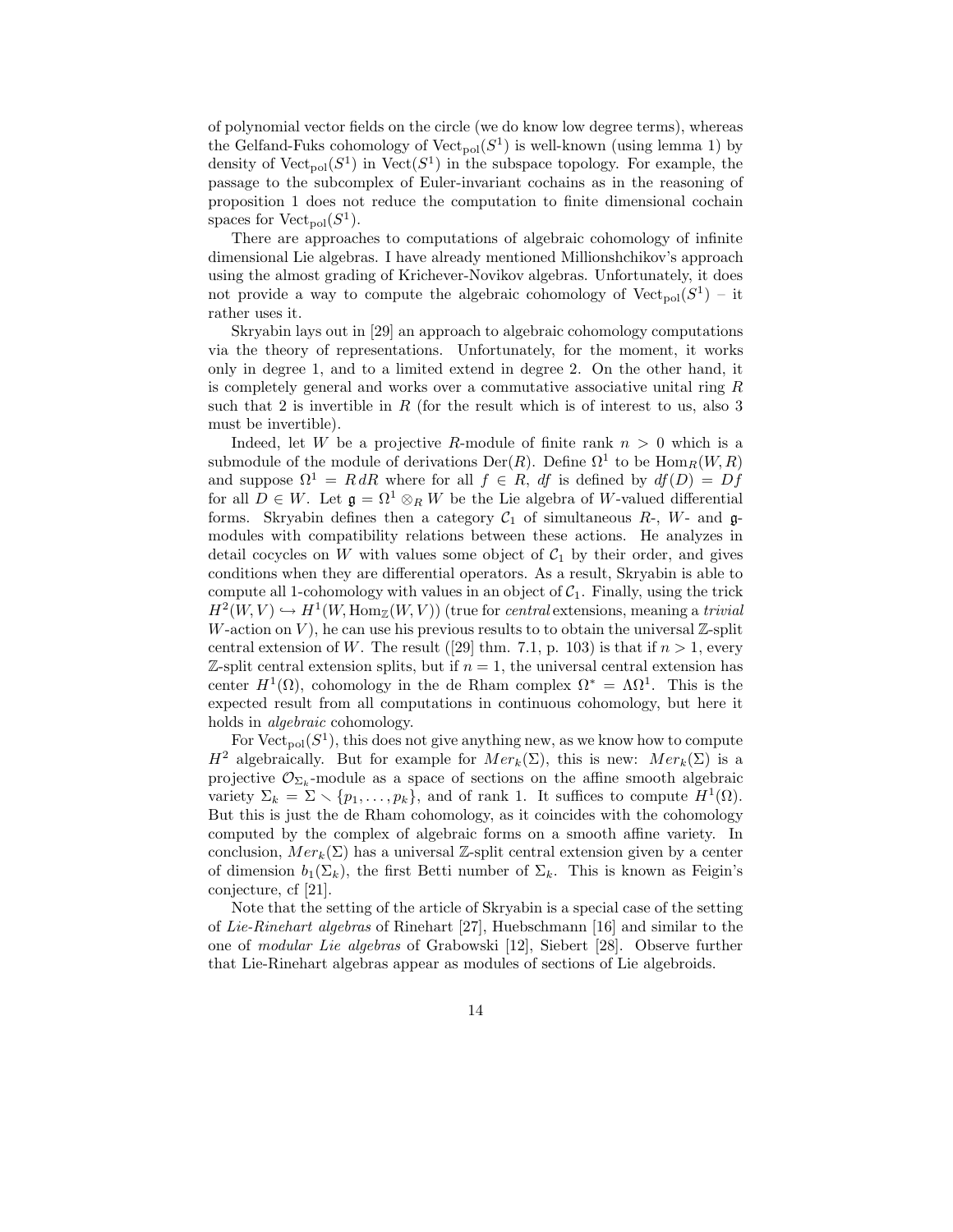## 2 Crossed modules and 3-cohomology

#### 2.1 Constructing crossed modules

A crossed module is a morphism of Lie algebras  $\mu : \mathfrak{m} \to \mathfrak{n}$  together with a compatible action of n on m by derivations. In the same way as 2-cohomology classifies central extensions, 3-cohomology classifies crossed modules, i.e. a 3-cohomology class corresponds uniquely to an equivalence class of a certain crossed module. See appendix B for more precisions on crossed modules and their relation to 3-cohomology.

My interest in crossed modules of Lie algebras goes back to a question of Jean-Louis Loday about a crossed module representing the Godbillon-Vey cocycle  $\theta_0$  whose cohomology class  $[\theta_0] \in H^3(W_1;\mathbb{C}) \cong H^3(Vect(S^1);\mathbb{C})$  is a generator. The cocycle is given by the value at  $t = 0$  of the function

$$
\theta_t(f,g,h) = \begin{vmatrix} f(t) & g(t) & h(t) \\ f'(t) & g'(t) & h'(t) \\ f''(t) & g''(t) & h''(t) \end{vmatrix},
$$

where  $f, g, h$  are coefficient functions of three vector fields.

I rediscovered (after Gerstenhaber 40 years ago) that crossed modules of Lie algebras for a Lie algebra g may be constructed by splicing together a short exact sequence of g-modules

$$
0\to V'\to V\to V''\to 0
$$

with an abelian extension given by a 2-cocycle  $\alpha$ 

$$
0\to V''\to V''\times_\alpha\mathfrak{g}\to\mathfrak{g}\to 0.
$$

The cohomology class to which the resulting crossed module corresponds is just  $[\partial \alpha]$ , the image of  $\alpha$  under the connecting homomorphism corresponding to the above short exact sequence of g-modules.

In any category of g-modules which has enough injectives, or more precisely, in which any module may be embedded in one having trivial 3-cohomology, one has a representative of this kind for each crossed module.

Now, the key step (cf appendix  $A$ ) in order to construct in this way the crossed module corresponding to  $[\theta_0]$  is that

$$
d^{\mathbb{C}}\alpha = d_{\text{dR}}\theta_t,\tag{2}
$$

because it is this equation which implies (by a straight forward computation) that the image of  $\alpha$  under the connecting homomorphism (corresponding to the de Rham short exact sequence of coefficients mentioned below) is  $\theta_0$ . Here  $d^{\mathbb{C}}$ is the Lie algebra coboundary with values in the trivial module  $\mathbb{C}$ ,  $d_{\text{dR}}$  is the de Rham differential of the function  $\theta_t$ , and  $\alpha$  is the following 2-cocycle of  $W_1$ with values in formal 1-forms  $\Omega^1$ :

$$
\alpha(f,g) = \left| \begin{array}{cc} f' & g' \\ f'' & g'' \end{array} \right|.
$$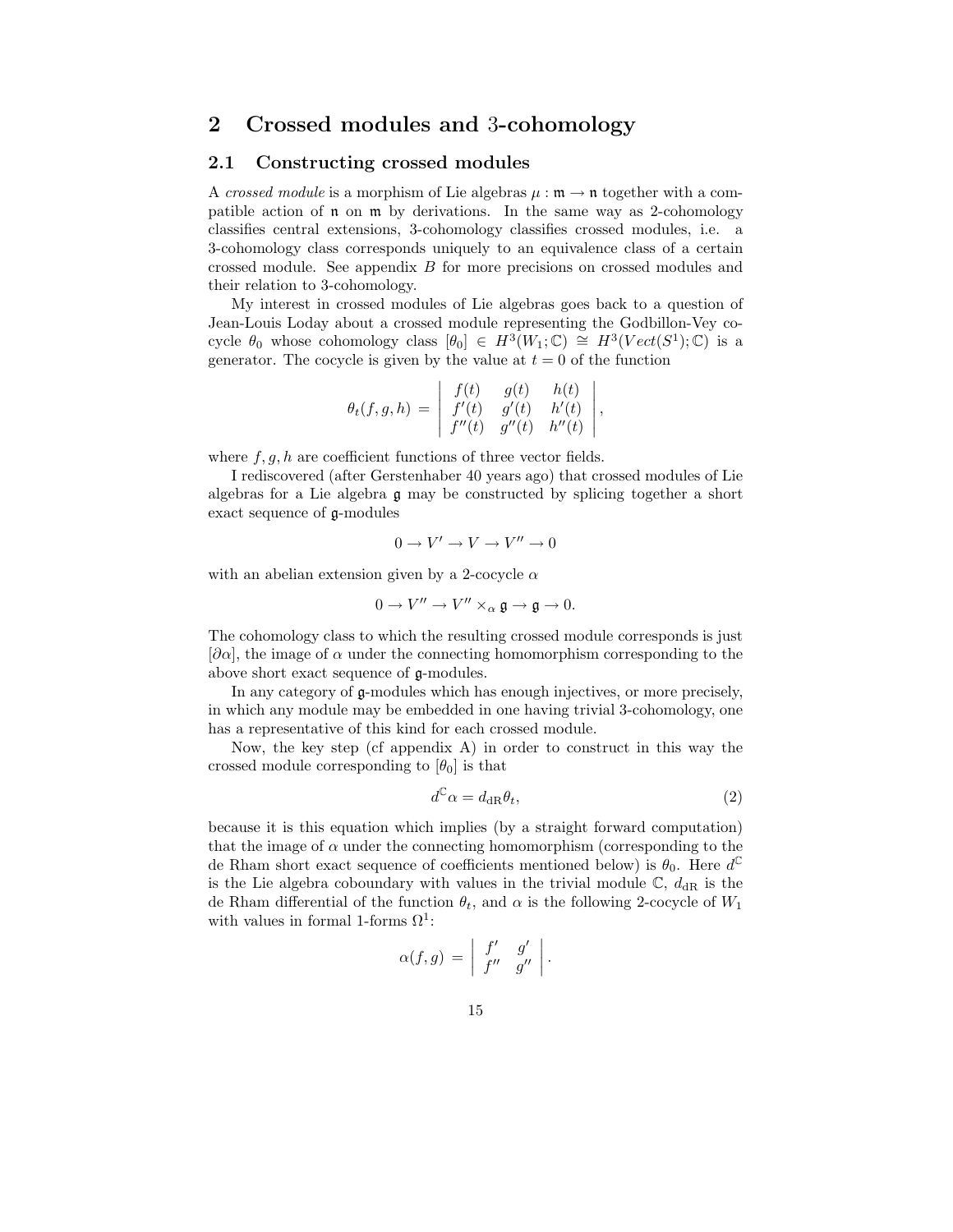The short exact sequence of  $W_1$ -modules is the de Rham sequence

$$
0 \to \mathbb{C} \to \Omega^0 \to \Omega^1 \to 0.
$$

The construction of the crossed module

$$
0 \to \mathbb{C} \to \Omega^0 \to \Omega^1 \times_\alpha W_1 \to W_1 \to 0
$$

is the main result of [34].

[36] uses these ideas in order to construct a crossed module corresponding to the cocycle  $\langle , , \rangle$  whose class generates  $H^3(\mathfrak{g}; \mathbb{C})$  for a simple finite dimensional Lie algebra  $\mathfrak g$ . Here  $\langle,\rangle$  is the Killing form on  $\mathfrak g$ . The origin of this work is the observation that the above crossed module for  $\theta_0$  on  $W_1$  restricts to one on  $sl_2(\mathbb{C}) \subset W_1$  representing a multiple of  $\langle , \cdot \rangle$ . The above de Rham sequence becomes for a general simple Lie algebra the restricted<sup>3</sup> dual sequence

$$
0 \to L_0^\sharp \to M_0^\sharp \to N_0^\sharp \to 0
$$

of the sequence

$$
0\to N_\lambda\to M_\lambda\to L_\lambda\to 0
$$

which defines the irreducible quotient  $L_{\lambda}$  of the Verma module  $M_{\lambda}$  of highest weight  $\lambda$ , taken in the special case  $\lambda = 0$  (with  $L_0 \cong \mathbb{C}$ ).

The proof that the so constructed crossed module

$$
0 \to \mathbb{C} \to M_0^\sharp \to N_0^\sharp \times_\alpha \mathfrak{g} \to \mathfrak{g} \to 0
$$

for a certain  $\alpha$  gives a multiple of the class of  $\langle , \cdot \rangle$  uses spectral sequence techniques in order to show that the induced map

$$
H^3(\mathfrak{g},L_0^\sharp)\to H^3(\mathfrak{g},M_0^\sharp)
$$

is the zero map.

#### 2.2 Lie groupoids and gerbes

While working on [36], I communicated with Karl-Hermann Neeb who also worked on crossed modules at that time. We had different points of view on the subject. I thought the constructive point of view is more interesting. He was more interested in the *obstructive* point of view, i.e. given a morphism  $\psi : \mathfrak{g} \to \mathfrak{out}(\mathfrak{a})$  of a Lie algebra  $\mathfrak{g}$  into the exterior derivations of a Lie algebra  $\mathfrak{a}$ , is there an extension of  $\mathfrak g$  by  $\mathfrak a$  where  $\psi$  comes from ? The answer to this question lies in a crossed module associated to  $\psi$  and whose class is the obstruction to the existence of the extension. Neeb formulated carefully this theory in the topological framework [22]. He applied it to construct a crossed module of topological Lie algebras associated to a  $K$ -principal bundle  $P$  on a manifold

<sup>&</sup>lt;sup>3</sup>The restricted dual  $M^{\sharp}$  of a graded module  $M = \bigoplus_i M_i$  is  $M^{\sharp} = \bigoplus_i M_i^*$ , the direct sum of the duals of the graded pieces.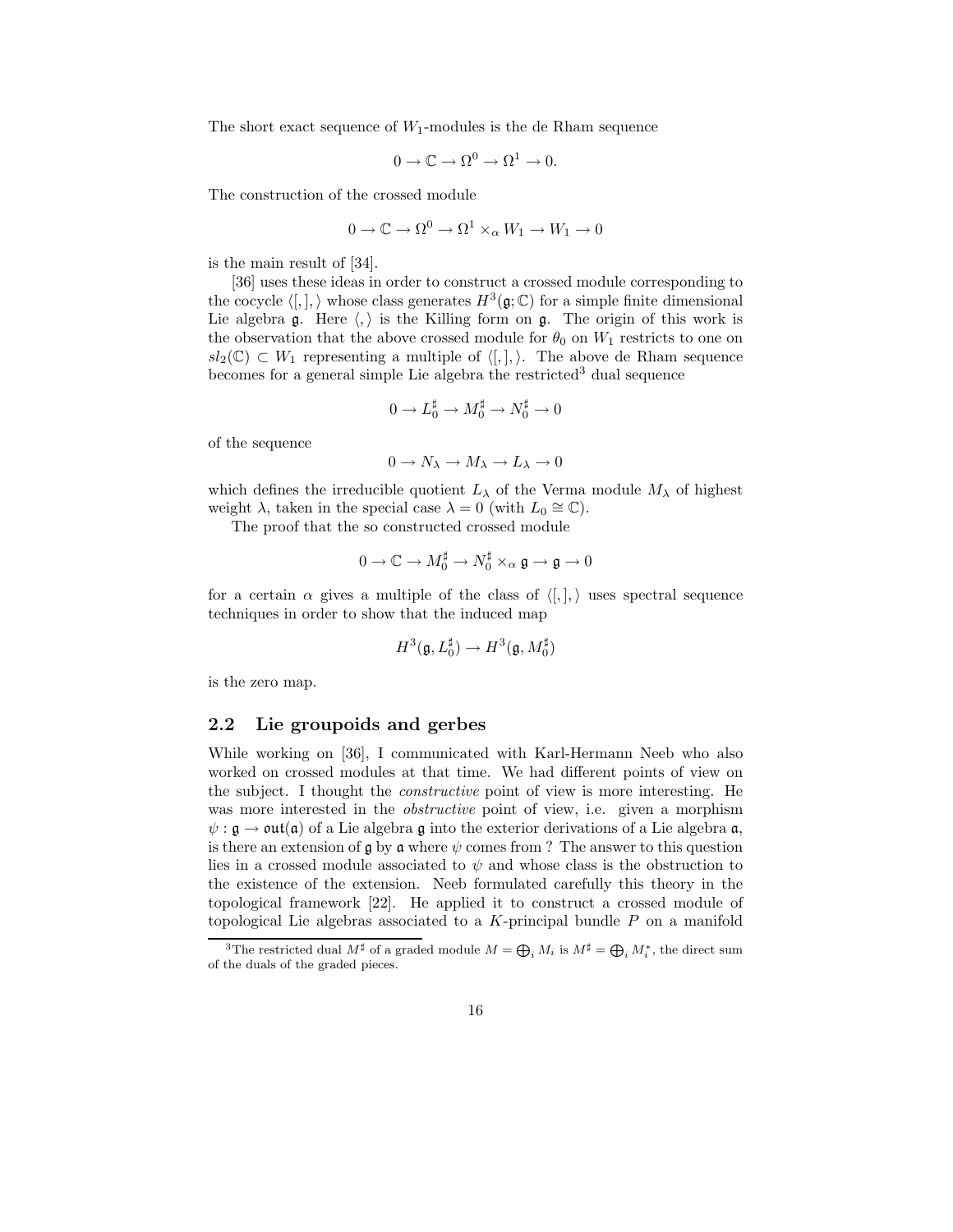M and a central extension  $\hat{K}$  of the structure group by some abelian group Z. The obstruction class of the crossed module can then be identified with a class in  $H_{\text{dR}}^3(M)$ , the third de Rham cohomology of M. It remained the question whether this class was the full obstruction to the existence of a  $\hat{K}$ -principal bundle  $\hat{P}$  on M with  $\hat{P}/Z \cong P$ , and the question on the link to gerbes on M, objects that are also classified by 3-cohomology classes on M.

In [18], Camille Laurent-Gengoux and I solved these questions by showing that under the set up of topological Lie algebras lies a set up of Lie algebroids (the Atiyah algebroid) and of Lie groupoids, in which the questions are already solved by Mackenzie. The main result of [18] is the identification of the different obstruction classes in order to link the two frameworks:

**Theorem 6** Given a  $K$ -principal bundle  $P$  on a manifold  $M$  and a central extension

$$
1 \to Z \to \hat{K} \to K \to 1
$$

of the structure group, the 3-cohomology class  $[\omega_{top\ alg}]$  of the crossed module of topological Lie algebras

$$
0 \to \mathfrak{c} \to \hat{\mathfrak{n}} \to \mathfrak{aut}(P) \to \text{Vect}(M) \to 0
$$

defines the same de Rham cohomology class as the 3-cocycle  $\omega_{\text{grp}}$  associated to the crossed module of Lie groupoids

$$
0 \to M \times Z \to P_K(\hat{K}) \to (P \times P)/K \to M \times M \to 0.
$$

Here  $\mathfrak{aut}(P)$  is the topological Lie algebra of K-invariant vector fields on P, n is the subalgebra of vertical vector fields, the *gauge* Lie algebra, and  $\mathfrak{c} =$  $\mathcal{C}^{\infty}(M,\mathfrak{z})$  where  $\mathfrak{z}$  is the Lie algebra of Z. On the other hand,  $P_K(\hat{K})$  is the Lie groupoid given by the K-equivariant maps from the fibers  $P_m$  to  $\tilde{K}$ , and  $(P \times P)/K$  is the Lie groupoid of the Atiyah algebroid.

The proof uses Deligne cohomology. As a consequence of the theorem, one sees that up to torsion Neeb's class is the full obstruction of the existence problem.

Another result of [18] is the bijection between crossed modules of Lie groupoids a certain kind on  $M$  and gerbes with abelian, trivialized band which induces the identity on the obstruction classes:

**Theorem 7** There is a one-to-one correspondence between gerbes with abelian, trivialized band on a connected manifold M, and crossed modules of Lie groupoids with trivial kernel and cokernel  $M \times M$ , which induces a one-to-one correspondence between cohomology classes when passing to equivalence classes.

The deeper reason for this theorem is the fact that all Lie groupoids satisfying the conditions of the theorem come from an extension problem of the structure group in a principal bundle (for more precision, see prop. 1 in loc. cit.).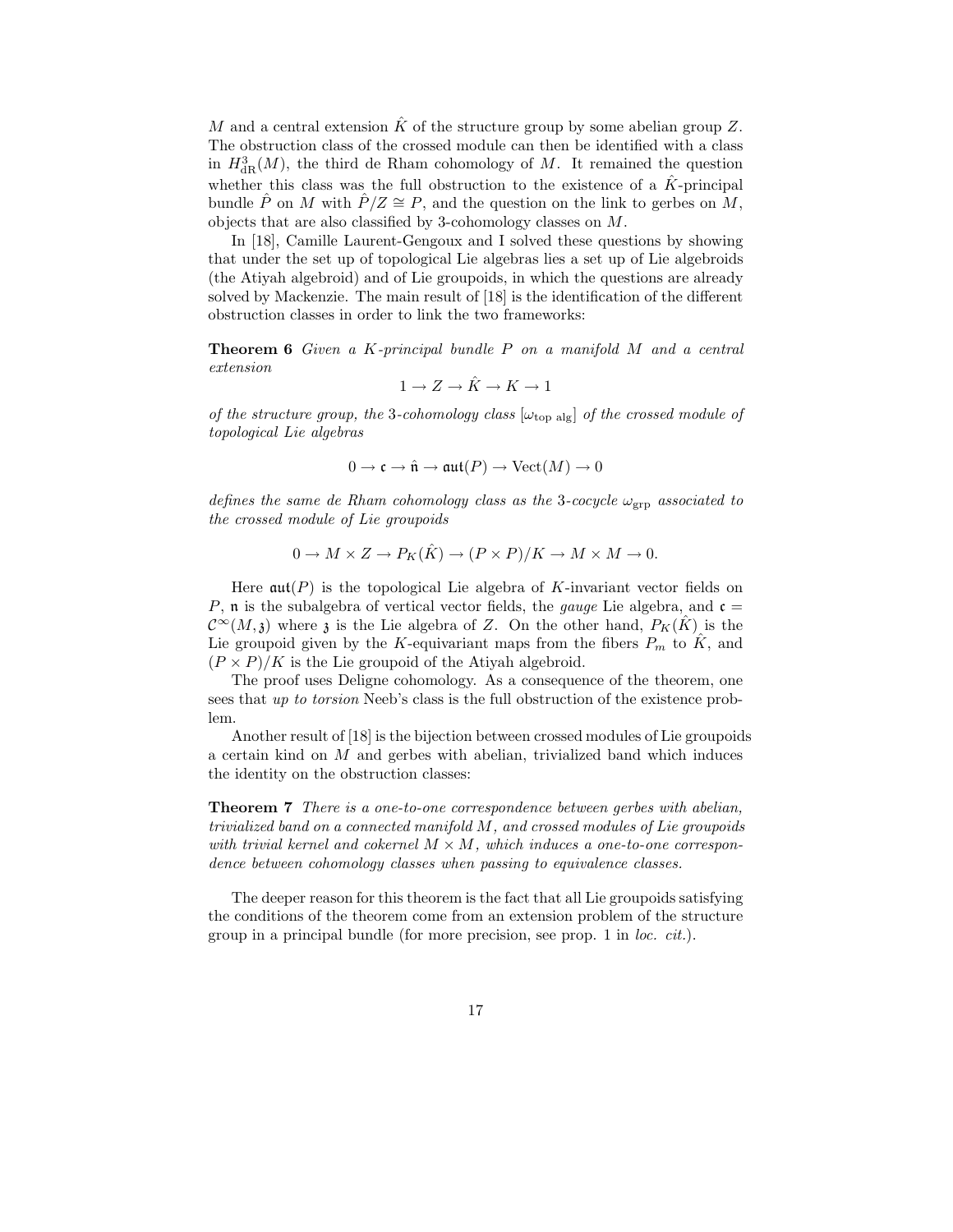## 3 Holomorphic current algebras

A second important class of infinite dimensional Lie algebras is the class of current algebras, i.e. of Lie algebras of the form  $A \otimes \mathfrak{k}$  where A is a commutative unital associative algebra and  $\mathfrak k$  a Lie algebra, the bracket on  $A \otimes \mathfrak k$  being:

$$
[a\otimes x, b\otimes y] = ab\otimes [x, y],
$$

for  $a, b \in A$  and  $x, y \in \mathfrak{k}$ . We will always reserve  $\mathfrak{k}$  for the Lie algebra tensor factor, and g for the whole Lie algebra  $\mathfrak{g} = A \otimes \mathfrak{k}$ . Current algebras play a rôle in K-theory as  $sl_n(A)$  or  $gl_n(A)$  or their direct limits, in conformal field theory where fields are  $\ell$ -currents on a manifold, or in deformation theory where base change leads automatically to tensor products  $A \otimes \mathfrak{k}$ . For  $A = \mathcal{C}^{\infty}(M)$  for a manifold M,  $A \otimes \mathfrak{k}$  can be identified with the Lie algebra  $\mathcal{C}^{\infty}(M,\mathfrak{k})$  of  $\mathfrak{k}$ -valued functions on  $M$ . Here the tensor product must be interpreted as the topological  $\pi$ -tensor product in case  $\mathfrak k$  is topological.

My interest in the subject lies in holomorphic current algebras, i.e. current algebras of the form  $\mathcal{O}(X,\mathfrak{k})$  for a complex (Stein) manifold X and some Lie algebra  $\mathfrak k$ , often taken to be finite dimensional.

#### 3.1 Universal central extension

A first paper on the subject concerns the universal central extension of  $\mathcal{O}(X,\mathfrak{k})$ for a finite dimensional (semi)simple complex Lie algebra  $\mathfrak{k}$ . The identification of the universal central extension of the Lie algebras  $A \otimes \mathfrak{k}$  has a long history. Let us cut it short by stating that Maier addressed in [20] the question for a Fréchet algebra  $A$ , and solved it using the notion of the universal module of differentials  $\Omega^1(A)$ , which is a Fréchet A-module. The center of the universal central extension is then given by  $\Omega^1(A)/\overline{dA}$ .

In [24], Neeb and I identified the Fréchet module  $\Omega^1(A)$  for the algebra  $A =$  $\mathcal{O}(X)$  of holomorphic functions on a Stein manifold with the Fréchet A-module of holomorphic 1-forms on  $X$ , thereby solving the question of the universal central extension in this case. More precisely, the de Rham differential

$$
d: \mathcal{O}(X) \to \Omega^1(X)
$$

is a continuous derivation of  $\mathcal{O}(X)$ -modules, and gives by universality of the pair  $(\Omega^1(\mathcal{O}(X)), d_{\mathcal{O}(X)})$  rise to a unique morphism of  $\mathcal{O}(X)$ -modules

$$
\gamma_X : \Omega^1(\mathcal{O}(X)) \to \Omega^1(X) \quad \text{with} \quad \gamma_X \circ d_{\mathcal{O}(X)} = d.
$$

**Theorem 8** Let  $X$  be a Stein manifold. Then the map

$$
\gamma_X : \Omega^1(\mathcal{O}(X)) \to \Omega^1(X)
$$

is an isomorphism of topological  $\mathcal{O}(X)$ -modules.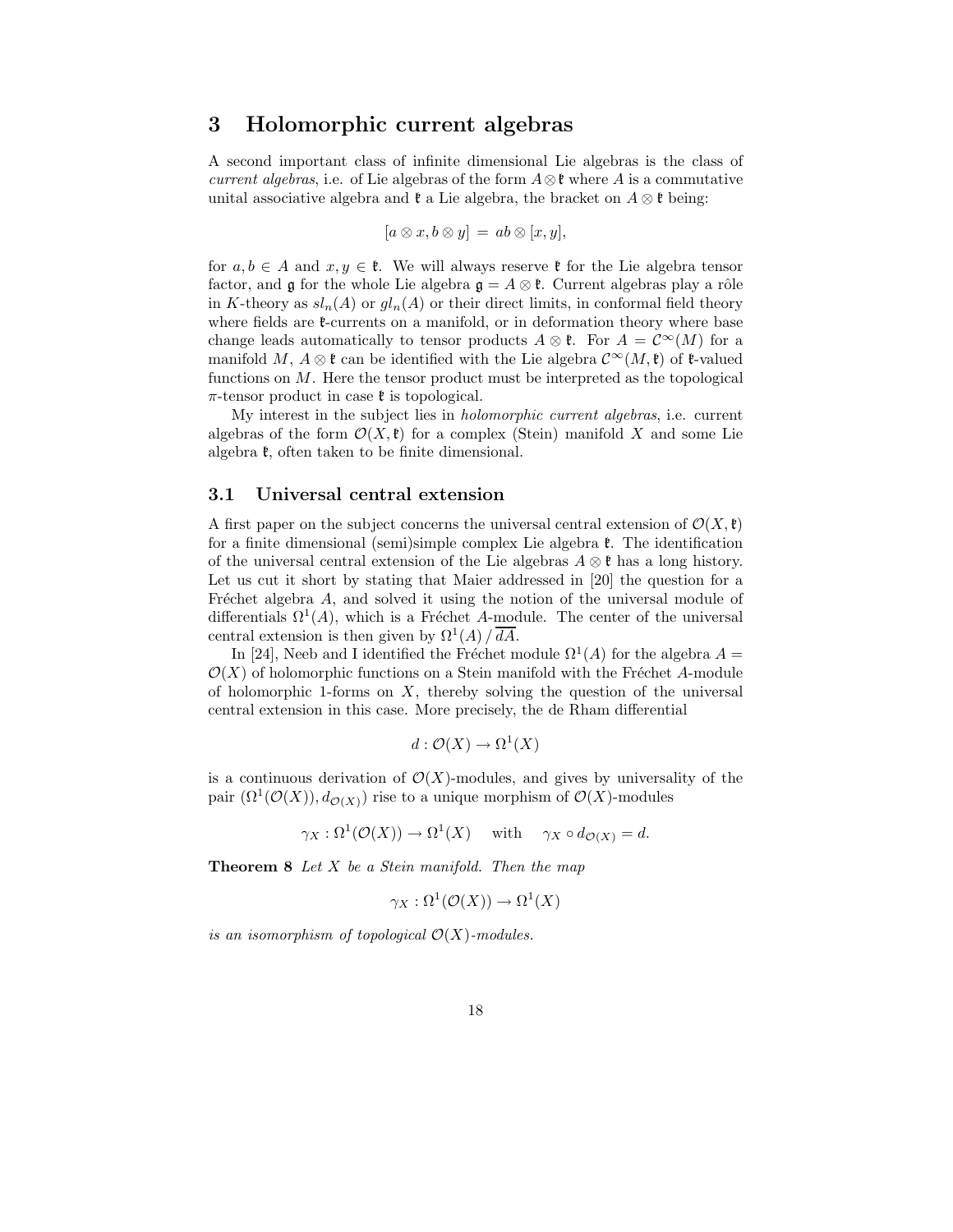The theorem can be shown directly in the case of an open set  $U \subset \mathbb{C}^n$  such that the restrictions of polynomials are dense in  $U$ . The general case proceeds by sheafifying the map  $\gamma$ .

The theorem is true more generally on a *Riemannian domain*  $X$  over a Stein manifold  $Y$ , i.e. for a complex manifold  $X$  together with a holomorphic map  $p: X \to Y$  which is everwhere regular.

#### 3.2 Second cohomology of current algebras

In a second article [25] together with Karl-Hermann Neeb, we computed the second cohomology of arbitrary current algebras, and this also in the topological setting (where, for example, A is a Fréchet algebra and  $\mathfrak k$  finite dimensional, not necessarily semisimple, and the cohomology is computed via continuous cochains).

In order not to enter the long history on cohomology computations for current algebras, let me cite only papers of Haddi [14] and Zusmanovich [38], where the corresponding homology is computed in an algebraic framework and with non-natural splittings of quotient maps. Our contribution is to get rid of the splittings, and to have a framework suitable for continuous cohomology.

Our point of view is the following: we consider  $\chi$ -valued 2-cochains on  $\mathfrak g$  as linear functions  $f : \Lambda^2(\mathfrak{g}) \to \mathfrak{z}$ . Such a function is a 2-cocycle if and only if it vanishes on the subspace  $B_2(\mathfrak{g}) := \text{im}(\partial)$  of 2-boundaries, which is the image of the linear map

$$
\partial: \Lambda^3(\mathfrak{g}) \to \Lambda^2(\mathfrak{g}), \quad x \wedge y \wedge z \mapsto [x, y] \wedge z + [y, z] \wedge x + [z, x] \wedge y.
$$

In view of the Jacobi identity,  $B_2(\mathfrak{g})$  is contained in the subspace  $Z_2(\mathfrak{g})$  of 2cycles, which is the kernel of the linear map  $b_{\mathfrak{g}} : \Lambda^2(\mathfrak{g}) \to \mathfrak{g}, x \wedge y \mapsto [x, y]$ . The quotient space

$$
H_2(\mathfrak{g}) := Z_2(\mathfrak{g})/B_2(\mathfrak{g})
$$

is the second homology space of g.

A 2-cocycle f is a *coboundary* if it is of the form  $f(x, y) = d_q \ell(x, y) :=$  $-\ell([x,y])$  for some linear map  $\ell : \mathfrak{g} \to \mathfrak{z}$ . We write  $B^2(\mathfrak{g},\mathfrak{z})$  for the set of 2coboundaries and  $Z^2(\mathfrak{g},\mathfrak{z})$  for the set of 2-cocycles. f is a coboundary exactly if it vanishes on  $Z_2(\mathfrak{g})$ . This leads to the following description of the second z-valued cohomology group

$$
H^2(\mathfrak{g},\mathfrak{z}):=Z^2(\mathfrak{g},\mathfrak{z})/B^2(\mathfrak{g},\mathfrak{z})\cong \mathrm{Hom}(H_2(\mathfrak{g}),\mathfrak{z})\rightarrow \mathrm{Hom}(Z_2(\mathfrak{g}),\mathfrak{z}).
$$

The computation consists thus of a carful description of the spaces of cycles and boundaries of a current algebra  $A \otimes \mathfrak{k}$ . Indeed, the first step is to show that the direct sum decomposition

$$
\Lambda^2(\mathfrak{g}) \cong (\Lambda^2(A) \otimes S^2(\mathfrak{k})) \oplus (A \otimes \Lambda^2(\mathfrak{k})) \oplus (I_A \otimes \Lambda^2(\mathfrak{k})),
$$

where  $I_A \subset S^2(A)$  is the kernel of the multiplication map, induces a corresponding decomposition of the space of 2-cycles

$$
Z_2(\mathfrak{g}) \cong (\Lambda^2(A) \otimes S^2(\mathfrak{k})) \oplus (A \otimes Z_2(\mathfrak{k})) \oplus (I_A \otimes \Lambda^2(\mathfrak{k})).
$$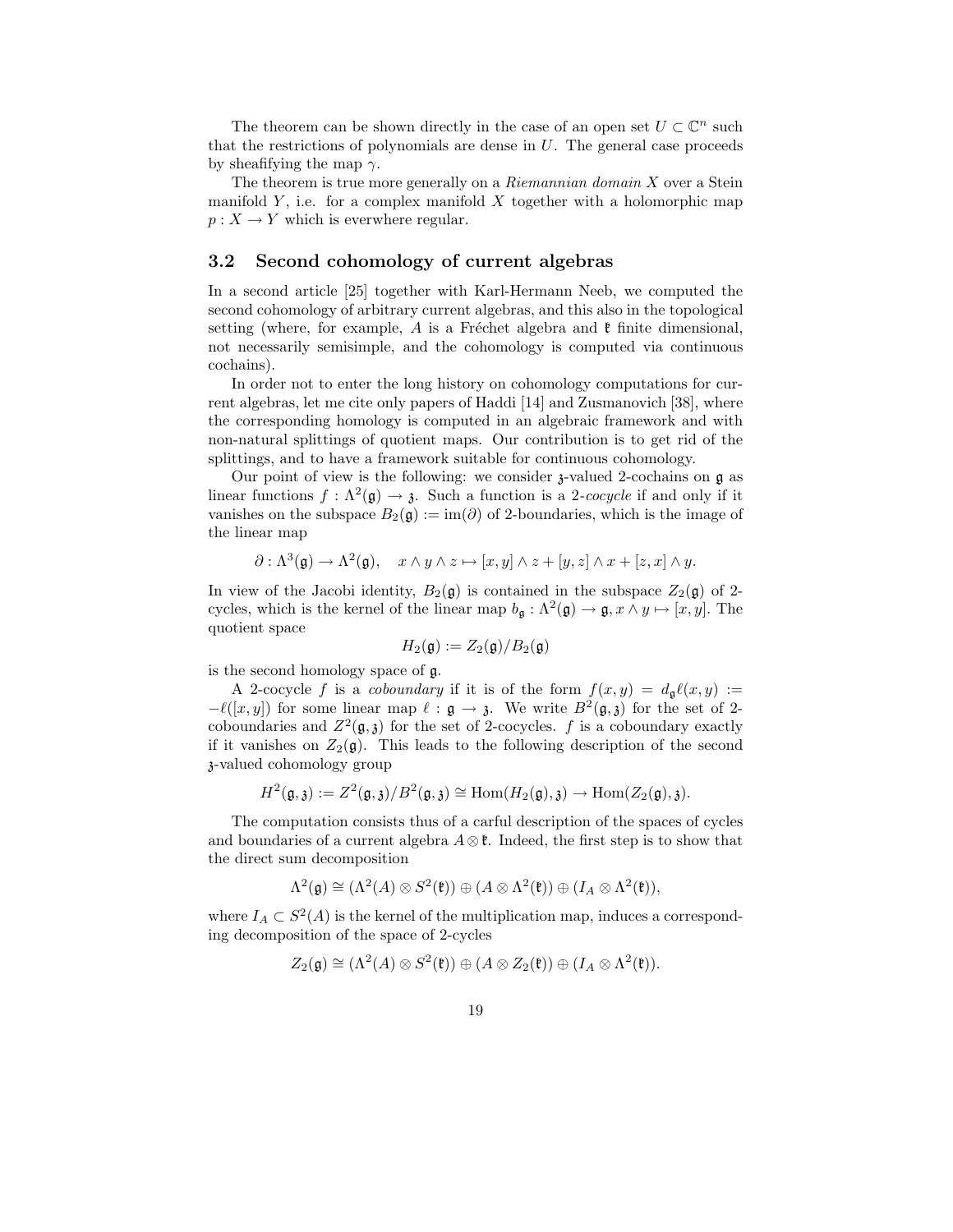Since two cocycles  $f$  and  $g$  define the same cohomology class if and only if they coincide on the subspace  $Z_2(\mathfrak{g})$  of  $\Lambda^2(\mathfrak{g})$ , a cohomology class  $[f] \in H^2(\mathfrak{g},\mathfrak{z})$  is represented by three linear maps

 $f_1: \Lambda^2(A) \otimes S^2(\mathfrak{k}) \to \mathfrak{z}, \quad f_2: A \otimes Z_2(\mathfrak{k}) \to \mathfrak{z}, \quad \text{ and } \quad f_3: I_A \otimes \Lambda^2(\mathfrak{k}) \to \mathfrak{z},$ 

satisfying  $f = f_1 \oplus f_2 \oplus f_3$  on  $Z_2(\mathfrak{g})$ . Conversely, three such linear maps  $f_1, f_2$ and  $f_3$  define a cocycle if and only if  $f := f_1 \oplus f_2 \oplus f_3$  vanishes on  $B_2(\mathfrak{g})$ . The main result of [25] is the following theorem:

**Theorem 9** (Description of cocycles) The function  $f = f_1 + f_2 + f_3$  as above is a 2-cocycle if and only if the following conditions are satisfied:

- (a)  $\operatorname{im}(\tilde{f}_1) \subset \operatorname{Sym}^2(\mathfrak{k},\mathfrak{z})^{\mathfrak{k}}$ .
- (b)  $\tilde{f}_1(T_0(A))$  vanishes on  $\mathfrak{k} \times \mathfrak{k}'$ .
- (c)  $d_{\mathfrak{k}}(\tilde{f}_2(a)) = \Gamma(\tilde{f}_1(a, 1))$  for each  $a \in A$ .
- (d)  $\tilde{f}_3(I_A)$  vanishes on  $\mathfrak{k} \times \mathfrak{k}'$ .

Here the tilde maps  $\tilde{f}_i$  for  $i = 1, 2, 3$  are the original maps  $f_i$  where the  $\mathfrak k$ arguments are moved from the domain to the range.  $\text{Sym}^2(\mathfrak{k},\mathfrak{z})^{\mathfrak{k}}$  is the space of symmetric  $\mathfrak{k}$ -invariant bilinear maps from  $\mathfrak{k}$  to  $\mathfrak{z}$ ,  $\mathfrak{k}' = [\mathfrak{k}, \mathfrak{k}]$  is the derived Lie algebra,  $d_{\mathfrak{k}}$  is the coboundary operator for the Lie algebra  $\mathfrak{k}$ , the map  $\Gamma$ is the map associating to a symmetric invariant bilinear form  $\kappa$  the 3-cocycle  $\Gamma(\kappa)(x, y, z) := \kappa([x, y], z)$ , and  $T_0(A)$  is the following space. We define two trilinear maps

$$
T: A^3 \to \Lambda^2(A), \quad (a, b, c) \mapsto \sum_{\text{cyc}} ab \wedge c := ab \wedge c + bc \wedge a + ca \wedge b
$$

and

$$
T_0: A^3 \to \Lambda^2(A), \quad T_0(a, b, c) := T(a, b, c) - abc \wedge 1.
$$

Then put  $T_0(A) := \text{span}(\text{im}(T_0)).$ 

Cocycles of the form 
$$
f_1 \oplus f_2
$$
, where  $f_1$  and  $f_2$  are not cocycles, are called *coupled*. It is a new notion which comes out naturally from our work. All coboundaries are of the form  $f = f_2$ , so that the cohomology class of a coupled cocycle contains only coupled cocycles.

We show further that g posesses non-zero coupled 2-cocycles if and only if the image of the universal derivation  $d_A: A \to \Omega^1(A)$  is non-trivial and  $\mathfrak k$  possesses a symmetric invariant bilinear form  $\kappa$  for which the 3-cocycle  $\Gamma(\kappa)$  is a non-zero coboundary. Calling an invariant symmetric bilinear form  $\kappa \in \text{Sym}^2(\mathfrak{k})^{\mathfrak{k}}$  exact if  $\Gamma(\kappa)$  is a coboundary, this means that  $\mathfrak k$  possesses exact invariant bilinear forms  $κ$  with Γ(κ) non-zero.

We have a stock of examples of Lie algebras  $\mathfrak k$  which possess exact invariant bilinear forms  $\kappa$  with  $\Gamma(\kappa)$  non-zero, but we did not arrive at a satisfying classification.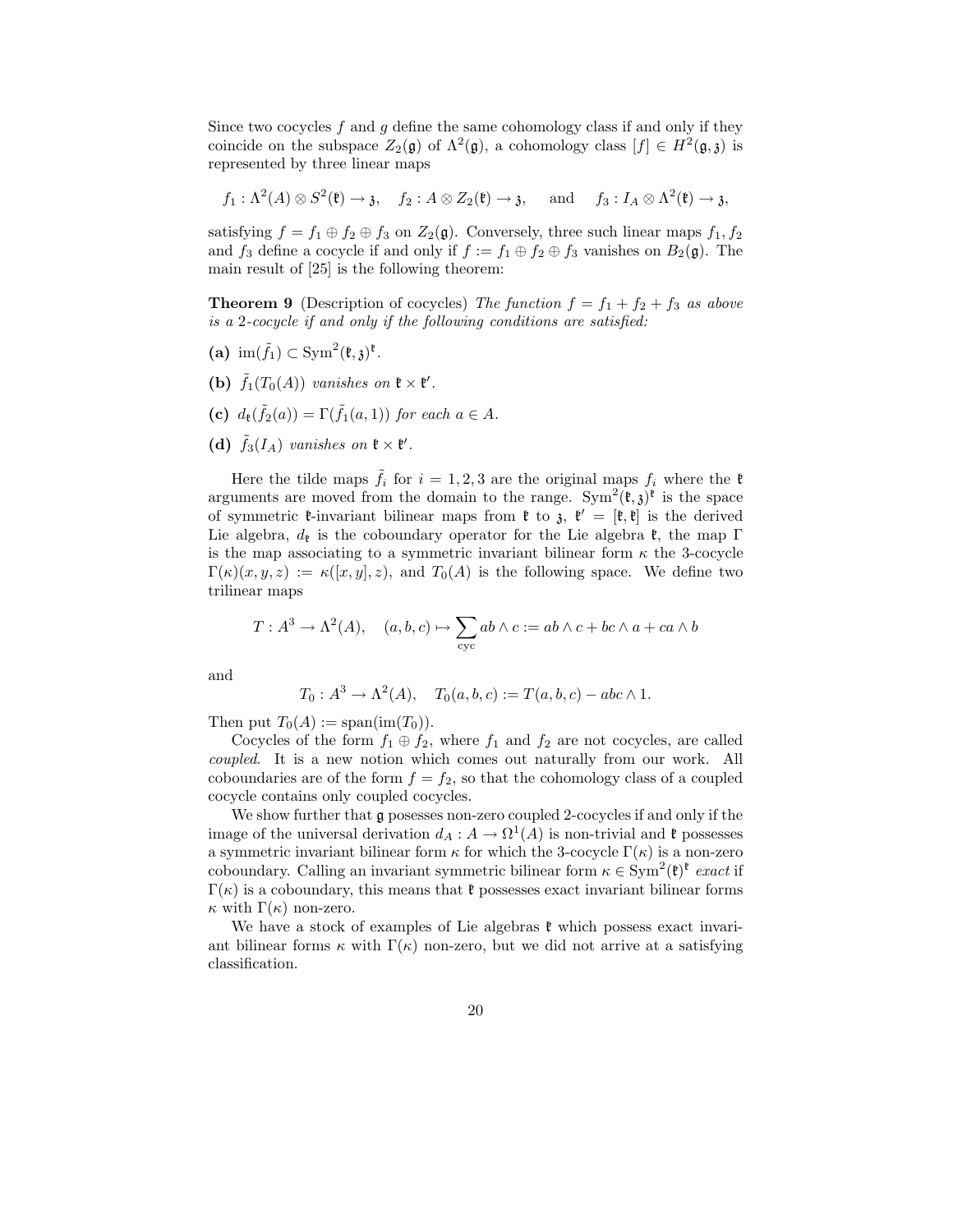#### 3.3 Holomorphic current groups

In a third work [26] together with Karl-Hermann Neeb, we addressed the question whether the topological groups of type  $\mathcal{C}^{\infty}(M, K)$  for a non-compact manifold M and a Lie group K and  $\mathcal{O}(X, K)$  for a complex Stein manifold X and a complex Lie group  $K$  are infinite dimensional Fréchet Lie groups. The Lie algebra and model space of  $\mathcal{O}(X, K)$  should be the Fréchet space  $\mathcal{O}(X, \mathfrak{k})$ ,  $\mathfrak{k}$  being the Lie algebra of  $K$ . See appendix  $C$  for precisions about infinite dimensional manifolds and Lie groups.

The link between Lie group and Lie algebra in infinite dimensions is not as tight as in the finite dimensional setting. For example, in case  $X$  possesses non-constant holomorphic functions (which is the case for a Stein manifold) and  $\exp_K(\mathfrak{k}) \neq K$ , we can show that the exponential map

$$
\exp: \mathcal{O}(X, \mathfrak{k}) \to \mathcal{O}(X, K)
$$

given by  $\exp(f) := f \circ \exp_K$  for  $\exp_K$  the exponential map on K, is not locally surjective. This eliminates the exponential function as a candidate for charts for the manifold structure.

We show in [26] the following theorem:

**Theorem 10** Let  $\Sigma$  be a connected open Riemann surface with finitely generated  $\pi_1(\Sigma)$ , and let K be a connected complex Banach Lie group. Then  $\mathcal{O}(X, K)$ possesses a unique Fréchet Lie group structure such that the Lie algebra is  $\mathcal{O}(X,\mathfrak{k})$  and the evaluation map

$$
ev: \mathcal{O}(X, K) \times \Sigma \to K
$$

holomorphic.

**Sketch of proof.** Let us sketch the proof of the theorem for the case  $\Sigma = \mathbb{C}^{\times}$ . The *logarithmic derivative*  $\delta$ , cf appendix C below, can be used to establish a bijection

$$
\mathcal{O}_{*}(\mathbb{C},K) \to \Omega^{1}(\mathbb{C},\mathfrak{k});
$$

its inverse is the evolution map which associates to a Lie algebra valued differential 1-form  $\alpha$  the solution of the ordinary differential equation

$$
\begin{cases}\nf(0) = e \\
\delta f = \alpha f\n\end{cases}
$$
\n(3)

 $\delta$  is injective, because we restricted to based maps  $\mathcal{O}_*(\mathbb{C}, K)$  which are supposed to send  $0 \in \mathbb{C}$  to the unit element  $e \in K$ . Surjectivity of  $\delta$  depends on two things: on the one hand, the image of  $\delta$  is contained in the Maurer-Cartan subspace of  $\Omega^1(\mathbb{C}, \mathfrak{k})$ , on the other hand, the problem (3) is only solvable in case  $\alpha$  does not have a non-trivial holonomy, i.e.  $\alpha$  is in the kernel of the *period* map

$$
P: \Omega^1(X, \mathfrak{k}) \to \text{Hom}(\pi_1(X), K).
$$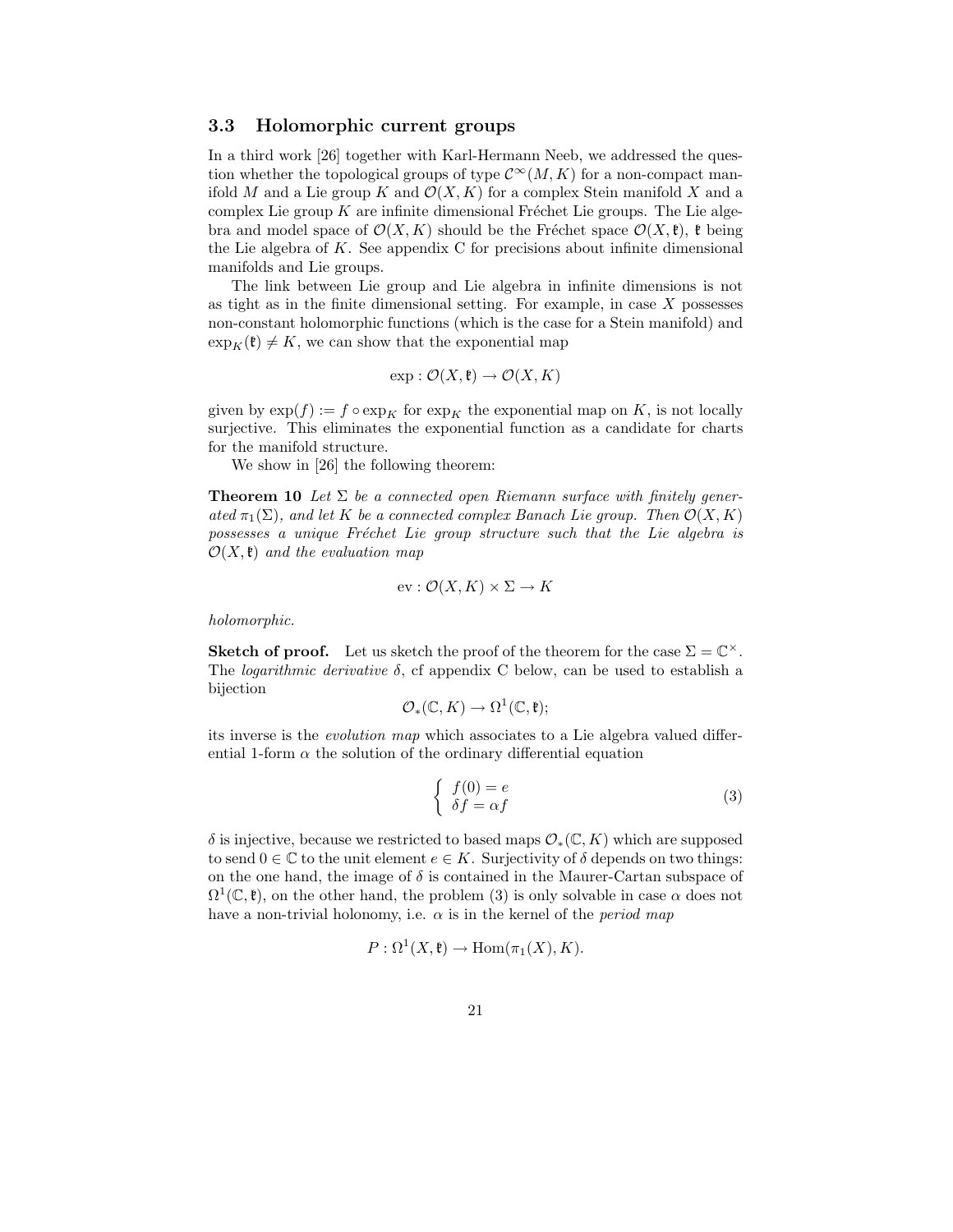As  $\mathbb C$  is of dimension 1, the Maurer-Cartan equation is trivially verified for all  $\ell$ -valued 1-forms, and as  $\mathbb C$  is 1-connected, there is no obstruction coming from periods either. The bijection permits on the one hand to put the structure of a Fréchet manifold (here actually a Fréchet space) on  $\mathcal{O}_*(\mathbb{C}, K)$  (and à fortiori on  $\mathcal{O}(\mathbb{C}, K)$ , and on the other hand to transport the group structure on  $\Omega^1(\mathbb{C}, \mathfrak{k})$ : we put

$$
\alpha * \beta := \delta(f \cdot g) = \delta(g) + \text{Ad}(g)^{-1}\delta(f)
$$

for  $f, g \in \mathcal{O}_*(\mathbb{C}, K)$  such that  $\delta(f) = \alpha$  and  $\delta(g) = \beta$ . Observe that it is only necessary that  $\beta$  has a preimage under  $\delta$  in order to define the product.

Now consider the same setting for  $\mathcal{O}_*(\mathbb{C}^\times, K)$ :

$$
\mathcal{O}_{*}(\mathbb{C}^{\times}, K) \stackrel{\delta}{\hookrightarrow} \Omega^{1}(\mathbb{C}^{\times}, \mathfrak{k}) \stackrel{P}{\to} \text{Hom}(\pi_{1}(X), K).
$$

One has  $P^{-1}(1) = \mathcal{O}_*(\mathbb{C}^\times, K)$ . The idea is now to show that P is a submersion, i.e. TP has local sections, and to apply the parametrized inverse function theorem of Glöckner [11].

Local sections of  $TP$  can be obtained as follows: let  $\beta \in P^{-1}(1)$ , and set  $\alpha_X(z) = \frac{1}{2\pi i} \frac{dz}{z} X$  for  $X \in \mathfrak{k}$ . The section  $\sigma_\beta$  around  $\beta$  is then defined by

$$
\sigma_{\beta} : \mathfrak{k} \to \Omega^1(\mathbb{C}^\times, \mathfrak{k}), \quad X \mapsto \alpha_X * \beta.
$$

This gives a section

$$
U \stackrel{\log_U}{\to} \mathfrak{k} \stackrel{\sigma_\beta}{\to} \Omega^1(\mathbb{C}^\times, \mathfrak{k})
$$

to  $P: \Omega^1(\mathbb{C}^\times, \mathfrak{k}) \to U$ , because

$$
P(\alpha_X * \beta) = P(\alpha_X) \cdot P(\beta) = P(\alpha_X) = \exp_K(X).
$$

This shows the theorem in the special case  $\Sigma = \mathbb{C}^{\times}$ .  $\times$ .

The obvious open question is how to take care of the Maurer-Cartan equation in order to make holomorphic current groups with higher dimensional domain into a Lie group.

## 4 Deformations of infinite dimensional Lie algebras

## 4.1 Deformations of Lie algebras of vector fields arising from families of schemes

I became interested in deformations of infinite dimensional Lie algebras by an article of Alice Fialowski and Martin Schlichenmaier [7] about non-trivial deformations of the Virasoro algebra and  $Vect(S^1)$  coming from taking Krichever-Novikov algebras on families of schemes. As an example, look at elliptic curves in  $\mathbb{C}P^2$ . They are parametrized by  $e_1, e_2$  and  $e_3$  and have the equation

$$
Y^2Z = 4(X - e_1Z)(X - e_2Z)(X - e_3Z)
$$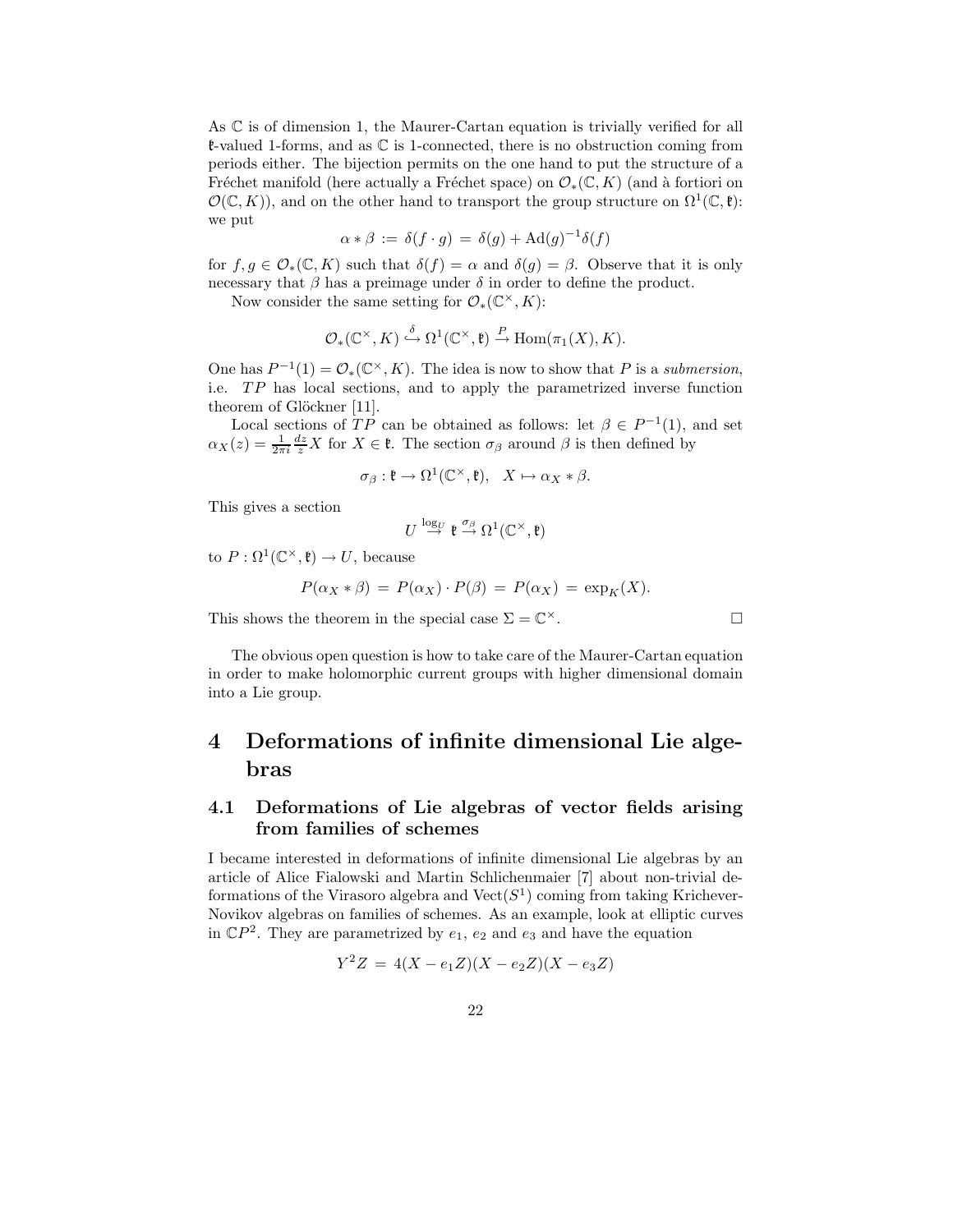with  $e_1 + e_2 + e_3 = 0$  and  $\Delta = 16(e_1 - e_2)^2(e_1 - e_3)^2(e_3 - e_2)^2 \neq 0$ , the last condition implying non-singularity. These equations form a family of elliptic curves over the base  $B = \{(e_1, e_2, e_3) | e_1 + e_2 + e_3 = 0, e_i \neq e_j \ \forall i \neq j\}.$ Completing the base or parameter space to  $\hat{B} = \{(e_1, e_2, e_3) | e_1 + e_2 + e_3 = 0\}$ admits singular cubics. Partial degenerations (e.g.  $e_1 = e_2 \neq e_3$ ) lead to the nodal cubic

$$
Y^2 Z = 4(X - eZ)^2(X + 2eZ),
$$

while overall degeneration (i.e.  $e_1 = e_2 = e_3 = 0$ ) gives the *cuspidal cubic* 

$$
Y^2Z = 4X^3.
$$

The nodal cubic is stable in the sense of Mumford-Deligne, and is therefore a point of the boundary in the Deligne-Mumford compactification of the moduli space, while the cuspidal cubic is not. Fialowski-Schlichenmaier then introduce marked points on these families of cubics, and gives explicit formulae in terms of generators and relations for the Lie algebras of vector fields on the pointed families. They show that these families give global deformations over  $\mathbb{C}[t]$  of the Witt algebra  $\text{Vect}_{pol}(S^1)$  (attained for  $t=0$ ) such that all Lie algebras for  $t \neq 0$  are isomorphic, but non-isomorphic to the Witt algebra. One therefore gets a non-trivial deformation of an infinitesimally and formally rigid (i.e.  $H^2(\text{Vect}_{pol}(S^1); \text{Vect}_{pol}(S^1)) = 0)$  Lie algebra. This shows the limits of cohomology-based deformation theory for infinite dimensional Lie algebras.

My wish was to understand their construction method in a more abstract way, i.e. as a morphism between the moduli space of curves  $\mathcal{M}_{g,n}$  and the moduli space of deformations of Lie algebra  $\mathcal{D}ef$ . It is well studied and established what the moduli space of curves  $\mathcal{M}_{g,n}$  is: it is an algebraic stack with many interesting properties. So the first step was to construct a stack (which is unfortunately far from being algebraic) of deformations of Lie algebras  $\mathcal{D}ef$ . The stack  $\mathcal{D}ef$  is defined on the category of affine schemes  $\texttt{Aff}/\mathbb{C}$  by a lax functor  $\mathcal{D}ef$ , associating to an affine scheme  $U = \text{Spec}(B)$  the groupoid of B-Lie algebras; here B is a unital commutative associative algebra and morphisms in the groupoid are only the isomorphisms. It follows from Grothendieck's theorem on descente fidelement plate [13] that the pseudofunctor  $\mathcal{D}ef$  satisfies the decent conditions to make it a stack (in the fpqc, fppf or étale topology).

Now there is a morphism of stacks  $I : \mathcal{M}_{g,n} \to \mathcal{D}ef$  constructed exactly in the same way as Fialowski-Schlichenmaier construct their examples: given a family of projective curves with marked points over  $U = \text{Spec}(B)$ , take out the points and take the Lie algebra of derivations on the corresponding scheme – this gives a  $B$ -Lie algebra. In order to make  $I$  a morphism, we have to restrict now to the fppf or étale topology. Observe that  $Der(-, -)$  on the category of algebras or Vect(−) on the category of manifolds is not a functor in general; you can not in general push forward or pull back a vector field by a morphism. Nevertheless, they become functors when admitting only isomorphisms in your category !

We observed that the morphism  $I$  is almost a monomorphism due to results of Siebert [28]. Indeed, Siebert's theory implies that an affine algebraic variety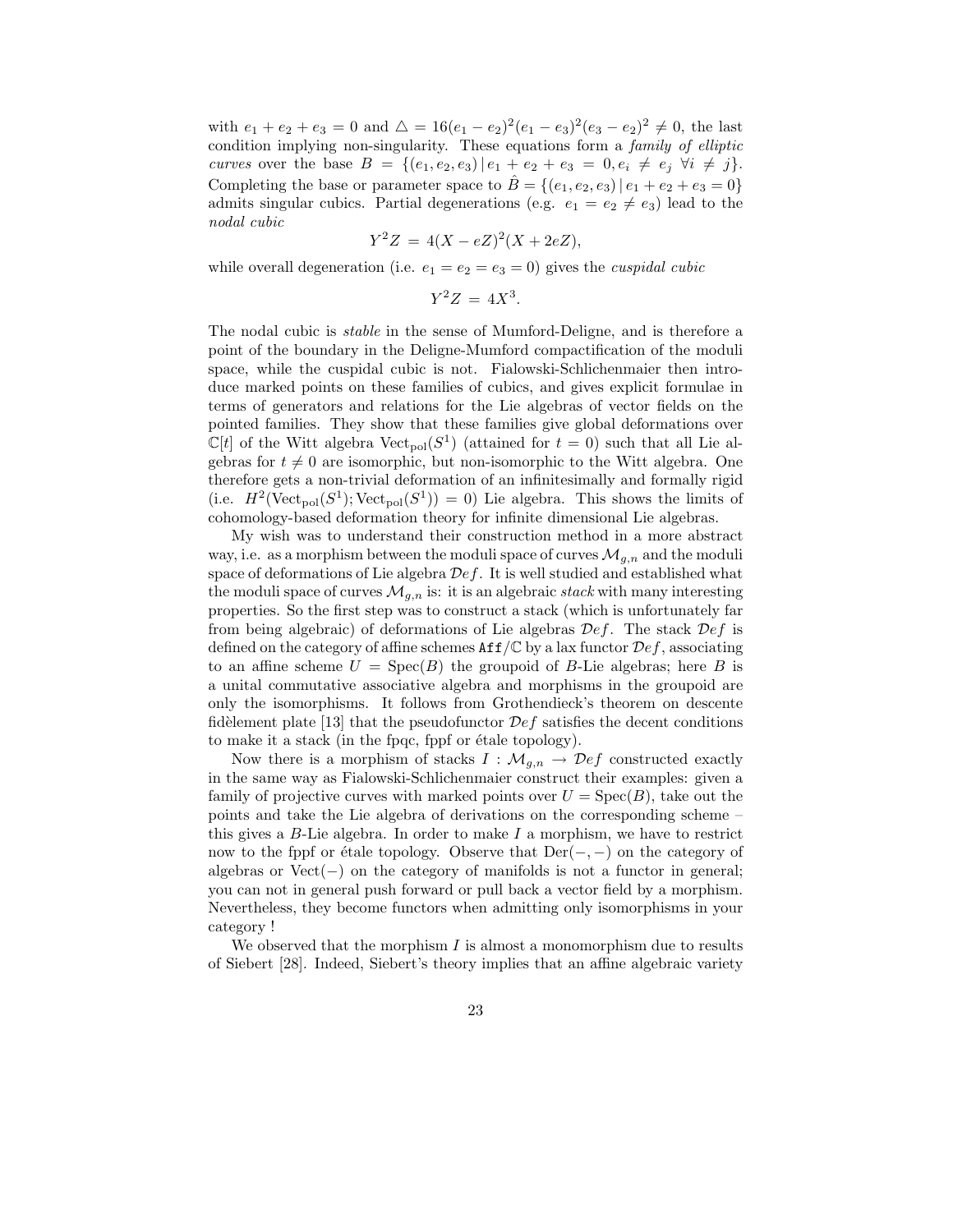over an integral normal  $B$  is completely determined by its Lie algebra of derivations. For more general base schemes, this is not the case. On the other hand, on the families of smooth curves, I is a monomorphism.

We hope to use the morphism I to pullback interesting sheaves from  $\mathcal{D}ef$  to  $\mathcal{M}_{g,n}$ , like sheaves corresponding to the Lie algebra cohomology, and to show that they live in the ring of geometric classes on  $\mathcal{M}_{g,n}$  (which is reasonable from the cohomology computations). This is work in progress [37].

### 4.2 Deformations of  $m_0$

Together with Alice Fialowski, we considered the deformation theory of the Lie algebra  $\mathfrak{m}_0$  given by generators  $e_i$ ,  $i \geq 1$ , and relations  $[e_1, e_i] = e_{i+1}$  for all  $i > 2$ .

In [8], we first computed the algebraic cohomology spaces  $H^1(\mathfrak{m}_0, \mathfrak{m}_0)$  and  $H^2(\mathfrak{m}_0, \mathfrak{m}_0)$ . As expected, they are both infinite dimensional. The story could end here, because infinite dimensional vector spaces are kind of meaningless, but there is some extra structure in our case. The Lie algebra  $\mathfrak{m}_0$  is N-graded, and therefore the cohomology spaces are.  $H^1(\mathfrak{m}_0, \mathfrak{m}_0)$  carries even a bracket that makes it a graded Lie algebra. In [8], we computed this Lie algebra structure:

**Theorem 11** The bracket structure on  $H^1(\mathfrak{m}_0, \mathfrak{m}_0)$  is described as follows: the commuting weight zero generators  $\omega_1$  and  $\omega_2$  act on the trivial Lie algebra generated by  $\gamma$  in weight 1 and the  $\alpha_l$  for weight  $l \geq 2$  as grading elements,  $\gamma$  has degree  $-1$  w.r.t.  $\omega_1$ , degree 1 w.r.t.  $\omega_2$ , while  $\alpha_l$  has degree l w.r.t.  $\omega_1$  and degree 0 w.r.t.  $\omega_2$ .

As for  $H^2(\mathfrak{m}_0, \mathfrak{m}_0)$ , it is even worse, because the space is even infinite dimensional in every graded component. But the elements of  $H^2(\mathfrak{m}_0, \mathfrak{m}_0)$  give the infinitesimal deformations of the Lie algebra  $m_0$ , and thus it is a natural question to ask which infinitesimal deformations "integrate" to a true (polynomial or formal) deformation. We showed that this conditions chooses in negative or zero weight a finite number of classes, and linked our results to the known classification of of infinite dimensional N-graded Lie algebras  $\mathfrak{g} = \bigoplus_{i=1}^{\infty} \mathfrak{g}_i$  with one-dimensional homogeneous components  $\mathfrak{g}_i$  and two generators over a field of characteristic zero. The main result of [8] is the following:

**Theorem 12** The true deformations of  $\mathfrak{m}_0$  are finitely generated in each weight  $l \leq 1$ . More precisely, the space of unobstructed cohomology classes is in degree

- $l \leq -3$  or  $l = 0$  of dimension two,
- $l = -2$  of dimension three,

while there is no true deformation in weight  $l = -1$ . In weight  $l = 0$ , these are deformations to  $\mathfrak{m}_1$  and  $L_1$ . In weight  $l = 1$ , there are exactly two such classes, while in weight  $l \geq 2$ , there are at least two.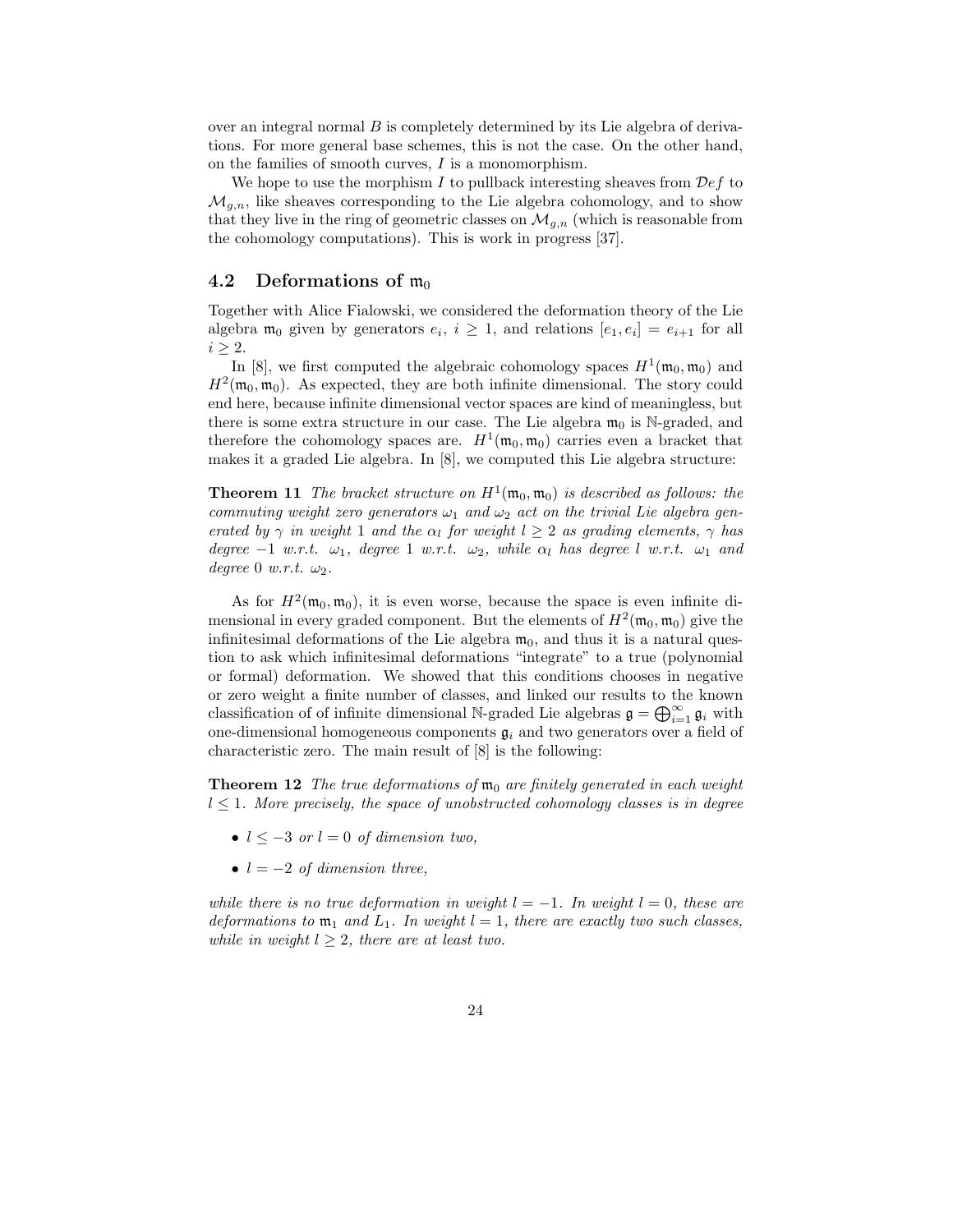We do not have more precise information about how many true deformations there are in higher positive weight. As a deformation in these weights is a true deformation if and only if all of its Massey squares are zero (as cochains !), true deformations are determined by a countable infinite system of homogeneous quadratic equations in countably infinitely many variables. We didn't succeed in determining the space of solutions of this system.

In a futur work, we will study the same questions for  $m_2$  given by generators  $e_i, i \geq 1$ , and relations  $[e_1, e_i] = e_{i+1}$  for all  $i \geq 2$ ,  $[e_2, e_j] = e_{j+2}$  for all  $j \geq 3$ . This should be easier, as our first computations show that there is less cohomology.

# A Glossary on cocycles for Lie algebras of vector fields

Let us recall in this appendix well known cohomology computations for some Lie algebras of vector fields, and some well known cocycles, together with a construction method for cocycles. Basic references are [10] and [5].

Let us start with the computation of  $H^*(W_1;\mathbb{C})$ . Denote the elements of  $W_1$  by  $e_i = x^{i+1} \frac{d}{dx}$ ,  $i = -1, 0, 1, 2, \ldots$ . A general element of  $W_1$  is a formal linear combination of the  $e_i$ . The spaces  $C^p(W_1;\mathbb{C})$  are constructed from the continuous dual  $W'_1$  of  $W_1$ , with  $C^1(W_1;\mathbb{C}) = W'_1$ , and  $W'_1$  is naturally identified with the space of polynomials in one variable, cf [30] thm. 22.1, p. 228. Therefore, we denote its elements by  $\epsilon_i$ ,  $i = -1, 0, 1, 2, \ldots$ , dual to  $e_i$ , and a general element of  $W'_1$  is a finite linear combination of the  $\epsilon_i$ . Now, the reduction to the space of *Euler-invariant cochains*, i.e. to cochains invariant with respect to the action of the Euler field  $e_0$ , cf thm. 1.5.2 p. 45 [10], permits the reduction to a finite subcomplex. This is due to the fact that  $e_0$  acts as a grading operator on  $W_1$  and on its dual  $W'_1$ . The subcomplex is then given by  $C^1(W_1; \mathbb{C})^{e_0} = \mathbb{C}\epsilon_0$ ,  $C^2(W_1;\mathbb{C})^{e_0} = \mathbb{C}\epsilon_1 \wedge \epsilon_{-1}, C^3(W_1;\mathbb{C})^{e_0} = \mathbb{C}\epsilon_1 \wedge \epsilon_0 \wedge \epsilon_{-1}, \text{ and } C^p(W_1;\mathbb{C})^{e_0} = 0$ for  $p > 3$ . The coboundary operator d has as its only non-zero term on the subcomplex  $d\epsilon_0 = -\frac{1}{2}\epsilon_1 \wedge \epsilon_{-1}$ . Therefore, one gets  $\dim H^*(W_1; \mathbb{C}) = 1$  for  $* = 0, 3$ and dim  $H^*(W_1; \tilde{\mathbb{C}}) = 0$  otherwise.

When writing the cocycle  $\epsilon_1 \wedge \epsilon_0 \wedge \epsilon_{-1}$  as a function on three formal vector fields  $f, g, h$  (identified with their coefficient functions), one gets (up to constants) the Godbillon-Vey cocycle

$$
\theta_0(f,g,h) = \begin{vmatrix} f & g & h \\ f' & g' & h' \\ f'' & g'' & h'' \end{vmatrix} (0).
$$

 $\theta_0$  is the evaluation at  $0 \in \mathbb{R}$  of a family of cochains

$$
\theta_t(f,g,h) = \begin{vmatrix} f & g & h \\ f' & g' & h' \\ f'' & g'' & h'' \end{vmatrix} (t) = \begin{vmatrix} f(t) & g(t) & h(t) \\ f'(t) & g'(t) & h'(t) \\ f''(t) & g''(t) & h''(t) \end{vmatrix}.
$$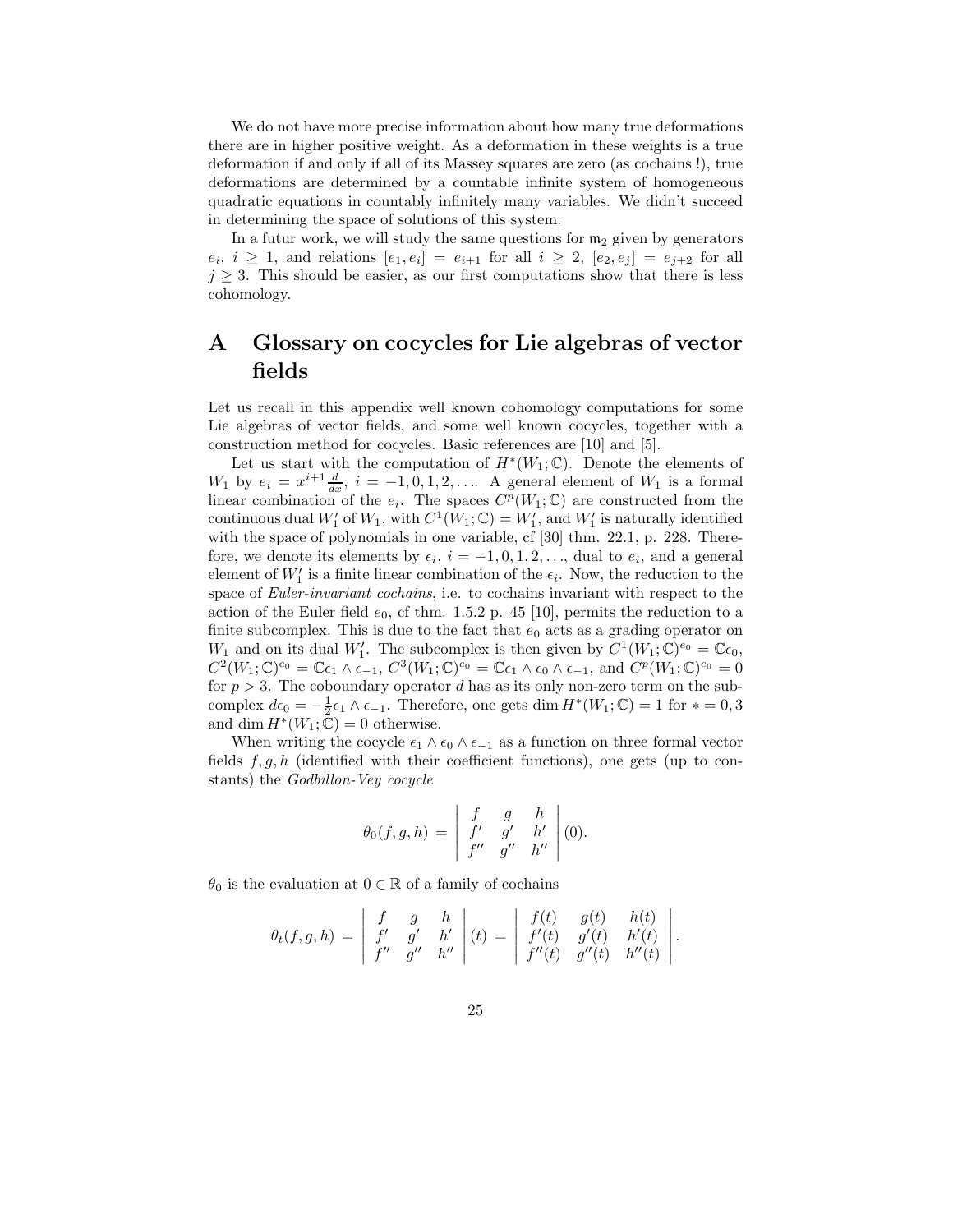$\theta_t$  and  $\theta_s$  for  $t \neq s$  are linked by the action of any diffeomorphism of R which sends s to t. The action of a Lie algebra  $\mathfrak g$  on its cohomology is trivial, because it is given by the Lie derivative  $L_X = d \circ i_X + i_X \circ d$  of an element  $X \in \mathfrak{g}$  and thus  $L_X$  sends a cocycle to a coboundary. Therefore, the action of any Lie group element which can be written as a 1-parameter group is trivial. One deduces that  $\theta_t$  and  $\theta_s$  are cohomologuous cocycles and that the point of evaluation does not play any rôle.

Let us now comment on the cohomology of  $Vect(S^1)$ . Using Theorem 1 together with the computation of the cohomology of the other quotient complexes Gelfand-Fuks (cf [10]) shows that

$$
H^*(\mathrm{Vect}(S^1); \mathbb{C}) = \Lambda[\theta_0] \otimes S[\omega],
$$

i.e. it is the tensor product of an exterior algebra in  $\theta_0$  (or any  $\theta_t$  for  $t \in S^1$  =  $\mathbb{R}/\mathbb{Z}$ ) which is of degree 3, and a symmetric algebra in a generator  $\omega$  of degree 2.  $\omega$  is the Gelfand-Fuks cocycle

$$
\omega(f,g) = \int_{S^1} \left| \begin{array}{cc} f' & g' \\ f'' & g'' \end{array} \right|(t)dt.
$$

It is the *integral over the fiber* of the the Godbillon-Vey cocycle  $\theta_t$  in a sense which I will describe in a moment.

Let me remark that the cohomology  $H^*(Vect(S^1);\mathbb{C})$  is equally well described by saying that it is the singular cohomology of the topological space  $\text{Map}(S^1, S^3)$  in the compact-open topology. Indeed, the complex manifold  $X_1$ is homotopically equivalent to  $S^3$ , and the corresponding bundle E on  $S^1$  is trivial.

In order to define the procedure of integration over the fiber, which I learnt from Boris Shoikhet, let  $M$  be a manifold of dimension  $n$  with a system of coordinates  $\phi_x$  in  $x \in M$  which depends smoothly on x (thus M has trivial tangent bundle). Each system of coordinates  $\phi_x$  induces a Taylor expansion morphism

$$
\Phi_x : \text{Vect}(M) \to W_n,
$$

and therefore a morphism of complexes

$$
\Phi_x^*: C^*(W_n, \mathbb{C}) \to C^*(\text{Vect}(M), \mathbb{C}).
$$

Given a cocycle  $\theta$  of degree q on  $W_n$ ,  $x \mapsto \Phi_x^* \theta$  is a smooth family of cohomologuous cocycles on  $Vect(M)$  (once again because of the triviality of the action of diffeomorphisms). Taking the de Rham differential of this function  $\Phi_x^* \theta$  with values in cocycles,  $d_{\text{dR}}\Phi_x^*\theta$  is a coboundary, say  $d_{\text{dR}}\Phi_x^*\theta = d^{\mathbb{C}}\omega$  for some 1-form with values in  $(q-1)$ -cochains  $\omega$  ( $d^{\mathbb{C}}$  being the Lie algebra coboundary operator with values in the trivial module  $\mathbb{C}$ ). Taking a 1-cycle  $\sigma$  on M, the integral  $\int_{\sigma} \omega$ is by definition the fiber integral of  $\theta$ . It is indeed a cocycle by the de Rham theorem:

$$
d^{\mathbb{C}} \int_{\sigma} \omega = \int_{\sigma} d^{\mathbb{C}} \omega = \int_{\sigma} d_{\mathrm{dR}} \Phi_x^* \theta = \int_{\partial \sigma} \Phi_x^* \theta = 0.
$$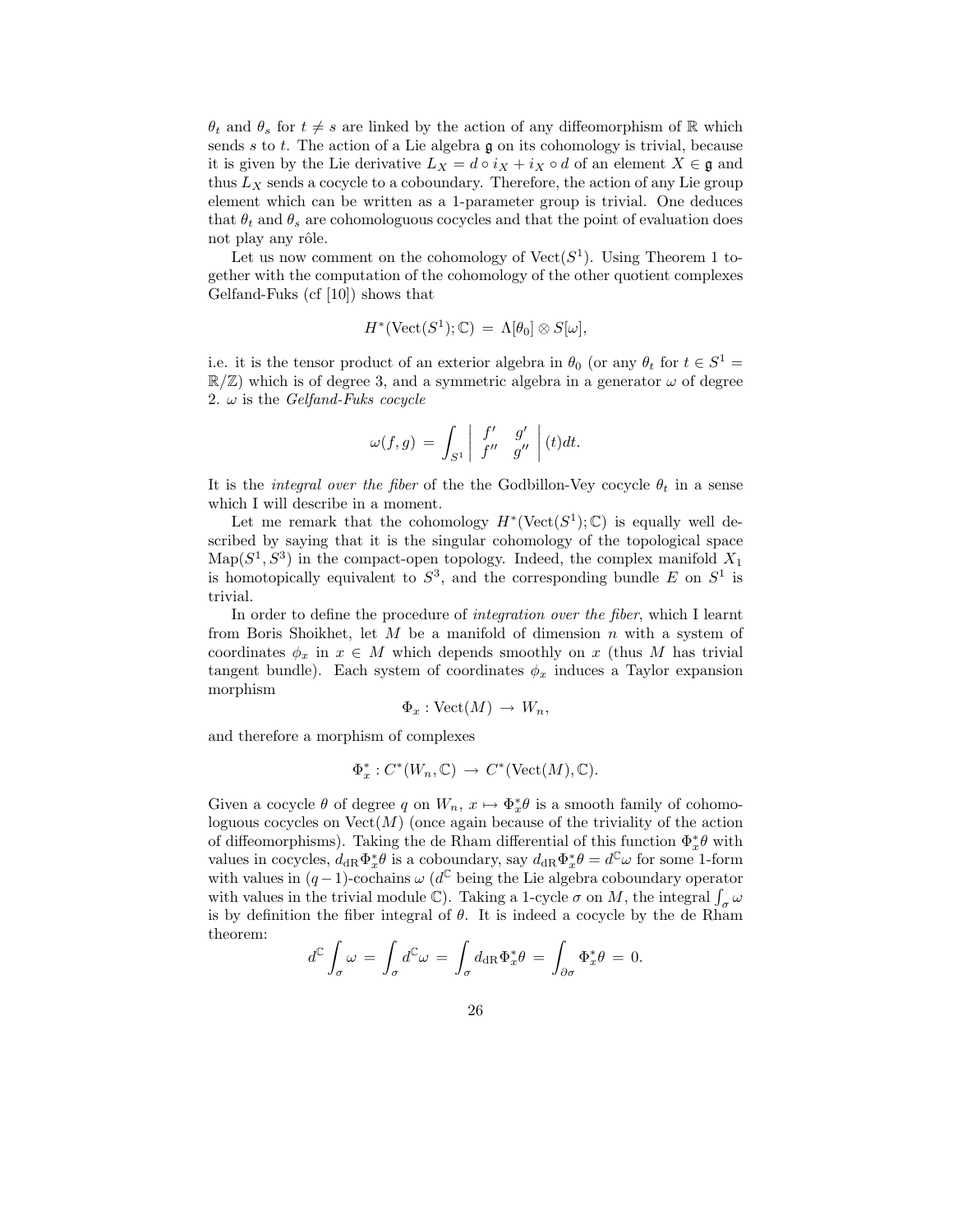Therefore, the equation (2)  $d^{\mathbb{C}}\alpha = d_{\text{dR}}\theta_t$  for the 2-cocycle with values in 1-forms (or 1-densities, cf section 1.3)

$$
\alpha(f,g) \,=\, \left|\begin{array}{cc} f' & g' \\ f'' & g'' \end{array} \right|
$$

means that the Gelfand-Fuks cocycle  $\omega$  is the fiber integral of the Godbillon-Vey cocycle.

Observe that the cocycles  $\theta_0$  and  $\omega$  in  $H^*(\text{Vect}(S^1); \mathbb{C})$  are not of the same nature:  $\theta_0$  is a *local* cocycle, i.e. the support (cf section 1.1) of  $\theta(f, g, h)$  is included in the intersection of the supports of  $f, g$  and  $h$ . By a well known theorem of Peetre, local operators are differential operators. The product in  $C^*(\text{Vect}(M), \mathbb{C})$  of local cocycles is local, and the local cochains form even a subcomplex.

On the other hand, the support of  $\omega$  is the whole  $S^1$ , because it is an integral. It is the integral of a local cocycle, therefore we call it diagonal. In general a cocycle  $c \in C^q(\text{Vect}(M); \mathbb{C})$  is called *diagonal* in case  $c(X_1, \ldots, X_q) = 0$ whenever  $\bigcap_{i=1}^q \text{supp}(X_i) = \emptyset$ , i.e. in case the generalized section c of the vector bundle  $\bigotimes^q TM$  on  $M^q$  is concentrated on the diagonal  $\triangle \subset M^q$  (cf section 1.1).

In [19], Lodder computes the continuous Leibniz cohomology (cf section 1.4) of the Lie algebra  $W_1$ . It turns out to be

$$
HL^*(W_1; \mathbb{C}) = \Lambda[\theta_0] \otimes T[\beta],
$$

the tensor product of an exterior algebra on  $\theta_0$  with a tensor algebra on a generator  $\beta$  of degree 4, for which an explicit formula looks like:

$$
\beta(l, f, g, h) = l'(0) \begin{vmatrix} f & g & h \\ f' & g' & h' \\ f'' & g'' & h'' \end{vmatrix} (0).
$$

One sees that  $\beta = \epsilon_0 \otimes \theta_0$ , for  $\epsilon_0$  dual to the Euler vector fields  $e_0$ . The first new generator  $\gamma_1$  is then given by the fiber integral of  $\beta$ :

$$
\gamma_1(l, f, g) = \int_{S^1} l'(t) \begin{vmatrix} f' & g' \\ f'' & g'' \end{vmatrix} (t) dt.
$$

# B Glossary on some subjects from homological algebra

For a Lie algebra  $\mathfrak{g}$ , the homology of  $\mathfrak{g}$  and the cohomology of  $\mathfrak{g}$  are defined as the derived functors of the functors of coinvariants and invariants on the category of Ug-modules. For explicit computations, Chevalley and Eilenberg invented the Chevalley-Eilenberg complex as an explicit resolution of the ground field C. It is given by a Koszul-complex type differential on the collection of vector spaces  $U\mathfrak{g}\otimes\Lambda\mathfrak{g}$ . Applying the functor  $\text{Hom}_{U\mathfrak{g}}(-, \mathfrak{z})$  for some fixed  $U\mathfrak{g}\text{-module } \mathfrak{z}$  to this resolution gives a complex computing the cohomology with values in z. As the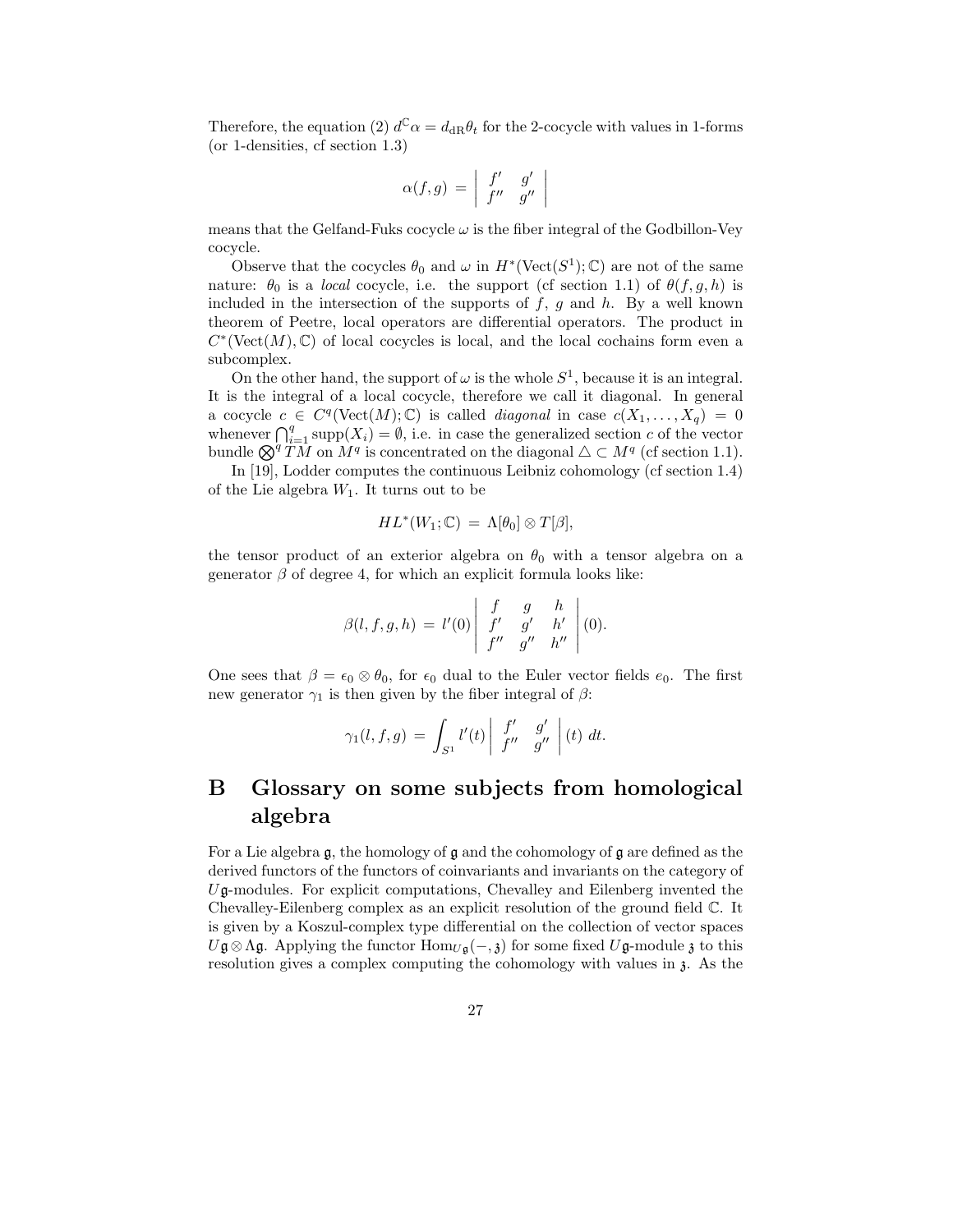morphisms are  $U\mathfrak{g}$ -equivariant, one may simplify to get the *Chevalley-Eilenberg* complex (Hom<sub>C</sub>( $\Lambda$ g, 3), d). For the trivial module  $\mathfrak{z} = \mathbb{C}$ , the differential reduces to the formula given in section 1, the only difference being that for the Gelfand-Fuks cohomology the cochains are continuous linear maps for a topological Lie algebra g.

There are some standard interpretations of the low dimensional cohomology spaces. Keep in mind that these interpretations do not change in the topological framework of cohomology; the only difference is that one takes topologically split exact sequences, i.e. sequences that are split as sequences of topological vector spaces (i.e. images and kernels have closed supplementary subspaces or equivalently, all maps have continuous sections)  $H^2(\mathfrak{g};\mathfrak{z})$  classifies the *abelian* extensions of  $\mathfrak g$  by  $\mathfrak z$ , i.e. the short exact sequences of Lie algebras

$$
0\longrightarrow \mathfrak{z}\stackrel{i}{\longrightarrow} \mathfrak{e}\stackrel{\pi}{\longrightarrow} \mathfrak{g}\longrightarrow 0
$$

such that  $\lambda$  is (identified to) an abelian subalgebra of  $\epsilon$ . The bracket on  $\epsilon$  is written in its most general form as

$$
[(a, x), (b, y)] = (x \cdot b - y \cdot a + \alpha(x, y), [x, y])
$$

by fixing an identification  $\mathfrak{e} \cong \mathfrak{z} \oplus \mathfrak{g}$  as (topological) vector spaces and with  $a, b \in \mathfrak{z}$  and  $x, y \in \mathfrak{g}$ .

The only data in a given abelian extension which is not specified by the Lie algebra  $\mathfrak g$  and the  $\mathfrak g$ -module  $\mathfrak z$ , is the (continuous) 2-cocycle  $\alpha$  which characterizes the extension up to adding a coboundary. Indeed,  $H^2(\mathfrak{g};\mathfrak{z})$  is in bijection to the equivalence classes of abelian extensions, the map being given by associating to an extension its cocycle  $\alpha$ , and to a cocycle  $\alpha$  the bracket on  $\mathfrak{z} \oplus \mathfrak{g}$  given above. Here, an extension

$$
0\to \mathfrak{z}\to \mathfrak{e}\to \mathfrak{g}\to 0
$$

is called equivalent to an extension

$$
0 \to \mathfrak{z} \to \mathfrak{e}' \to \mathfrak{g} \to 0
$$

if there exists a commutative diagram

$$
0 \longrightarrow V \xrightarrow{i} \mathfrak{e} \xrightarrow{\pi} \mathfrak{g} \longrightarrow 0
$$

$$
\downarrow id_V \qquad \downarrow \psi \qquad \downarrow id_\mathfrak{g}
$$

$$
0 \longrightarrow V \xrightarrow{i'} \mathfrak{e}' \xrightarrow{\pi'} \mathfrak{g} \longrightarrow 0
$$

The abelian extension is called a *central extension* in case  $\chi$  is a trivial  $\mathfrak{g}$ module. For example, the Virasoro algebra is the central extension of  $Vect(S^1)$ by the Gelfand-Fuks cocycle  $\omega$ . As  $H^2(\text{Vect}(S^1); \mathbb{C})$  is 1-dimensional, the Virasoro algebra has the special property of being the universal central extension of  $Vect(S^1)$ , i.e. every central extension of  $Vect(S^1)$  factorizes by the Virasoro algebra.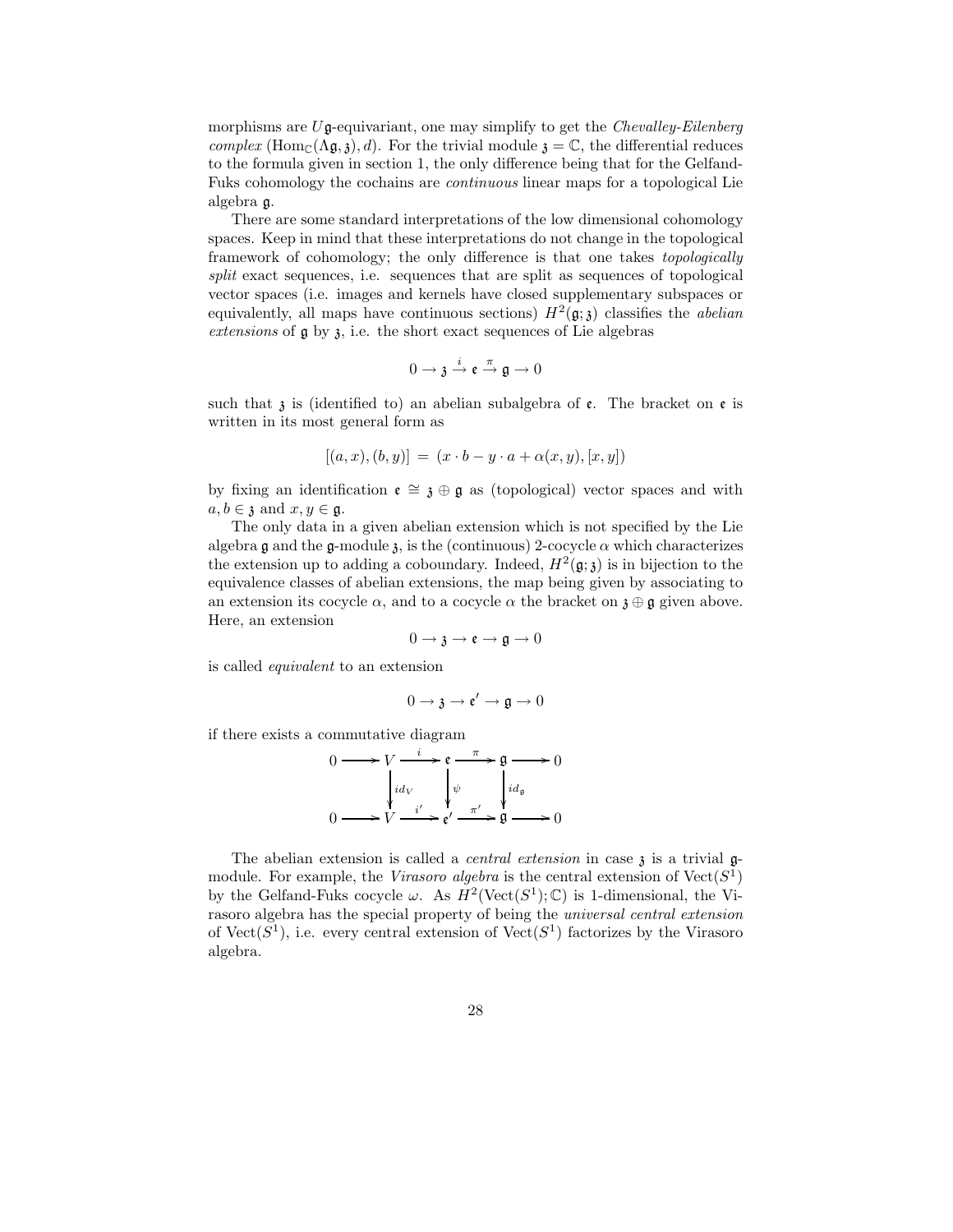The problem of universality for central extensions of the current algebra  $A \otimes \mathfrak{k}$  for a simple finite dimensional complex Lie algebra  $\mathfrak{k}$  and a commutative unital Fréchet algebra A has been solved by Maier in  $[20]$ . He shows explicitly that given a continuous 2-cocycle  $\omega'$  with values in a Fréchet space z factorises as  $\omega' = \xi \circ \omega_A$  for some continuous map  $\xi : \Omega^1(A) / \overline{dA} \to \mathfrak{z}$  and the universal cocycle  $\omega_A$  given by

$$
\omega_A(a\otimes x,b\otimes y)\,=\,\kappa(x,y)\,a\,d_Ab.
$$

Here  $\kappa$  (also earlier denoted  $\langle,\rangle$ ) is the Killing form on  $\mathfrak{g}$ , and  $(\Omega^1(A), d_A)$  is the Fréchet A-module of Kähler differentials.

The universal property of  $(\Omega^1(A), d_A)$  is that for every Fréchet A-module M and every continuous derivation  $D: A \to M$ , there is a unique continuous A-linear map  $\phi : \Omega^1(A) \to M$  such that  $D = \phi \circ d_A$ . It can be constructed as the module of Kähler differentials, i.e. if  $I_A$  is the kernel of the multiplication map  $\mu : A \otimes A \to A$  (where tensor products carry the  $\pi$ -topology), then  $\Omega^1(A) =$  $I_A / I_A^2$ . One has to complete in order to make the quotient a Fréchet space. The universal map  $d_A: A \to \Omega^1(A)$  is defined by  $d_A(a) := [a \otimes 1 - 1 \otimes a]$ , the class being taken in the quotient.

Let us now pass to 3-cohomology. In the same way as 2-cohomology classifies abelian extensions, 3-cohomology classifies crossed modules. A crossed module is a morphism of Lie algebras  $\mu : \mathfrak{m} \to \mathfrak{n}$  together with an action  $\eta$  of  $\mathfrak{n}$  on  $\mathfrak{m}$  by derivations such that

- (a)  $\mu(\eta(n) \cdot m) = [n, \mu(m)]$  for all  $n \in \mathfrak{n}$  and all  $m \in \mathfrak{m}$ ,
- (b)  $\eta(\mu(m)) \cdot m' = [m, m']$  for all  $m, m' \in \mathfrak{m}$ .

To each crossed module of Lie algebras  $\mu : \mathfrak{m} \to \mathfrak{n}$ , one associates a four term exact sequence

$$
0\to V\stackrel{i}{\to}{\mathfrak m}\stackrel{\mu}{\to} {\mathfrak n}\stackrel{\pi}{\to}{\mathfrak g}\to 0
$$

where  $ker(\mu) =: V$  and  $\mathfrak{g} := coker(\mu)$ .

In the framework of (infinite dimensional) locally convex Lie algebras and locally convex modules, we suppose once again that the above sequence is topologically split (i.e. all images and kernels are closed and topologically direct summands).

- By (a),  $\mathfrak g$  is a Lie algebra, because  $im(\mu)$  is an ideal.
- By  $(b)$ , V is a central Lie subalgebra of  $m$ , and in particular abelian.
- By (a), the action of  $\mathfrak n$  on  $\mathfrak m$  induces a structure of a  $\mathfrak g$ -module on  $V$ .
- Note that in general  $m$  and  $n$  are not  $\mathfrak{g}\text{-modules.}$

Two crossed modules  $\mu : \mathfrak{m} \to \mathfrak{n}$  (with action  $\eta$ ) and  $\mu' : \mathfrak{m}' \to \mathfrak{n}'$  (with action  $\eta'$ ) such that  $ker(\mu) = ker(\mu') =: V$  and  $coker(\mu) = coker(\mu') =: \mathfrak{g}$  are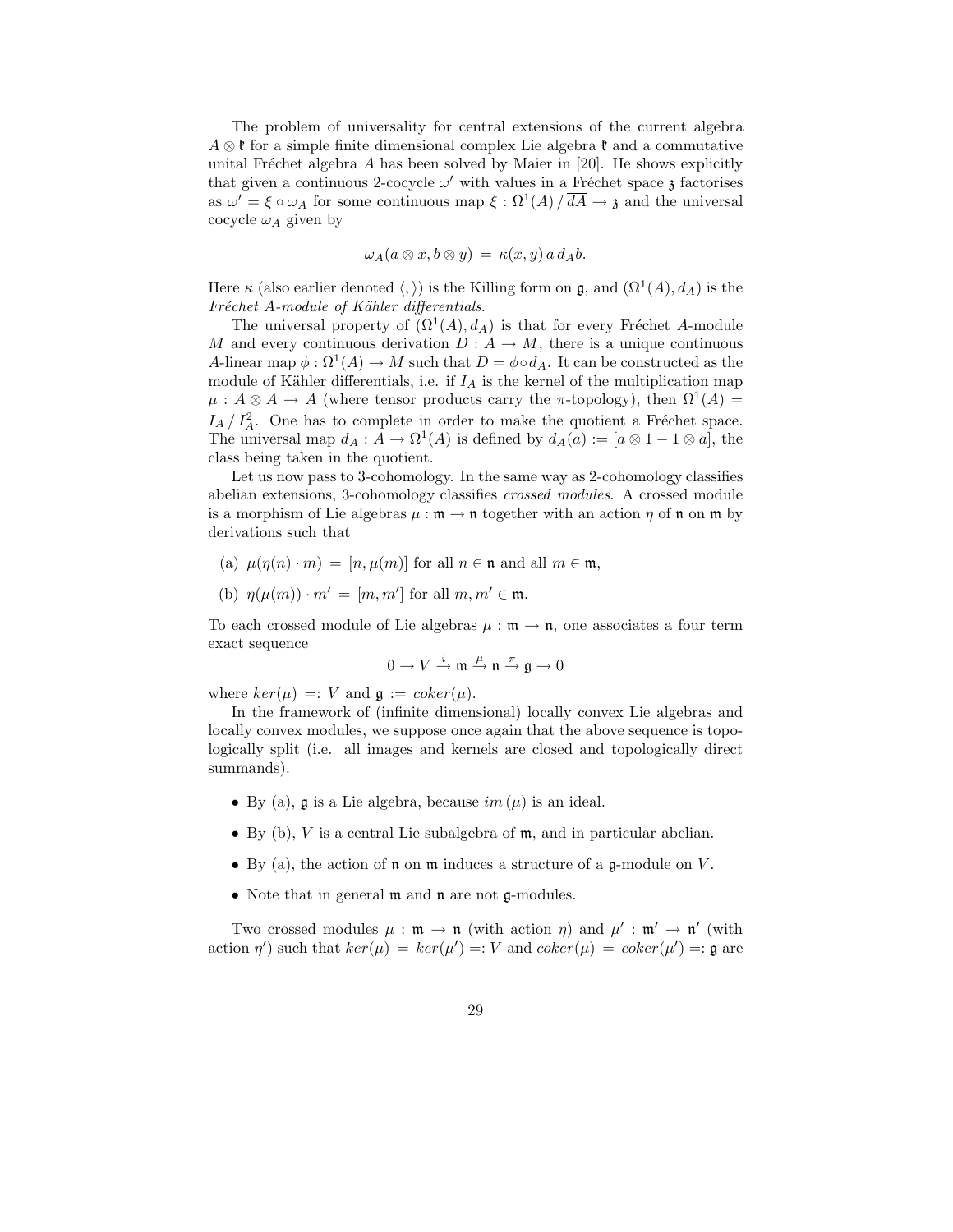called *elementary equivalent* if there are morphisms of Lie algebras  $\phi : \mathfrak{m} \to \mathfrak{m}'$ and  $\psi : \mathfrak{n} \to \mathfrak{n}'$  such that they are compatible with the actions, meaning:

$$
\phi(\eta(n) \cdot m) = \eta'(\psi(n)) \cdot \phi(m) \quad \forall n \in \mathfrak{n} \ \forall m \in \mathfrak{m},
$$

and such that the following diagram is commutative:

$$
0 \longrightarrow V \xrightarrow{i} m \xrightarrow{\mu} n \xrightarrow{\pi} \mathfrak{g} \longrightarrow 0
$$
  
\n
$$
\downarrow id_V
$$
\n
$$
0 \longrightarrow V \xrightarrow{i'} m' \xrightarrow{\mu'} n' \xrightarrow{\pi'} \mathfrak{g} \longrightarrow 0
$$

Equivalence of crossed modules is the equivalence relation generated by the elementary equivalence.

Now let g be a topological Lie algebra. One result from [36] is:

**Theorem 13** Denote by crmod<sub>top</sub> $(g, V)$  the abelian group of topologically split crossed modules and by  $H^3(\mathfrak{g}, V)$  the abelian group of continuous cohomology classes. Suppose that there is a topologically split exact sequence of g-modules

$$
0 \to V \to W \to U \to 0
$$

such that  $H^3(\mathfrak{g}, W) = 0$ .

Then there is an isomorphism of abelian groups

 $b: \mathrm{crmod}_{\mathrm{top}}(\mathfrak{g}, V) \cong H^3(\mathfrak{g}, V).$ 

The abelian group structure on the set of crossed modules is given by the Baer sum. In the non-topological setting, this theorem is usually attribued to Gerstenhaber. In this case, one does not have to suppose the existence of any g-module as in the statement above as it is guaranteed by the fact that there are enough injectives.

## C Glossary on infinite dimensional manifolds

Let us recommend the survey article [23] as source on infinite dimensional manifolds and Lie groups.

A Lie group is simply a topological group which is a manifold such that the multiplication and the inversion maps are smooth. Therefore, in order to define infinite dimensional Lie groups, it suffices to define infinite dimensional manifolds. We will do that in the framework of Fréchet spaces, although locally convex Hausdorff topological vector spaces would do. A Fréchet space is a complete metrizable locally convex Hausdorff topological vector space.

In order to do calculus in a Fréchet space, we must have the notion of derivative. It is curious to note that the notion of Fréchet derivative (which is the notion of total differentiability) is not the one most suitable for our purpose: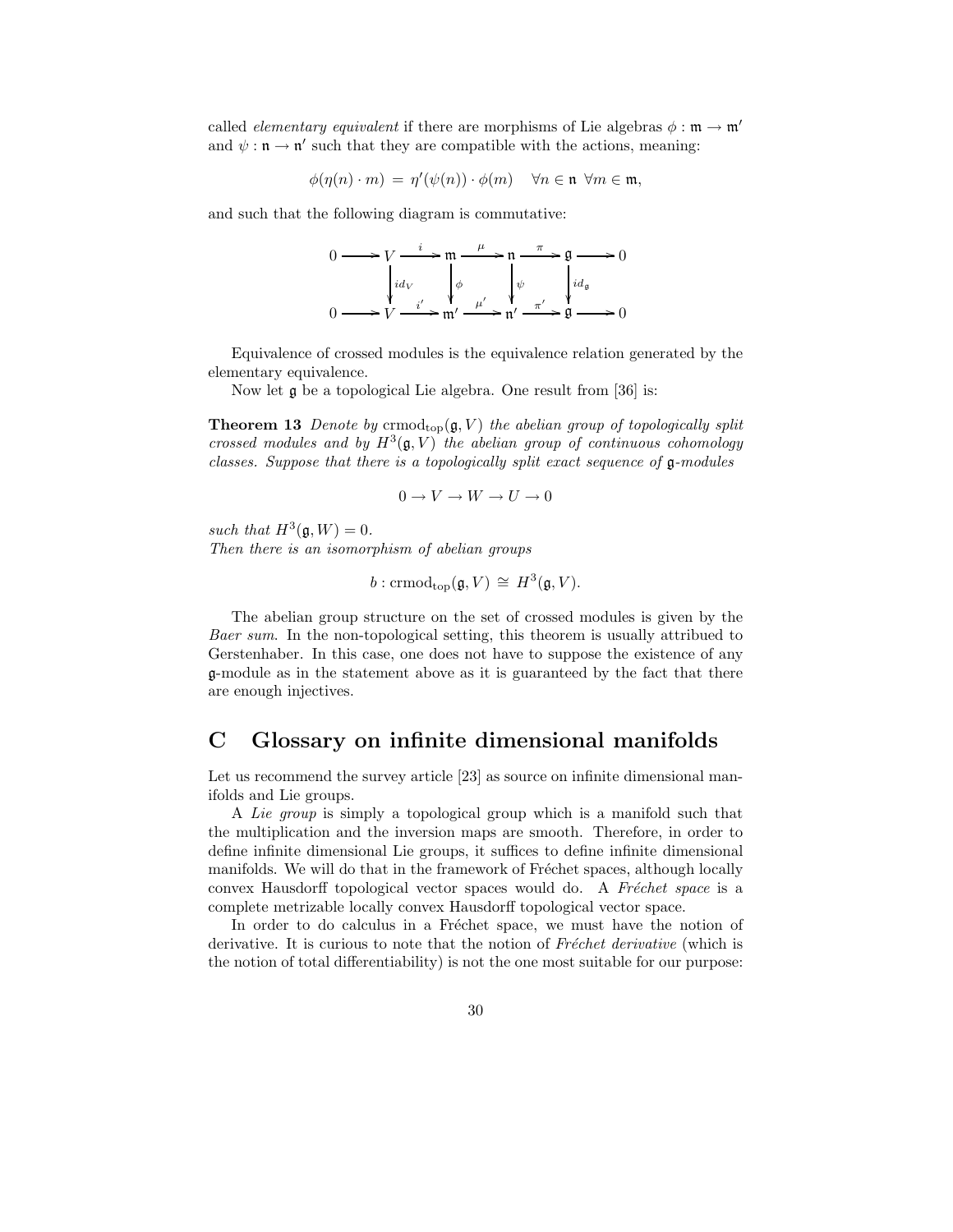it presupposes a good notion of continuity on the spaces of operators. This is given by the operator norm, in the setting of Banach spaces, but there is no satisfactory notion beyond Banach spaces. Therefore we stay with the  $G\hat{a}teaux$ derivative (which is the notion of directional derivative).

Let U be an open set in a Fréchet space E, and  $f : U \to F$  be a Fréchet space valued continuous function on U. Consider

$$
df(x)(h) = \lim_{t \to 0} \frac{f(x+th) - f(x)}{t}.
$$

In case this limit exists for each  $h \in E$  and each  $x \in U$  and defines a continuous function  $df: U \times E \to F$ , f is said to be  $\mathcal{C}^1$ . By iteration, the concept of a  $\mathcal{C}^{\infty}$ or smooth function is defined. The crucial point for defining manifolds is the chain rule; it holds for  $C^1$  maps between locally convex spaces, and this is more than enough for us here. A  $\mathcal{C}^{\infty}$  map  $f : E \to F$  between complex Fréchet spaces is called *holomorphic* in case  $df(x) : E \to F$  is complex linear. Between Fréchet spaces,  $f$  is holomorphic if and only if it is *complex analytic*, i.e. approachable by polynomials as a pointwise limit.

Let us also comment on the *compact open topology* for mapping spaces like  $\mathcal{O}(X, K)$ . It in generated by the open sets

$$
W(C,O) = \{ f : X \to K \mid f(C) \subset O \}
$$

for a compact set C in X and an open set O in K. In order to show that the compact open topology is indeed a group topology on  $\mathcal{O}(X, K)$ , we use prop. 1, Ch. III,  $\S1.2$  of [4] which shows that given a filter  $\mathcal F$  on a group G which satisfies

- $\bullet \bigcap \mathcal{F} = 1$
- $\forall U \in \mathcal{F} \exists V \in \mathcal{F}: VV \subset U$
- $\forall U \in \mathcal{F} \exists V \in \mathcal{F}: V^{-1} \subset U$
- $\forall U \in \mathcal{F} \ \exists g \in G, \ \exists V \in \mathcal{F}: \ gVg^{-1} \subset U$

there is a unique group topology on G such that  $\mathcal F$  is the filter of neighborhoods of 1.

A subset  $N \subset M$  of a Fréchet manifold M modelled on the Fréchet space E is called a *split submanifold* in case there exists a split subspace  $F \subset E$  (i.e. having a closed supplement) and a chart  $(\phi, U)$  of M such that  $\phi(U \cap N) = \phi(U) \cap F$ . In theorem 10, we show that  $\mathcal{O}_*(\Sigma, K)$  is a split submanifold of the Fréchet space  $\Omega^1(\Sigma, \mathfrak{k})$ .

For this, we need the logarithmic derivative of a function  $f \in \mathcal{O}(X, K)$ . It is defined using the *Maurer-Cartan form*  $\kappa \in \Omega^1(X, \mathfrak{k})$  on K which is the unique left invariant 1-form on K such that  $\kappa(X) = X$  for each  $X \in \mathfrak{k}$  (seen as a left invariant vector field). The *logarithmic derivative* of  $f \in \mathcal{O}(X, K)$  is then defined by  $\delta(f) = f^*(\kappa) \in \Omega^1(X, \mathfrak{k})$ . It satisfies the product rule

$$
\delta(f \cdot g) = \mathrm{Ad}(g)^{-1} \delta(f) + \delta(g),
$$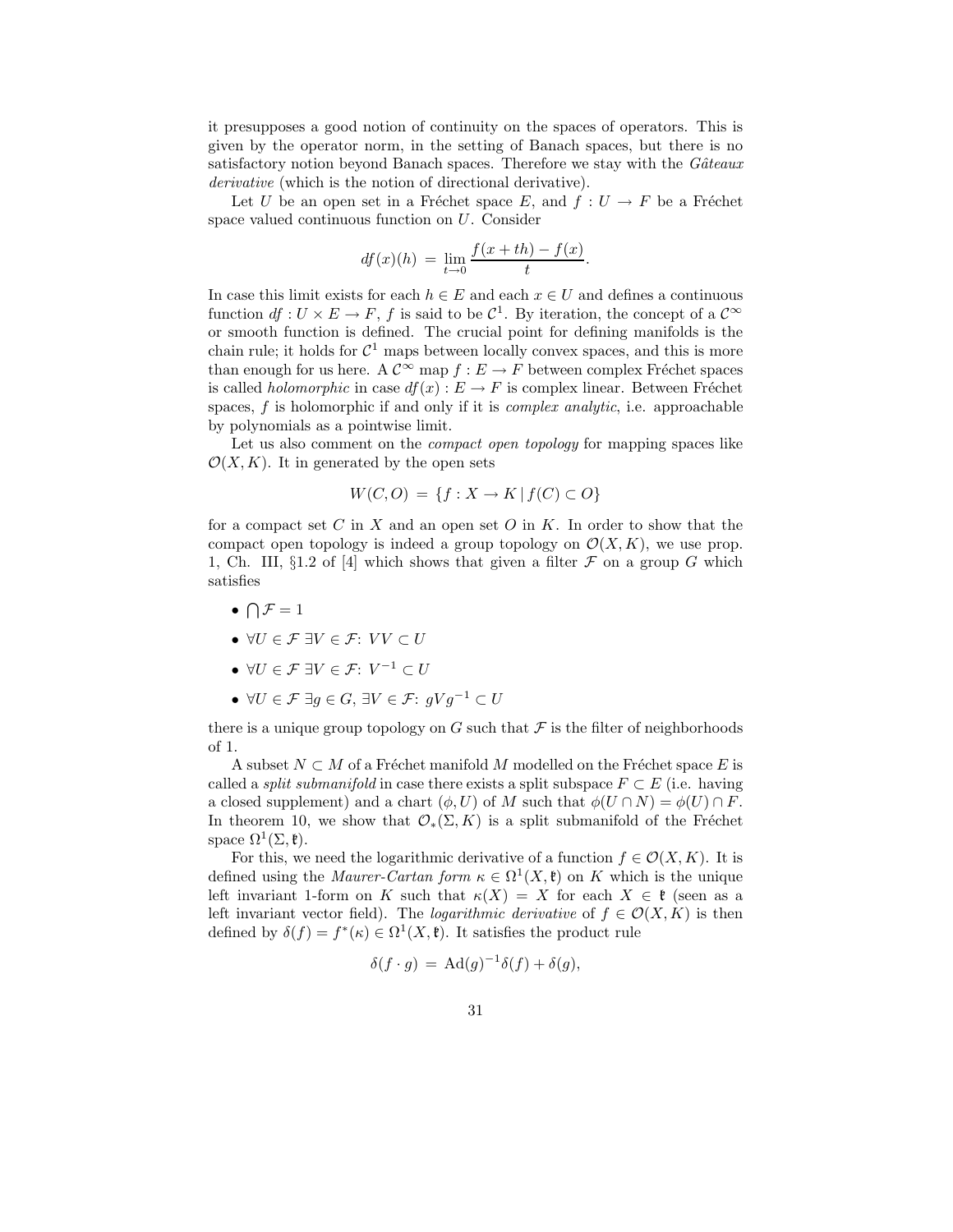and the *Maurer-Cartan equation*, which I express here for a general 1-form  $\omega$  as

$$
d\omega + \frac{1}{2}[\omega, \omega] = 0.
$$

The bracket of Lie algebra valued 1-forms  $\alpha$ ,  $\beta$  is as usual the Lie algebra valued 2-form

$$
[\alpha, \beta](v, w) = [\alpha(v), \beta(w)] - [\alpha(w), \beta(v)]
$$

for tangent vectors  $v, w$ .

## References

- [1] H. Behnke, K. Stein, Entwicklung analytischer Funktionen auf Riemannschen Flächen. Math. Ann. 120 (1948) 430–461
- [2] R. Bott, G. Segal, The cohomology of the vector fields on a manifold. Topology 16 (1977) 285–298
- [3] S. Bouarroudj, H. Gargoubi, Projectively invariant cocycles of holomorphic vector fields on an open Riemann surface. Tokyo J. Math. 25, 1 (2002) 33–40
- [4] N. Bourbaki, Topologie générale. Hermann Paris 1971
- [5] B. L. Feigin, D. B. Fuks, Cohomologies of Lie groups and Lie algebras. Lie groups and Lie algebras, II, 125–223, Encyclopaedia Math. Sci., 21, Springer, Berlin, 2000
- [6] Y. Félix, J.-C. Thomas, Rational Betti numbers of configuration spaces. Topology and its Appl. 102 (2000) 139–149
- [7] A. Fialowski, M. Schlichenmaier, Global deformations of the Witt algebra of Krichever-Novikov type. Commun. Contemp. Math. Vol. 5, No. 6 (2003) 921–945
- [8] A. Fialowski, F. Wagemann, Cohomology and deformations of the infinite dimensional filiform Lie algebra  $m_0$ , math.RT/0703383, accepted in J. of Algebra
- [9] A. Frabetti, F. Wagemann, On the Leibniz cohomology of vector fields. Ann. Global Anal. Geom. 21, No. 2 (2002) 177–190
- [10] D. Fuks, Cohomology of infinite dimensional Lie algebras. Nauka Moscow 1984
- [11] H. Glöckner, Implicit functions from topological vector spaces to Banach spaces, Israel Journal Math. 155 (2006) 205–
- [12] J. Grabowski, Isomorphisms and ideals of the Lie algebra of vector fields. Invent. Math. 50 (1978) 13–33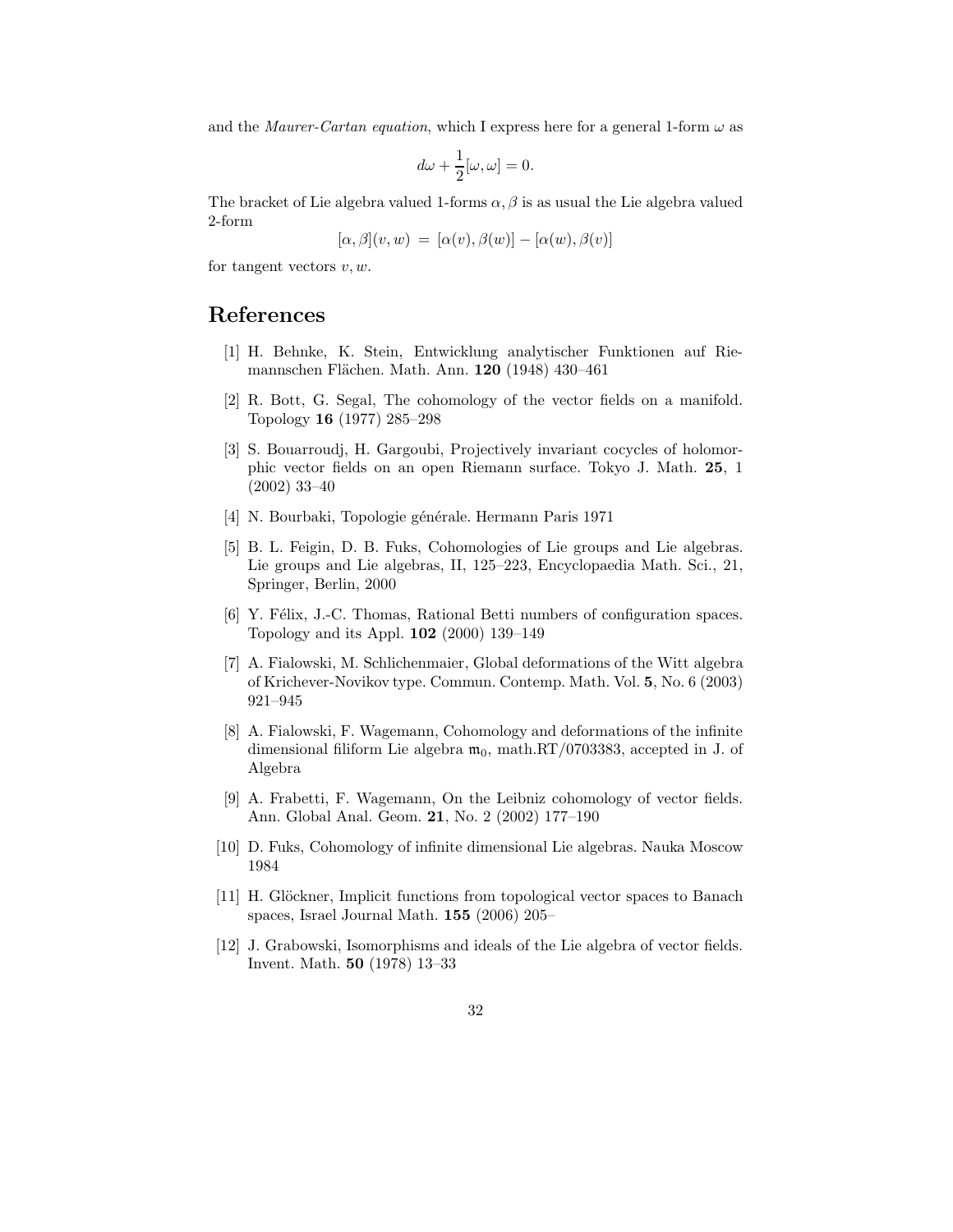- [13] A. Grothendieck, M. Raynaud, Revêtements étales et groupe fondamental. (SGA 1) Exposés I à XIII séminaire de géométrie algébrique du Bois Marie 1960/61 (SGA 1); augmenté de deux exposés de M. Raynaud SMF Paris 2003
- [14] A. Haddi, Homologie des algèbres de Lie étendues à une algèbre commutative. Comm. in Alg. 20,4 (1992) 1145–1166
- [15] A. Haefliger, Sur la cohomologie de l'algèbre de Lie des champs de vecteurs. Ann. Sci. ENS 4ème série 9 (1976) 503–532
- [16] J. Huebschmann, Poisson cohomology and quantization. J. Reine Angew. Math. 408 (1990) 57–113
- [17] N. Kawazumi, On the complex analytic Gelfand-Fuks cohomology of open Riemann surfaces. Ann. Inst. Fourier Grenoble 43,3 (1993) 655–712
- [18] C. Laurent-Gengoux, F. Wagemann, Obstruction classes of crossed modules of Lie algebroids and Lie groupoids linked to existence of principal bundles, math.AT/0611226, submitted
- [19] J. Lodder, Leibniz cohomology for differentiable manifolds. Ann. Inst. Fourier Grenoble 48, 1 (1998) 73–95
- [20] P. Maier, Central extensions of topological current algebras. In: Geometry and Analysis on Finite- and Infinite-dimensional Groups, A. Strasburger et al. (eds.) Banach Center Publications 55, Wrszawa (2002) 61–76
- [21] D. Millionshchikov, Krichever-Novikov algebras and the cohomology of the algebra of meromorphic vector fields, AMS Translations Ser. 2 179 (1997) 101–108
- [22] K.-H. Neeb, Non-abelian extensions of topological Lie algebras. Comm. Algebra 34 (2006) no. 3, 991–1041
- [23] K.-H. Neeb, Towards a Lie theory of locally convex groups. Jpn. J. Math. 1,2 (2006) 291–468
- [24] K.-H. Neeb, F. Wagemann, Universal central extension of holomorphic current algebras. Manuscripta Math. 112 (2003) 441–458
- [25] K.-H. Neeb, F. Wagemann, The second cohomology of current algebras of general Lie algebras. accepted at Canadian J. of Math.
- [26] K.-H. Neeb, F. Wagemann, Lie group structures on the group of smooth and holomorphic maps on non-compact manifolds. math.DG/0703460, submitted
- [27] G. Rinehart, Differential forms over general commutative algebras. Trans. AMS 108 (1963) 195–222